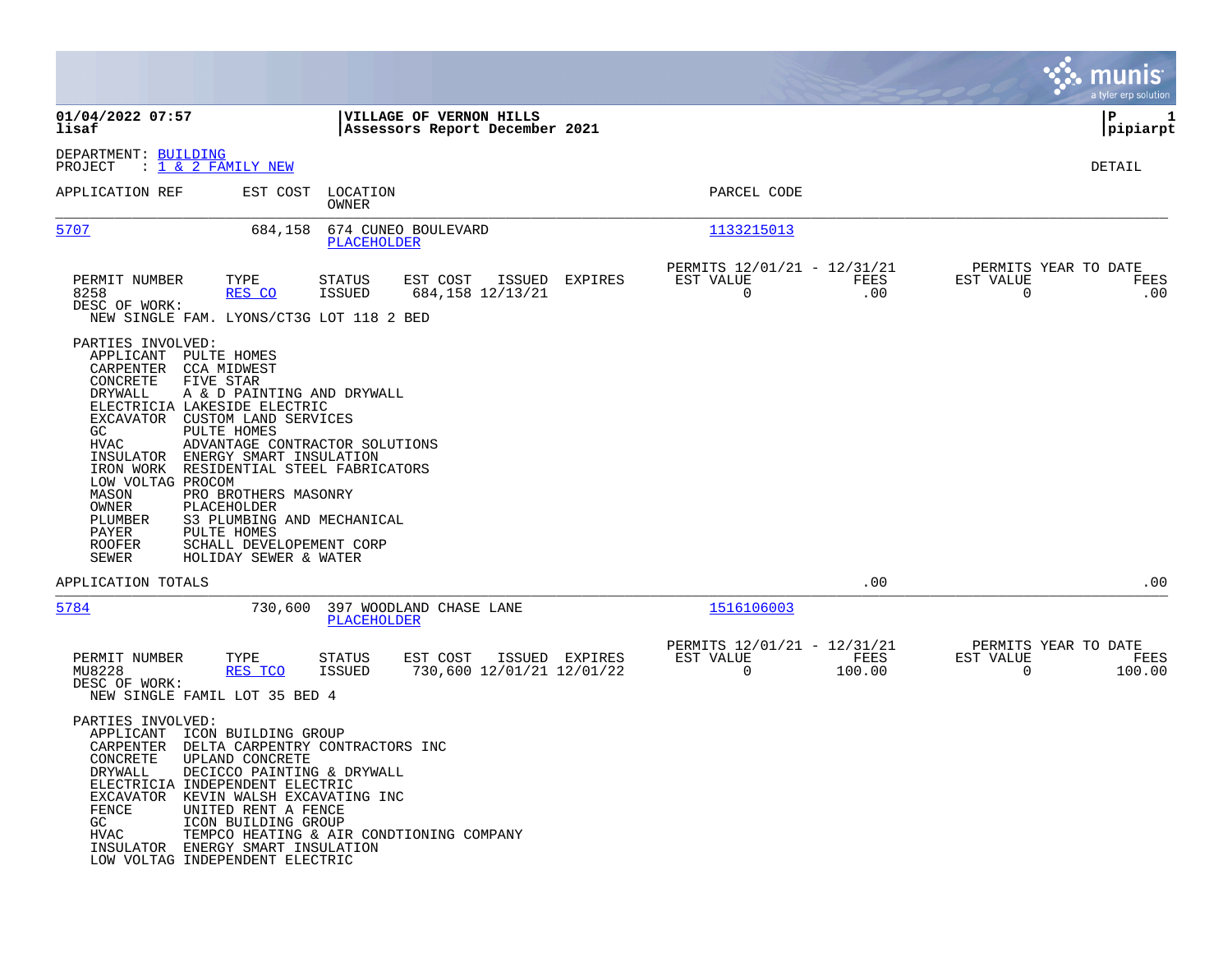|                                                                                                                                                                                                                                                                                                                                                                                                                                                                                                          |                                                                        | munis<br>a tyler erp solution                                   |
|----------------------------------------------------------------------------------------------------------------------------------------------------------------------------------------------------------------------------------------------------------------------------------------------------------------------------------------------------------------------------------------------------------------------------------------------------------------------------------------------------------|------------------------------------------------------------------------|-----------------------------------------------------------------|
| 01/04/2022 07:57<br>VILLAGE OF VERNON HILLS<br>Assessors Report December 2021<br>lisaf                                                                                                                                                                                                                                                                                                                                                                                                                   |                                                                        | P<br>2<br> pipiarpt                                             |
| DEPARTMENT: BUILDING<br>: 1 & 2 FAMILY NEW<br>PROJECT                                                                                                                                                                                                                                                                                                                                                                                                                                                    |                                                                        | DETAIL                                                          |
| APPLICATION REF<br>EST COST<br>LOCATION<br>OWNER<br>NORTHERN ILLINOIS CONSTRUCTION<br>MASON<br>OWNER<br>PLACEHOLDER<br>PLUMBER<br>BASSWOOD MECHANICAL LLC<br>WOODLAND CHASE PARTNERS, LLC<br>PAYER<br><b>ROOFER</b><br>TIM COTE, INC<br>KEVIN WALSH EXCAVATING INC<br>SEWER                                                                                                                                                                                                                              | PARCEL CODE                                                            |                                                                 |
| APPLICATION TOTALS                                                                                                                                                                                                                                                                                                                                                                                                                                                                                       | 100.00                                                                 | 100.00                                                          |
| 6554<br>632 MARSHALL STREET<br>707,189<br>PLACEHOLDER                                                                                                                                                                                                                                                                                                                                                                                                                                                    | 1133205045                                                             |                                                                 |
| PERMIT NUMBER<br>TYPE<br>EST COST<br>ISSUED EXPIRES<br>STATUS<br>MU8303<br><b>ISSUED</b><br>707,189 12/29/21 12/29/22<br>RES TCO<br>DESC OF WORK:<br>SINGLE FAM WILLWOOD/CT3M LOT 7 BED 5                                                                                                                                                                                                                                                                                                                | PERMITS 12/01/21 - 12/31/21<br>EST VALUE<br>FEES<br>$\Omega$<br>100.00 | PERMITS YEAR TO DATE<br>EST VALUE<br>FEES<br>$\Omega$<br>100.00 |
| PARTIES INVOLVED:<br>APPLICANT<br>PULTE HOMES<br>CARPENTER<br>CCA MIDWEST<br>CONCRETE<br>FIVE STAR<br>DRYWALL<br>A&D HOME IMPROVEMENT LLC<br>EXCAVATOR<br>CUSTOM LAND SERVICES<br>PULTE HOMES<br>GC<br>HVAC<br>ADVANTAGE CONTRACTOR SOLUTIONS<br>ENERGY SMART INSULATION<br>INSULATOR<br>IRON WORK<br>RESIDENTIAL STEEL FABRICATORS<br>PRO BROTHERS MASONRY<br>MASON<br>OWNER<br>PLACEHOLDER<br>S3 PLUMBING AND MECHANICAL<br>PLUMBER<br><b>ROOFER</b><br>RABY ROOFING<br>SEWER<br>HOLIDAY SEWER & WATER |                                                                        |                                                                 |
| APPLICATION TOTALS                                                                                                                                                                                                                                                                                                                                                                                                                                                                                       | 100.00                                                                 | 100.00                                                          |
| 600 MARSHALL STREET<br>6556<br>676,752<br><b>PLACEHOLDER</b>                                                                                                                                                                                                                                                                                                                                                                                                                                             | 1133205041                                                             |                                                                 |
| TYPE<br>EST COST<br>ISSUED<br>PERMIT NUMBER<br><b>STATUS</b><br>EXPIRES<br>676, 752 12/01/21<br>8226<br>RES CO<br>ISSUED<br>DESC OF WORK:<br>NEW SINGLE FAM WILLWOOD/CT2M 1OT 11 4 BED                                                                                                                                                                                                                                                                                                                   | PERMITS 12/01/21 - 12/31/21<br>EST VALUE<br>FEES<br>$\mathbf 0$<br>.00 | PERMITS YEAR TO DATE<br>EST VALUE<br>FEES<br>0<br>.00           |
| PARTIES INVOLVED:<br>APPLICANT<br>PULTE HOMES<br>CARPENTER<br>CCA MIDWEST<br>CONCRETE<br>FIVE STAR<br>DRYWALL<br>A&D HOME IMPROVEMENT LLC<br>ELECTRICIA LAKESIDE ELECTRIC<br>EXCAVATOR CUSTOM LAND SERVICES                                                                                                                                                                                                                                                                                              |                                                                        |                                                                 |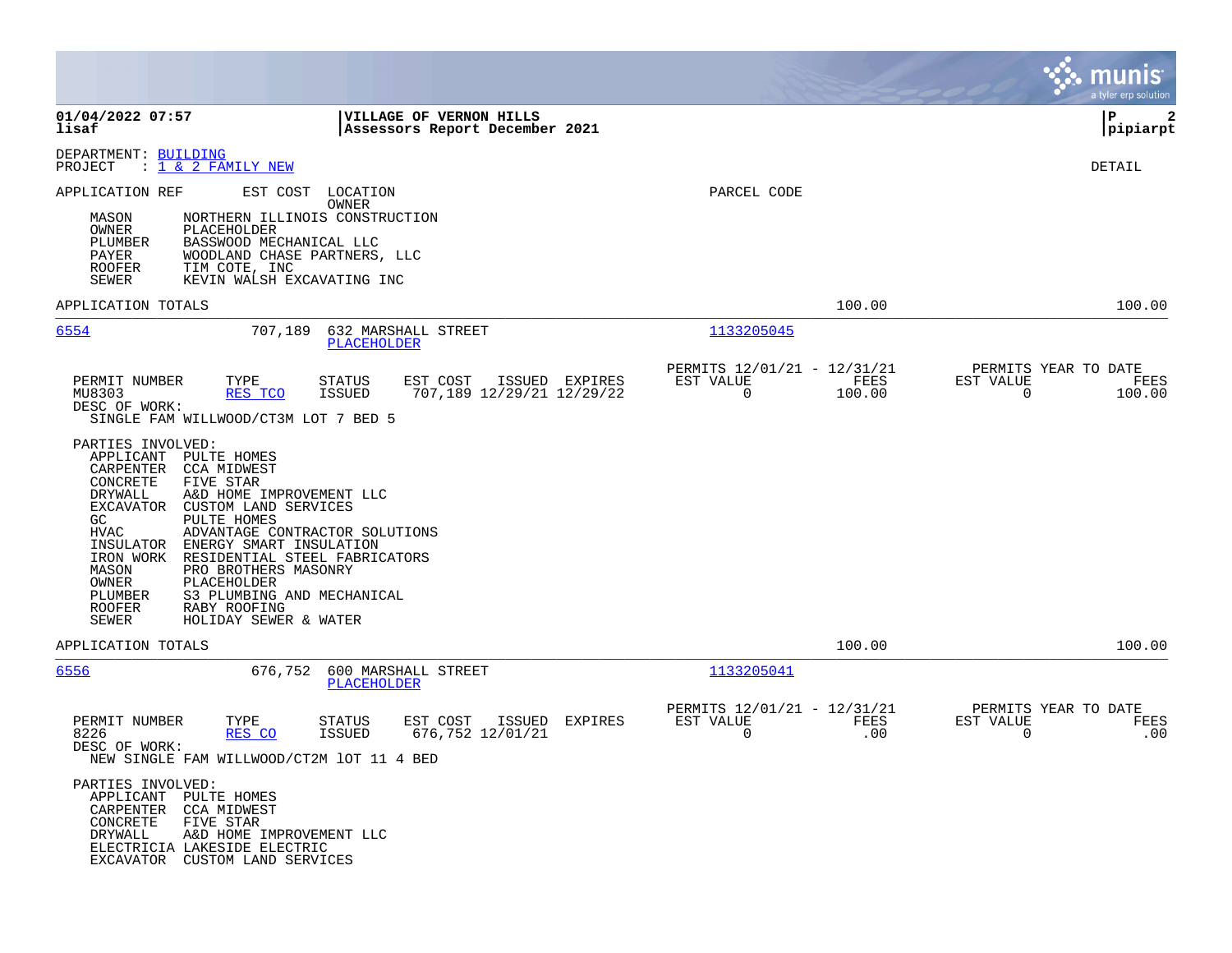|                                                                                                                                                                                                                                                                                                                                                                                                                                                                                                                                                          |                                                                        | munis<br>a tyler erp solution                                   |
|----------------------------------------------------------------------------------------------------------------------------------------------------------------------------------------------------------------------------------------------------------------------------------------------------------------------------------------------------------------------------------------------------------------------------------------------------------------------------------------------------------------------------------------------------------|------------------------------------------------------------------------|-----------------------------------------------------------------|
| 01/04/2022 07:57<br>VILLAGE OF VERNON HILLS<br>lisaf<br>Assessors Report December 2021                                                                                                                                                                                                                                                                                                                                                                                                                                                                   |                                                                        | P<br>3<br>pipiarpt                                              |
| DEPARTMENT: BUILDING<br>: 1 & 2 FAMILY NEW<br>PROJECT                                                                                                                                                                                                                                                                                                                                                                                                                                                                                                    |                                                                        | <b>DETAIL</b>                                                   |
| EST COST<br>APPLICATION REF<br>LOCATION<br>OWNER<br>PULTE HOMES<br>GC.<br>ADVANTAGE CONTRACTOR SOLUTIONS<br><b>HVAC</b><br>INSULATOR<br>ENERGY SMART INSULATION<br>IRON WORK<br>RESIDENTIAL STEEL FABRICATORS<br>LOW VOLTAG PROCOM<br>MASON<br>PRO BROTHERS MASONRY<br><b>OWNER</b><br>PLACEHOLDER<br>S3 PLUMBING AND MECHANICAL<br>PLUMBER<br><b>ROOFER</b><br>RABY ROOFING<br>SEWER<br>HOLIDAY SEWER & WATER                                                                                                                                           | PARCEL CODE                                                            |                                                                 |
| APPLICATION TOTALS                                                                                                                                                                                                                                                                                                                                                                                                                                                                                                                                       | .00                                                                    | .00                                                             |
| 6642<br>680,484<br>656 MARSHALL STREET<br><b>PLACEHOLDER</b>                                                                                                                                                                                                                                                                                                                                                                                                                                                                                             | 1133205048                                                             |                                                                 |
| EST COST<br>PERMIT NUMBER<br>TYPE<br>STATUS<br>ISSUED EXPIRES<br>8225<br>RES CO<br><b>ISSUED</b><br>680,484 12/01/21<br>DESC OF WORK:<br>NEW SINGLE FAM WILLWOOD/CT2M LOT 4 4 BED                                                                                                                                                                                                                                                                                                                                                                        | PERMITS 12/01/21 - 12/31/21<br>EST VALUE<br>FEES<br>$\mathbf 0$<br>.00 | PERMITS YEAR TO DATE<br>EST VALUE<br>FEES<br>$\Omega$<br>.00    |
| PARTIES INVOLVED:<br>APPLICANT PULTE HOMES<br>CARPENTER CCA MIDWEST<br>CONCRETE<br>FIVE STAR<br>DRYWALL<br>A&D HOME IMPROVEMENT LLC<br>ELECTRICIA LAKESIDE ELECTRIC<br>EXCAVATOR<br>CUSTOM LAND SERVICES<br>GC<br>PULTE HOMES<br><b>HVAC</b><br>ADVANTAGE CONTRACTOR SOLUTIONS<br>INSULATOR ENERGY SMART INSULATION<br>IRON WORK RESIDENTIAL STEEL FABRICATORS<br>LOW VOLTAG PROCOM<br>MASON<br>PRO BROTHERS MASONRY<br>OWNER<br>PLACEHOLDER<br>S3 PLUMBING AND MECHANICAL<br>PLUMBER<br><b>ROOFER</b><br>RABY ROOFING<br>SEWER<br>HOLIDAY SEWER & WATER |                                                                        |                                                                 |
| APPLICATION TOTALS                                                                                                                                                                                                                                                                                                                                                                                                                                                                                                                                       | .00                                                                    | .00                                                             |
| 6736<br>663,873 1304 MANSION ROAD<br><b>PLACEHOLDER</b>                                                                                                                                                                                                                                                                                                                                                                                                                                                                                                  | 1133205105                                                             |                                                                 |
| PERMIT NUMBER<br>TYPE<br>EST COST<br>ISSUED EXPIRES<br><b>STATUS</b><br>MU8247<br>663,873 12/09/21 12/14/22<br>RES TCO<br>ISSUED<br>DESC OF WORK:<br>NEW SINGLE FAMILY HOME BELFORT CR3G 3 BDRM LOT 66                                                                                                                                                                                                                                                                                                                                                   | PERMITS 12/01/21 - 12/31/21<br>EST VALUE<br>FEES<br>$\Omega$<br>100.00 | PERMITS YEAR TO DATE<br>EST VALUE<br>FEES<br>100.00<br>$\Omega$ |

PARTIES INVOLVED: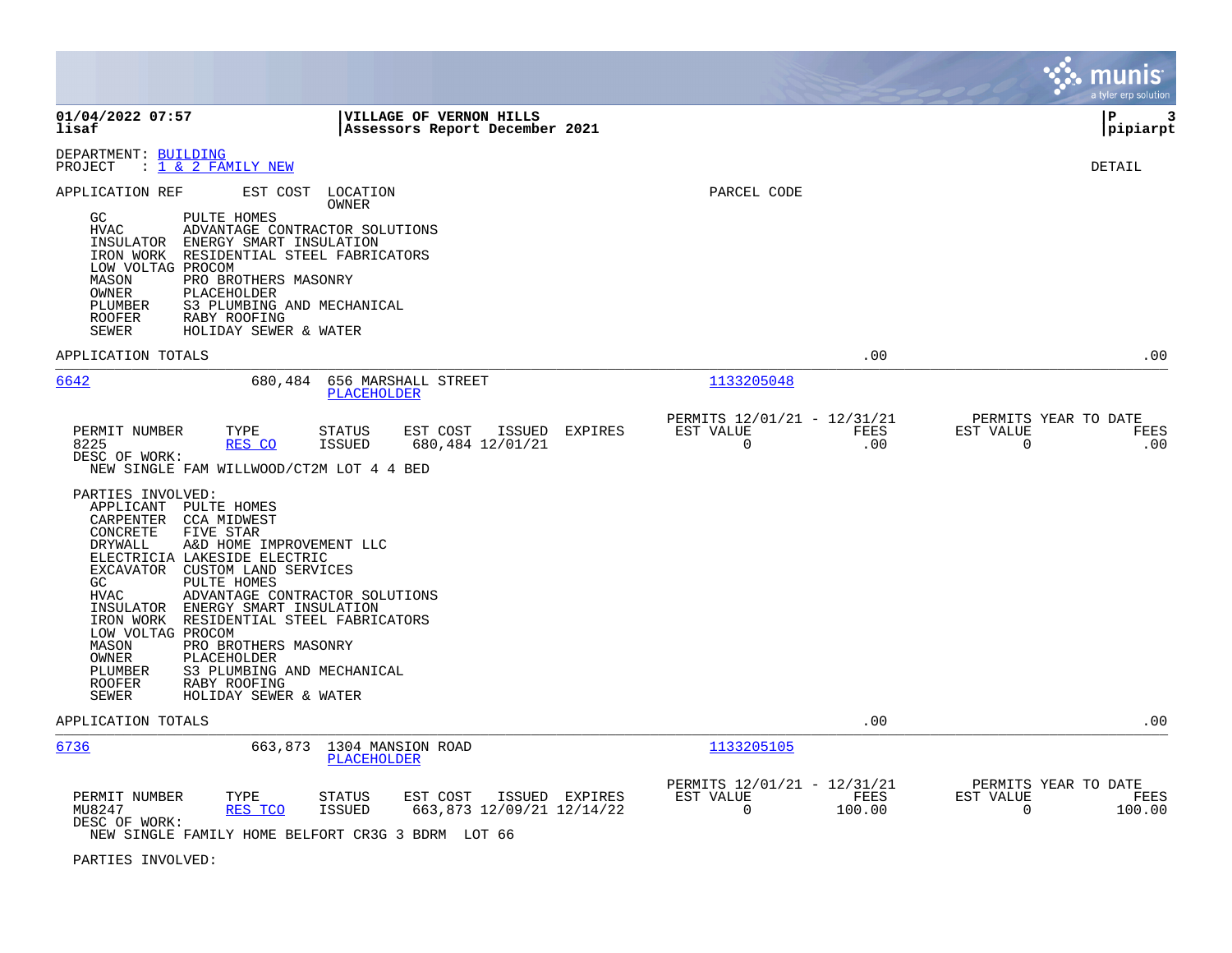|                                                                                                                                                                                |                                                                                                                                                                                                                                                                                                                                                             |                                                 |                                                                      |                |                                                             |                |                       | munis<br>a tyler erp solution          |
|--------------------------------------------------------------------------------------------------------------------------------------------------------------------------------|-------------------------------------------------------------------------------------------------------------------------------------------------------------------------------------------------------------------------------------------------------------------------------------------------------------------------------------------------------------|-------------------------------------------------|----------------------------------------------------------------------|----------------|-------------------------------------------------------------|----------------|-----------------------|----------------------------------------|
| 01/04/2022 07:57<br>lisaf                                                                                                                                                      |                                                                                                                                                                                                                                                                                                                                                             |                                                 | VILLAGE OF VERNON HILLS<br>Assessors Report December 2021            |                |                                                             |                |                       | l P<br>4<br> pipiarpt                  |
| DEPARTMENT: BUILDING<br>PROJECT                                                                                                                                                | : <u>1 &amp; 2 FAMILY NEW</u>                                                                                                                                                                                                                                                                                                                               |                                                 |                                                                      |                |                                                             |                |                       | DETAIL                                 |
| APPLICATION REF<br>CARPENTER<br>CONCRETE<br>DRYWALL<br>GC<br><b>HVAC</b><br>INSULATOR<br>IRON WORK<br>LOW VOLTAG PROCOM<br>MASON<br>OWNER<br>PLUMBER<br><b>ROOFER</b><br>SEWER | CCA MIDWEST<br>FIVE STAR<br>A & D PAINTING AND DRYWALL<br>ELECTRICIA LAKESIDE ELECTRIC<br>EXCAVATOR CUSTOM LAND SERVICES<br>PULTE HOMES<br>ADVANTAGE CONTRACTOR SOLUTIONS<br>ENERGY SMART INSULATION<br>RESIDENTIAL STEEL FABRICATORS<br>PRO BROTHERS MASONRY<br>PLACEHOLDER<br>S3 PLUMBING AND MECHANICAL<br>RABY ROOFING COMPANY<br>HOLIDAY SEWER & WATER | EST COST LOCATION<br>OWNER                      |                                                                      |                | PARCEL CODE                                                 |                |                       |                                        |
| APPLICATION TOTALS                                                                                                                                                             |                                                                                                                                                                                                                                                                                                                                                             |                                                 |                                                                      |                |                                                             | 100.00         |                       | 100.00                                 |
| 6739<br>PERMIT NUMBER<br>MU8257<br>DESC OF WORK:<br>PARTIES INVOLVED:                                                                                                          | TYPE<br>RES TCO<br>NEW SINGLE FAMILY WOODSIDE CR3S 4 BRDM LOT 116                                                                                                                                                                                                                                                                                           | PLACEHOLDER<br>STATUS<br>ISSUED                 | 679,788 671 MARSHALL STREET<br>EST COST<br>679,788 12/13/21 12/13/22 | ISSUED EXPIRES | 1133215006<br>PERMITS 12/01/21 - 12/31/21<br>EST VALUE<br>0 | FEES<br>100.00 | EST VALUE<br>$\Omega$ | PERMITS YEAR TO DATE<br>FEES<br>100.00 |
| APPLICANT PULTE HOMES<br>CARPENTER CCA MIDWEST<br>CONCRETE<br>DRYWALL<br>GC<br>HVAC<br>IRON WORK<br>LOW VOLTAG PROCOM<br>MASON<br>OWNER<br>PLUMBER<br>ROOFER<br>SEWER          | FIVE STAR<br>A & D PAINTING AND DRYWALL<br>ELECTRICIA LAKESIDE ELECTRIC<br>EXCAVATOR CUSTOM LAND SERVICES<br>PULTE HOMES<br>ADVANTAGE CONTRACTOR SOLUTIONS<br>INSULATOR ENERGY SMART INSULATION<br>RESIDENTIAL STEEL FABRICATORS<br>PRO BROTHERS MASONRY<br>PLACEHOLDER<br>S3 PLUMBING AND MECHANICAL<br>RABY ROOFING COMPANY<br>HOLIDAY SEWER & WATER      |                                                 |                                                                      |                |                                                             |                |                       |                                        |
| APPLICATION TOTALS                                                                                                                                                             |                                                                                                                                                                                                                                                                                                                                                             |                                                 |                                                                      |                |                                                             | 100.00         |                       | 100.00                                 |
| 6868                                                                                                                                                                           |                                                                                                                                                                                                                                                                                                                                                             | 733,753 1329 MANSION ROAD<br><b>PLACEHOLDER</b> |                                                                      |                | 1133205118                                                  |                |                       |                                        |
| PERMIT NUMBER                                                                                                                                                                  | TYPE                                                                                                                                                                                                                                                                                                                                                        | <b>STATUS</b>                                   | EST COST                                                             | ISSUED EXPIRES | PERMITS 12/01/21 - 12/31/21<br>EST VALUE                    | FEES           | EST VALUE             | PERMITS YEAR TO DATE<br>FEES           |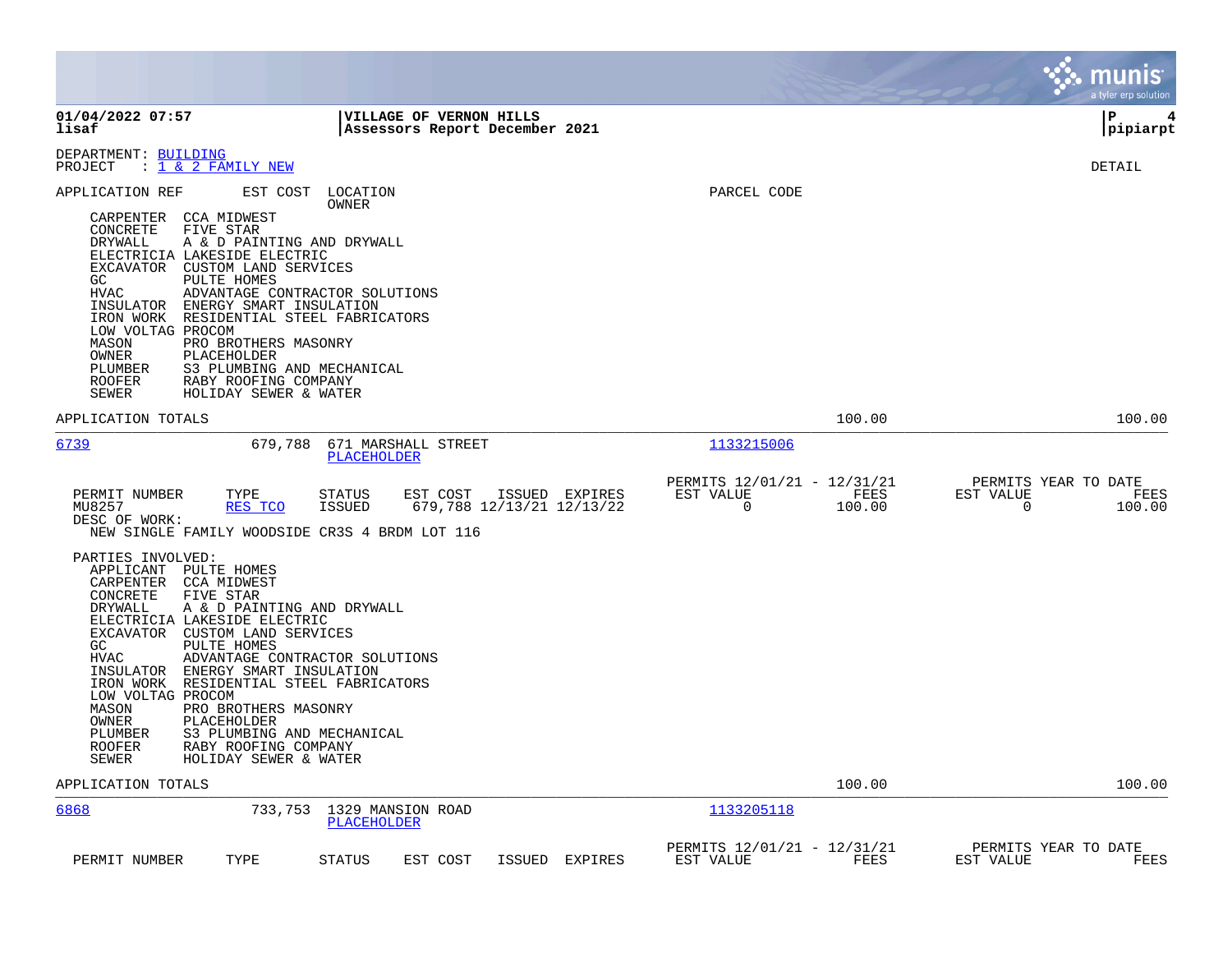|                                                                                                                                                                                                            |                                                                                                                                                                                                                                                                                                                                                                                                         |                                  |                                                                   |                |           |             |                                               |                                                  | munis<br>a tyler erp solution |
|------------------------------------------------------------------------------------------------------------------------------------------------------------------------------------------------------------|---------------------------------------------------------------------------------------------------------------------------------------------------------------------------------------------------------------------------------------------------------------------------------------------------------------------------------------------------------------------------------------------------------|----------------------------------|-------------------------------------------------------------------|----------------|-----------|-------------|-----------------------------------------------|--------------------------------------------------|-------------------------------|
| 01/04/2022 07:57<br>lisaf                                                                                                                                                                                  |                                                                                                                                                                                                                                                                                                                                                                                                         |                                  | <b> VILLAGE OF VERNON HILLS</b><br>Assessors Report December 2021 |                |           |             |                                               |                                                  | IΡ<br>5<br> pipiarpt          |
| DEPARTMENT: BUILDING<br>PROJECT                                                                                                                                                                            | : <u>1 &amp; 2 FAMILY NEW</u>                                                                                                                                                                                                                                                                                                                                                                           |                                  |                                                                   |                |           |             |                                               |                                                  | DETAIL                        |
| APPLICATION REF                                                                                                                                                                                            | EST COST                                                                                                                                                                                                                                                                                                                                                                                                | LOCATION<br>OWNER                |                                                                   |                |           | PARCEL CODE |                                               |                                                  |                               |
| MU8290<br>DESC OF WORK:                                                                                                                                                                                    | RES TCO<br>NEW SINGLE FAM LOT 75 BOURGES/CR3G 3 BED                                                                                                                                                                                                                                                                                                                                                     | ISSUED                           | 733, 753 12/23/21 12/23/22                                        |                |           | 0           | 100.00                                        | 0                                                | 100.00                        |
| PARTIES INVOLVED:<br>APPLICANT<br>CARPENTER<br>CONCRETE<br>DRYWALL<br>EXCAVATOR<br>GC<br><b>HVAC</b><br>INSULATOR<br>IRON WORK<br>LOW VOLTAG PROCOM<br>MASON<br>OWNER<br>PLUMBER<br><b>ROOFER</b><br>SEWER | PULTE HOMES<br><b>CCA MIDWEST</b><br>FIVE STAR<br>A&D HOME IMPROVEMENT LLC<br>ELECTRICIA LAKESIDE ELECTRIC<br>CUSTOM LAND SERVICES<br>PULTE HOMES<br>ADVANTAGE CONTRACTOR SOLUTIONS<br>ENERGY SMART INSULATION<br>RESIDENTIAL STEEL FABRICATORS<br>PRO BROTHERS MASONRY<br>PLACEHOLDER<br>S3 PLUMBING AND MECHANICAL<br>RABY ROOFING<br>HOLIDAY SEWER & WATER                                           |                                  |                                                                   |                |           |             |                                               |                                                  |                               |
| APPLICATION TOTALS                                                                                                                                                                                         |                                                                                                                                                                                                                                                                                                                                                                                                         |                                  |                                                                   |                |           |             | 100.00                                        |                                                  | 100.00                        |
| 6976                                                                                                                                                                                                       | 722,840                                                                                                                                                                                                                                                                                                                                                                                                 | 1332 MANSION ROAD<br>PLACEHOLDER |                                                                   |                |           | 1133205098  |                                               |                                                  |                               |
| PERMIT NUMBER<br>MU8298<br>DESC OF WORK:                                                                                                                                                                   | TYPE<br>RES TCO<br>NEW SINGLE FAM BOURGES/CR3G 3 BED LOT 59                                                                                                                                                                                                                                                                                                                                             | STATUS<br><b>ISSUED</b>          | EST COST<br>722,840 12/28/21 12/28/22                             | ISSUED EXPIRES | EST VALUE | $\mathbf 0$ | PERMITS 12/01/21 - 12/31/21<br>FEES<br>100.00 | PERMITS YEAR TO DATE<br>EST VALUE<br>$\mathbf 0$ | FEES<br>100.00                |
| PARTIES INVOLVED:<br>APPLICANT<br>CARPENTER<br>CONCRETE<br>DRYWALL<br>EXCAVATOR<br>GC<br><b>HVAC</b><br>INSULATOR<br>LOW VOLTAG PROCOM<br>MASON<br>MASON<br>OWNER<br>PLUMBER<br>PAYER<br>ROOFER<br>SEWER   | PULTE HOMES<br>CCA MIDWEST<br>FIVE STAR<br>A & D PAINTING AND DRYWALL<br>ELECTRICIA LAKESIDE ELECTRIC<br>CUSTOM LAND SERVICES<br>PULTE HOMES<br>ADVANTAGE CONTRACTOR SOLUTIONS<br>ENERGY SMART INSULATION<br>IRON WORK RESIDENTIAL STEEL FABRICATORS<br>PROCOM<br>PRO BROTHERS MASONRY<br>PLACEHOLDER<br>S3 PLUMBING AND MECHANICAL<br>PULTE HOMES<br>SCHALL DEVELOPEMENT CORP<br>HOLIDAY SEWER & WATER |                                  |                                                                   |                |           |             |                                               |                                                  |                               |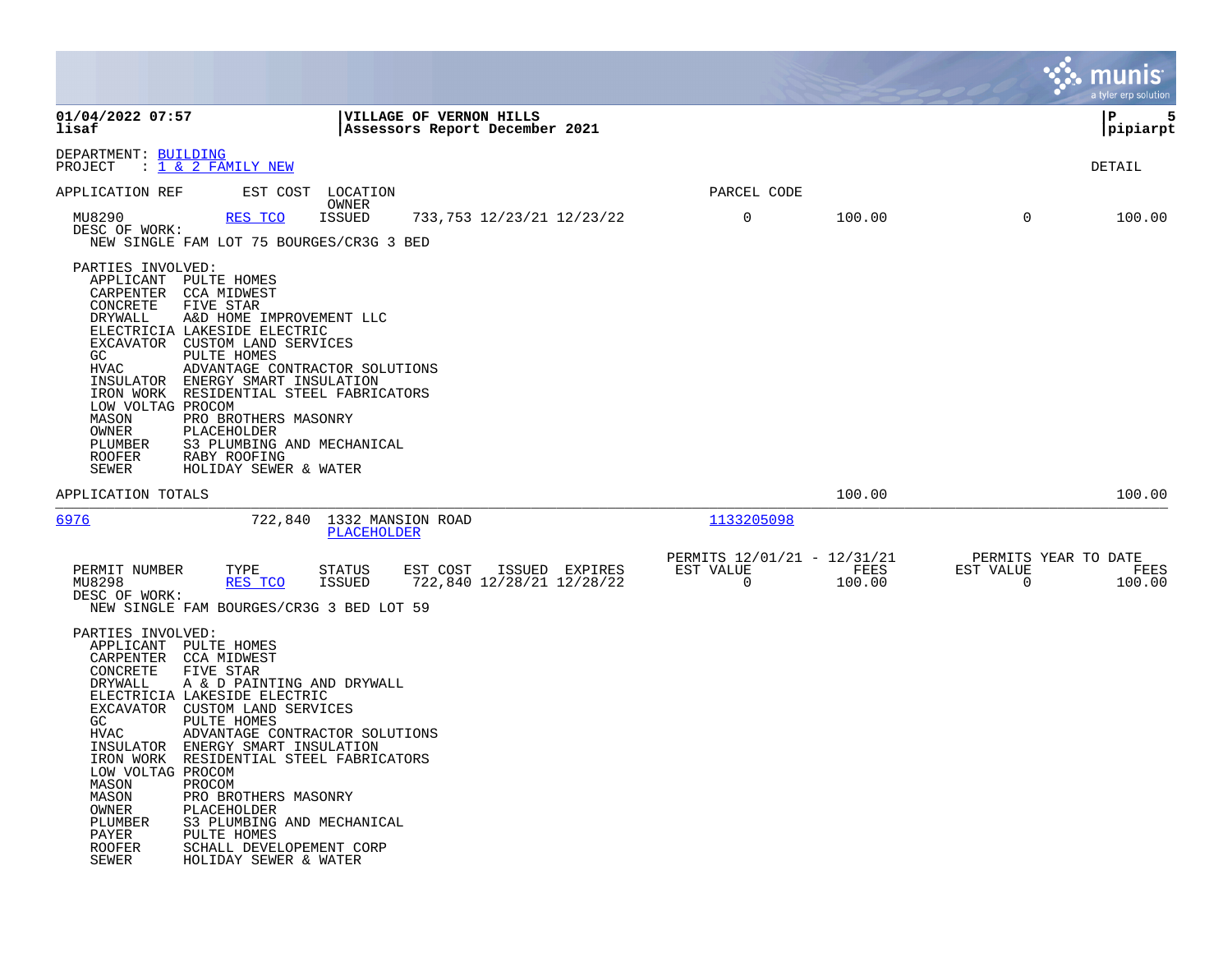|                                                          |          |                                                                  |             |                  | <b>munis</b><br>a tyler erp solution |
|----------------------------------------------------------|----------|------------------------------------------------------------------|-------------|------------------|--------------------------------------|
| 01/04/2022 07:57<br>lisaf                                |          | <b>VILLAGE OF VERNON HILLS</b><br>Assessors Report December 2021 |             |                  | 6<br>P<br> pipiarpt                  |
| DEPARTMENT: BUILDING<br>$: 1 \& 2$ FAMILY NEW<br>PROJECT |          |                                                                  |             |                  | DETAIL                               |
| APPLICATION REF                                          | EST COST | LOCATION<br>OWNER                                                | PARCEL CODE |                  |                                      |
| APPLICATION TOTALS<br>PROJECT TOTALS                     |          |                                                                  | $\Omega$    | 100.00<br>600.00 | 100.00<br>600.00                     |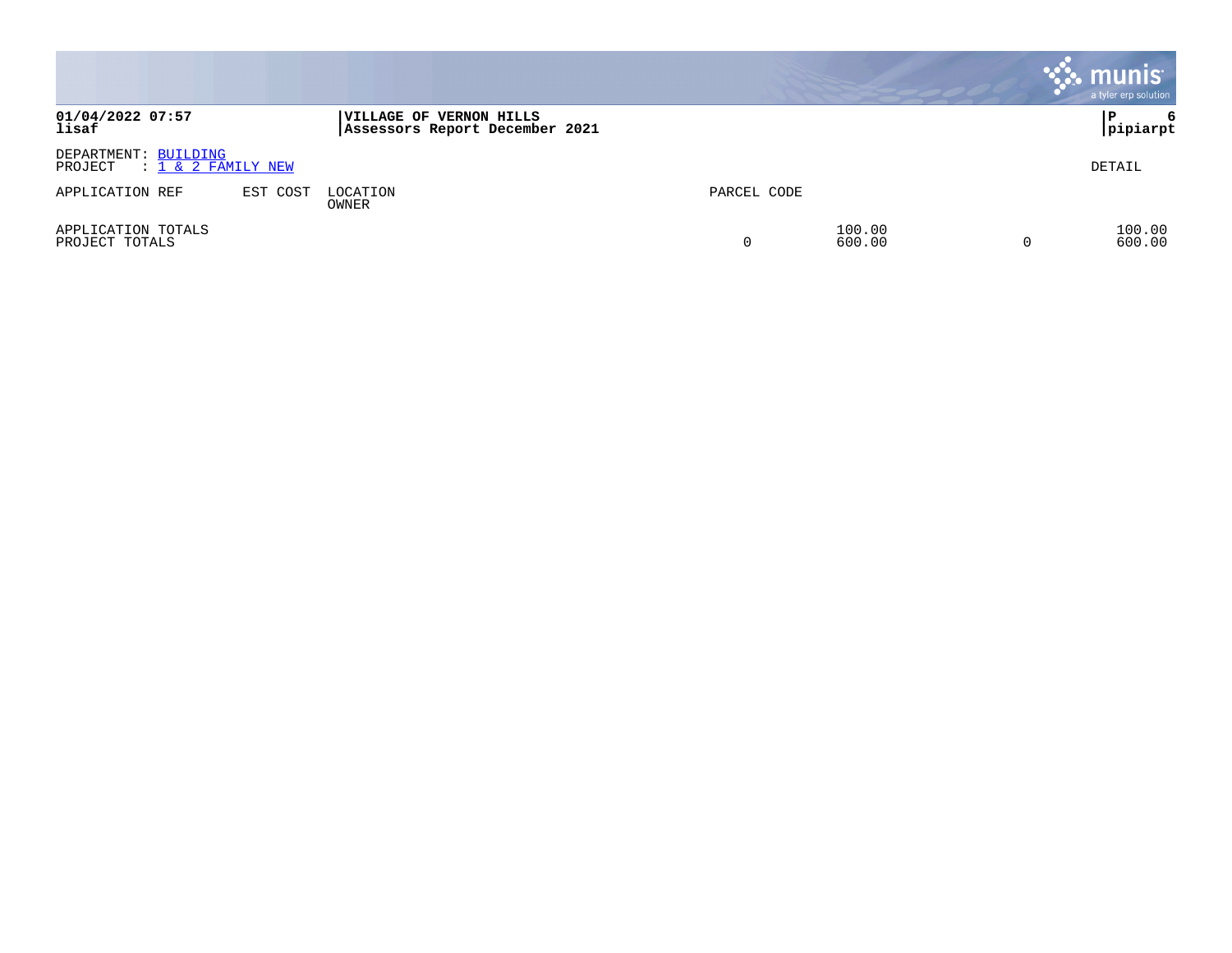|                                                                                                                                                                                                                                                                                                                                                                   |                                                                                      |                                                                            | munis<br>a tyler erp solution                                       |
|-------------------------------------------------------------------------------------------------------------------------------------------------------------------------------------------------------------------------------------------------------------------------------------------------------------------------------------------------------------------|--------------------------------------------------------------------------------------|----------------------------------------------------------------------------|---------------------------------------------------------------------|
| 01/04/2022 07:57<br>lisaf                                                                                                                                                                                                                                                                                                                                         | VILLAGE OF VERNON HILLS<br>Assessors Report December 2021                            |                                                                            | l P<br>7<br> pipiarpt                                               |
| DEPARTMENT: BUILDING<br><u>COMMERCIAL ALTERATION</u><br>PROJECT                                                                                                                                                                                                                                                                                                   |                                                                                      |                                                                            | DETAIL                                                              |
| APPLICATION REF                                                                                                                                                                                                                                                                                                                                                   | EST COST LOCATION<br>OWNER                                                           | PARCEL CODE                                                                |                                                                     |
| 6650<br>476,500                                                                                                                                                                                                                                                                                                                                                   | 294 EAST TOWNLINE RD<br>BUCHANAN ENERGY (N), LLC                                     | 1133302066                                                                 |                                                                     |
| PERMIT NUMBER<br>TYPE<br>MU8224<br>CO NO FEE<br>DESC OF WORK:<br>INTERIOR BUILDOUT - CASEYS GENERAL STORE                                                                                                                                                                                                                                                         | EST COST<br><b>STATUS</b><br>ISSUED EXPIRES<br>476,500 12/01/21 12/01/22<br>COMPLT   | PERMITS 12/01/21 - 12/31/21<br>EST VALUE<br>FEES<br>0<br>.00               | PERMITS YEAR TO DATE<br>EST VALUE<br>FEES<br>.00<br>$\Omega$        |
| PARTIES INVOLVED:<br>APPLICANT CASEY'S GENERAL STORE<br>ELECTRICIA KAISER ELECTRIC<br>4MC CORP<br>GC.<br>CASEY'S GENERAL STORE<br><b>OCCUPANT</b><br>OWNER<br>BUCHANAN ENERGY (N), LLC<br>PLUMBER<br>CASEY'S GENERAL STORE<br>PAYER                                                                                                                               | KELLENBERGERPLUMBING & UNDERGROUND INC                                               |                                                                            |                                                                     |
| APPLICATION TOTALS                                                                                                                                                                                                                                                                                                                                                |                                                                                      | .00                                                                        | .00                                                                 |
| 8029<br>95,000                                                                                                                                                                                                                                                                                                                                                    | 1270 SOUTH MILWAUKEE AVE<br>SHAKER APARTMENTS LLC                                    | 1515410004                                                                 |                                                                     |
| PERMIT NUMBER<br>TYPE<br>MU8308<br>COM ALT<br>DESC OF WORK:<br>COMMERCIAL ALTERATION- CM CHICKEN                                                                                                                                                                                                                                                                  | EST COST<br>ISSUED EXPIRES<br>STATUS<br><b>ISSUED</b><br>95,000 12/29/21 12/29/22    | PERMITS 12/01/21 - 12/31/21<br>EST VALUE<br>FEES<br>95,000<br>1,280.00     | PERMITS YEAR TO DATE<br>EST VALUE<br>FEES<br>95,000<br>1,280.00     |
| PARTIES INVOLVED:<br>APPLICANT SI TUMBLER CONSTRUCTION<br>CARPENTER SI TUMBLER CONSTRUCTION<br>SI TUMBLER CONSTRUCTION<br>DRYWALL<br>ELECTRICIA EMT ELECTRICAL<br>GC.<br>SI TUMBLER CONSTRUCTION<br><b>HVAC</b><br>153 HEATING & COOLING INC<br>LOW VOLTAG EMT ELECTRICAL<br>CM CHICKEN<br>OCCUPANT<br>OWNER<br>SHAKER APARTMENTS LLC<br>PLUMBER<br>NOVA PLUMBING |                                                                                      |                                                                            |                                                                     |
| APPLICATION TOTALS                                                                                                                                                                                                                                                                                                                                                |                                                                                      | 1,280.00                                                                   | 1,280.00                                                            |
| 8033<br>2,400,000                                                                                                                                                                                                                                                                                                                                                 | 700 DARLING DRIVE<br>CP LOGISTICS VERNON HILLS, LLC                                  | 1510300002                                                                 |                                                                     |
| PERMIT NUMBER<br>TYPE<br>MU8282<br>COM ALT<br>DESC OF WORK:<br>INTERIOR REMODEL                                                                                                                                                                                                                                                                                   | <b>STATUS</b><br>EST COST<br>ISSUED EXPIRES<br>2,400,000 12/21/21 12/22/22<br>ISSUED | PERMITS 12/01/21 - 12/31/21<br>EST VALUE<br>FEES<br>2,400,000<br>24,330.00 | PERMITS YEAR TO DATE<br>EST VALUE<br>FEES<br>2,400,000<br>24,330.00 |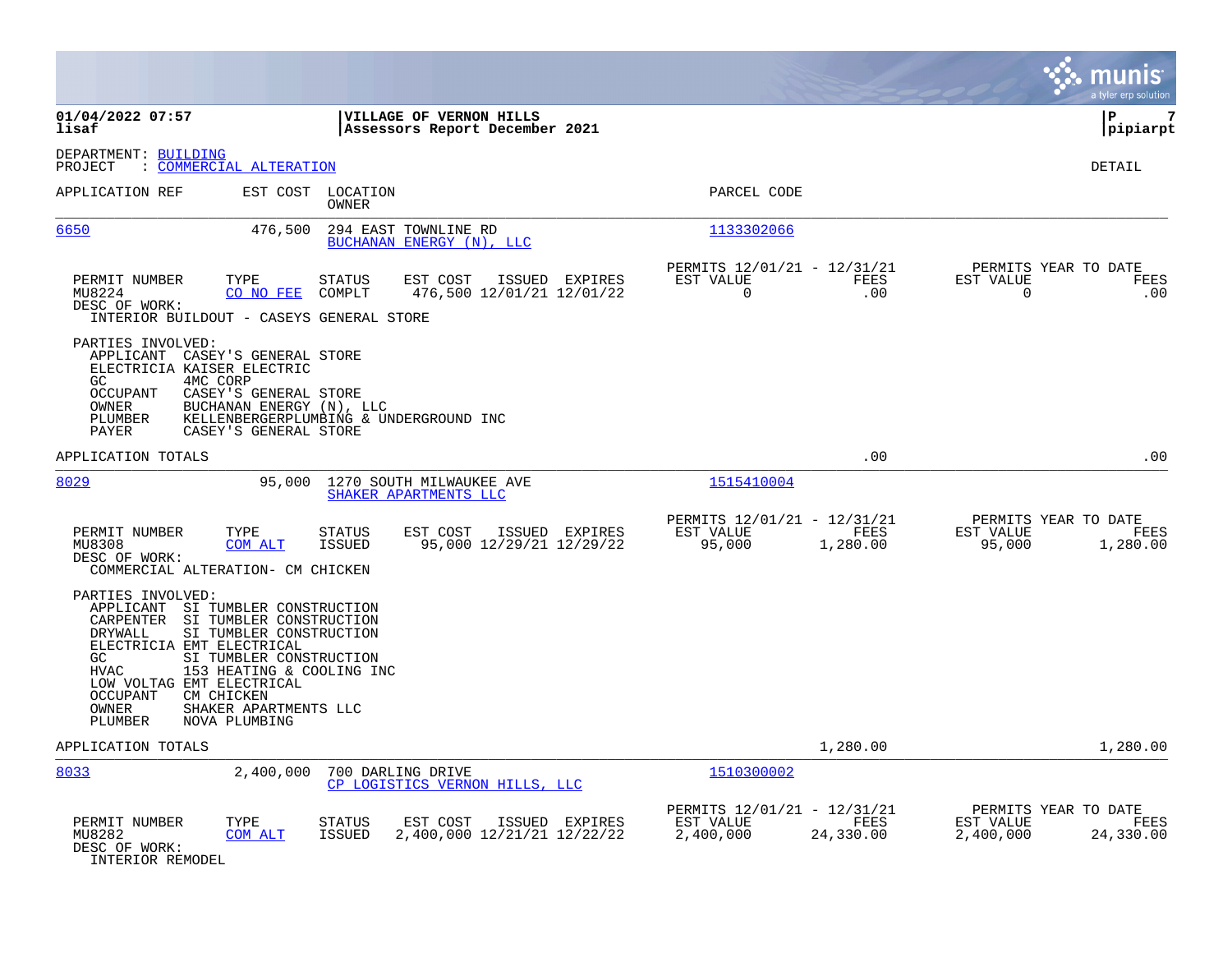|                                                                                                                                                                                                                                                                                                                                                                                                                                                                                        |                                                                                    |                                                     |                       | a tyler erp solution                                             |
|----------------------------------------------------------------------------------------------------------------------------------------------------------------------------------------------------------------------------------------------------------------------------------------------------------------------------------------------------------------------------------------------------------------------------------------------------------------------------------------|------------------------------------------------------------------------------------|-----------------------------------------------------|-----------------------|------------------------------------------------------------------|
| 01/04/2022 07:57<br>lisaf                                                                                                                                                                                                                                                                                                                                                                                                                                                              | VILLAGE OF VERNON HILLS<br>Assessors Report December 2021                          |                                                     |                       | P<br>8<br> pipiarpt                                              |
| DEPARTMENT: BUILDING<br>PROJECT<br>: COMMERCIAL ALTERATION                                                                                                                                                                                                                                                                                                                                                                                                                             |                                                                                    |                                                     |                       | DETAIL                                                           |
| APPLICATION REF<br>EST COST<br>PARTIES INVOLVED:<br>APPLICANT<br>MCNELLY SERVICES INC<br>CARPENTER<br>PRIORITY CONSTRUCTION<br>ELECTRICIA K.A.S. ELECTRIC<br>GC<br>MCNELLY SERVICES INC<br>HVAC<br>ASSURANCE HEATING & AIR<br>OCCUPANT<br>LEARNING RESOURCES<br>OWNER<br>CP LOGISTICS VERNON HILLS, LLC<br>PLUMBER<br>MCNELLY SERVICES INC<br>PAYER<br>MCNELLY SERVICES INC                                                                                                            | LOCATION<br>OWNER                                                                  | PARCEL CODE                                         |                       |                                                                  |
| APPLICATION TOTALS                                                                                                                                                                                                                                                                                                                                                                                                                                                                     |                                                                                    |                                                     | 24,330.00             | 24,330.00                                                        |
| 8151<br>345,000                                                                                                                                                                                                                                                                                                                                                                                                                                                                        | 888 FOREST EDGE DR<br><b>ITW PASLODE</b>                                           | 1515101001                                          |                       |                                                                  |
| PERMIT NUMBER<br>TYPE<br>MU8273<br><b>COM ALT</b><br>DESC OF WORK:<br>INTERIOR REMODELNO BATHROOMS IN WAREHOUSE<br>NO CO RELEASE UNTIL BATHROOMS IN WAREHOUSE<br>PARTIES INVOLVED:<br>APPLICANT<br>JJ HENDERSON & SON, INC<br>CARPENTER<br>WALLFORMS INC<br>ELECTRICIA PIEPER ELECTRIC<br>GC<br>JJ HENDERSON & SON, INC<br><b>HVAC</b><br>MK INDUSTRIES, INC<br>OCCUPANT<br>STAG INDUSTRIES<br>OWNER<br>ITW PASLODE<br>PLUMBER<br>HAYES INDUSTRIES<br>PAYER<br>JJ HENDERSON & SON, INC | <b>STATUS</b><br>EST COST<br>ISSUED EXPIRES<br>345,000 12/15/21 12/15/22<br>ISSUED | PERMITS 12/01/21 - 12/31/21<br>EST VALUE<br>345,000 | FEES<br>3,780.00      | PERMITS YEAR TO DATE<br>EST VALUE<br>FEES<br>345,000<br>3,780.00 |
| APPLICATION TOTALS<br>PROJECT TOTALS                                                                                                                                                                                                                                                                                                                                                                                                                                                   |                                                                                    | 2,840,000                                           | 3,780.00<br>29,390.00 | 3,780.00<br>29,390.00<br>2,840,000                               |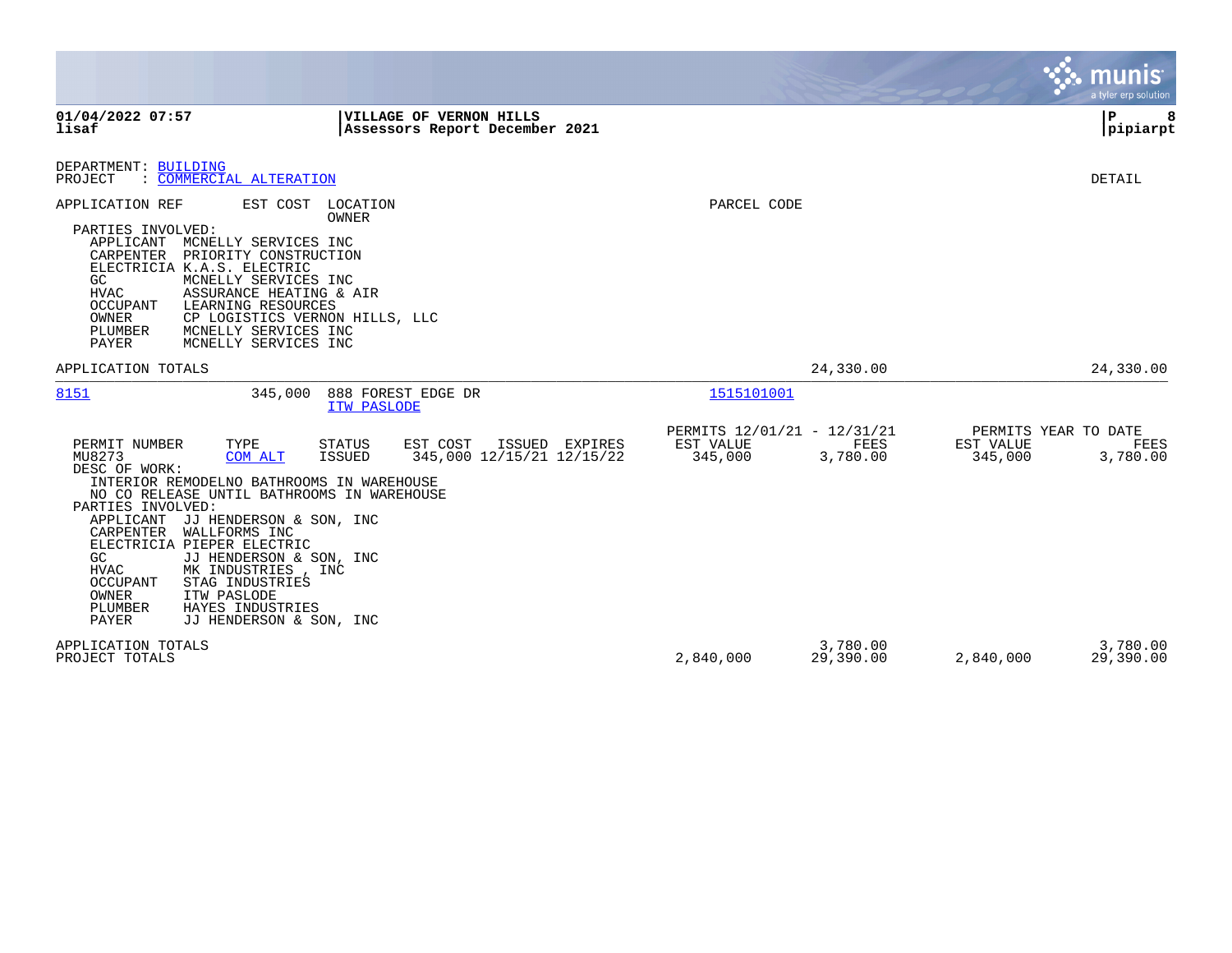|                                                                                                                                       |                                                           |                                               |             |                                        | <b>munis</b><br>a tyler erp solution |
|---------------------------------------------------------------------------------------------------------------------------------------|-----------------------------------------------------------|-----------------------------------------------|-------------|----------------------------------------|--------------------------------------|
| 01/04/2022 07:57<br>lisaf                                                                                                             | VILLAGE OF VERNON HILLS<br>Assessors Report December 2021 |                                               |             |                                        | P<br> pipiarpt                       |
| DEPARTMENT: BUILDING<br>PROJECT<br>: DEMOLITION                                                                                       |                                                           |                                               |             |                                        | DETAIL                               |
| APPLICATION REF<br>EST COST<br>LOCATION<br>OWNER                                                                                      |                                                           | PARCEL CODE                                   |             |                                        |                                      |
| 8147<br>80,000                                                                                                                        | 634 SOUTH MILWAUKEE AVE<br>FORGE PROPERTIES, LTD          | 1510300003                                    |             |                                        |                                      |
| PERMIT NUMBER<br>TYPE<br>STATUS<br>MU8248<br>ISSUED<br><b>DEMO</b><br>DESC OF WORK:<br>DEMOLITION OF OLD FORGE CLUB                   | EST COST<br>ISSUED<br>EXPIRES<br>80,000 12/10/21 12/10/22 | PERMITS 12/01/21 - 12/31/21<br>EST VALUE<br>0 | FEES<br>.00 | PERMITS YEAR TO DATE<br>EST VALUE<br>0 | FEES<br>.00                          |
| PARTIES INVOLVED:<br>APPLICANT<br>ALSTON<br>ALSTON<br>GC<br>MISCELLANE<br>HENEGHAN WRECKING COMPANY<br>OWNER<br>FORGE PROPERTIES, LTD |                                                           |                                               |             |                                        |                                      |
| APPLICATION TOTALS<br>PROJECT TOTALS                                                                                                  |                                                           | 0                                             | .00<br>.00  | $\Omega$                               | .00<br>.00                           |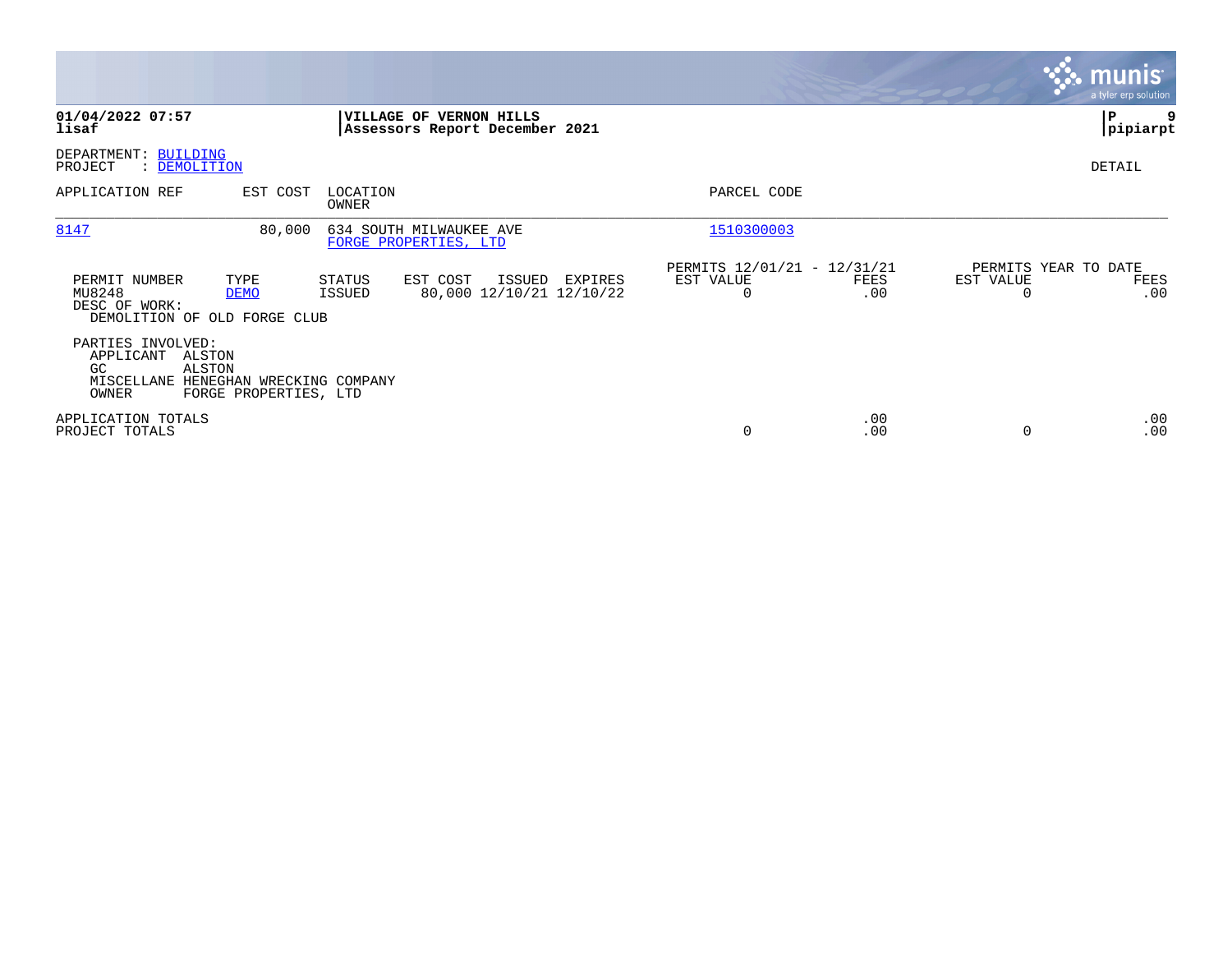|                                                                                                                                                                               |                                                                                                                                                  |                                                                              | munis<br>a tyler erp solution                                   |
|-------------------------------------------------------------------------------------------------------------------------------------------------------------------------------|--------------------------------------------------------------------------------------------------------------------------------------------------|------------------------------------------------------------------------------|-----------------------------------------------------------------|
| 01/04/2022 07:57<br>lisaf                                                                                                                                                     | VILLAGE OF VERNON HILLS<br>Assessors Report December 2021                                                                                        |                                                                              | P<br>10<br> pipiarpt                                            |
| DEPARTMENT: BUILDING<br>: <u>AC/FURNACE</u><br>PROJECT                                                                                                                        |                                                                                                                                                  |                                                                              | DETAIL                                                          |
| APPLICATION REF                                                                                                                                                               | EST COST LOCATION<br>OWNER                                                                                                                       | PARCEL CODE                                                                  |                                                                 |
| 8170<br>12,768                                                                                                                                                                | 306 BARN SWALLOW LN<br>CHARLES & KATHY COBURN                                                                                                    | 1509108018                                                                   |                                                                 |
| TYPE<br>PERMIT NUMBER<br>MU8243<br><b>AC/FURN</b><br>DESC OF WORK:<br>FURNANCE & A/C                                                                                          | EST COST<br>ISSUED EXPIRES<br>STATUS<br>12,768 12/07/21 12/07/22<br>ISSUED                                                                       | PERMITS 12/01/21 - 12/31/21<br>EST VALUE<br>FEES<br>$\overline{0}$<br>127.68 | PERMITS YEAR TO DATE<br>EST VALUE<br>FEES<br>$\Omega$<br>127.68 |
| PARTIES INVOLVED:<br>APPLICANT<br>GC.<br>HVAC<br>OWNER<br>CHARLES & KATHY COBURN<br>PAYER                                                                                     | ALLIED AIR CONDITIONING & HEATING<br>ALLIED AIR CONDITIONING & HEATING<br>ALLIED AIR CONDITIONING & HEATING<br>ALLIED AIR CONDITIONING & HEATING |                                                                              |                                                                 |
| APPLICATION TOTALS                                                                                                                                                            |                                                                                                                                                  | 127.68                                                                       | 127.68                                                          |
| 8189                                                                                                                                                                          | 10,585 359 CHERRY VALLEY RD<br>ALFRED & SEDIK S AGHAIAN                                                                                          | 1508107061                                                                   |                                                                 |
| PERMIT NUMBER<br>TYPE<br>MU8264<br><u>AC/FURN</u><br>DESC OF WORK:<br>A/C & FURNANCE                                                                                          | <b>STATUS</b><br>EST COST<br>ISSUED EXPIRES<br>10,585 12/15/21 12/15/22<br>ISSUED                                                                | PERMITS 12/01/21 - 12/31/21<br>EST VALUE<br>FEES<br>105.85<br>$\Omega$       | PERMITS YEAR TO DATE<br>EST VALUE<br>FEES<br>$\Omega$<br>105.85 |
| PARTIES INVOLVED:<br>ARS OF ILLINOIS<br>APPLICANT<br>GC<br>ARS OF ILLINOIS<br><b>HVAC</b><br>ARS OF ILLINOIS<br>OWNER<br>ALFRED & SEDIK S AGHAIAN<br>PAYER<br>ARS OF ILLINOIS |                                                                                                                                                  |                                                                              |                                                                 |
| APPLICATION TOTALS                                                                                                                                                            |                                                                                                                                                  | 105.85                                                                       | 105.85                                                          |
| 8200                                                                                                                                                                          | 11,652 879 CREEK BEND DRIVE<br>KATHLEEN A O'CONNOR                                                                                               | 1516102011                                                                   |                                                                 |
| PERMIT NUMBER<br>TYPE<br>MU8272<br>AC/FURN<br>DESC OF WORK:<br>AC/FURNACE                                                                                                     | EST COST<br>ISSUED EXPIRES<br>STATUS<br>11,652 12/15/21 12/22/22<br>COMPLT                                                                       | PERMITS 12/01/21 - 12/31/21<br>EST VALUE<br>FEES<br>116.52<br>0              | PERMITS YEAR TO DATE<br>EST VALUE<br>FEES<br>116.52<br>0        |
| PARTIES INVOLVED:<br>APPLICANT ALLIED AIR CONDITIONING & HEATING<br>GC<br><b>HVAC</b><br>OWNER<br>KATHLEEN A O'CONNOR<br>PAYER                                                | ALLIED AIR CONDITIONING & HEATING<br>ALLIED AIR CONDITIONING & HEATING<br>ALLIED AIR CONDITIONING & HEATING                                      |                                                                              |                                                                 |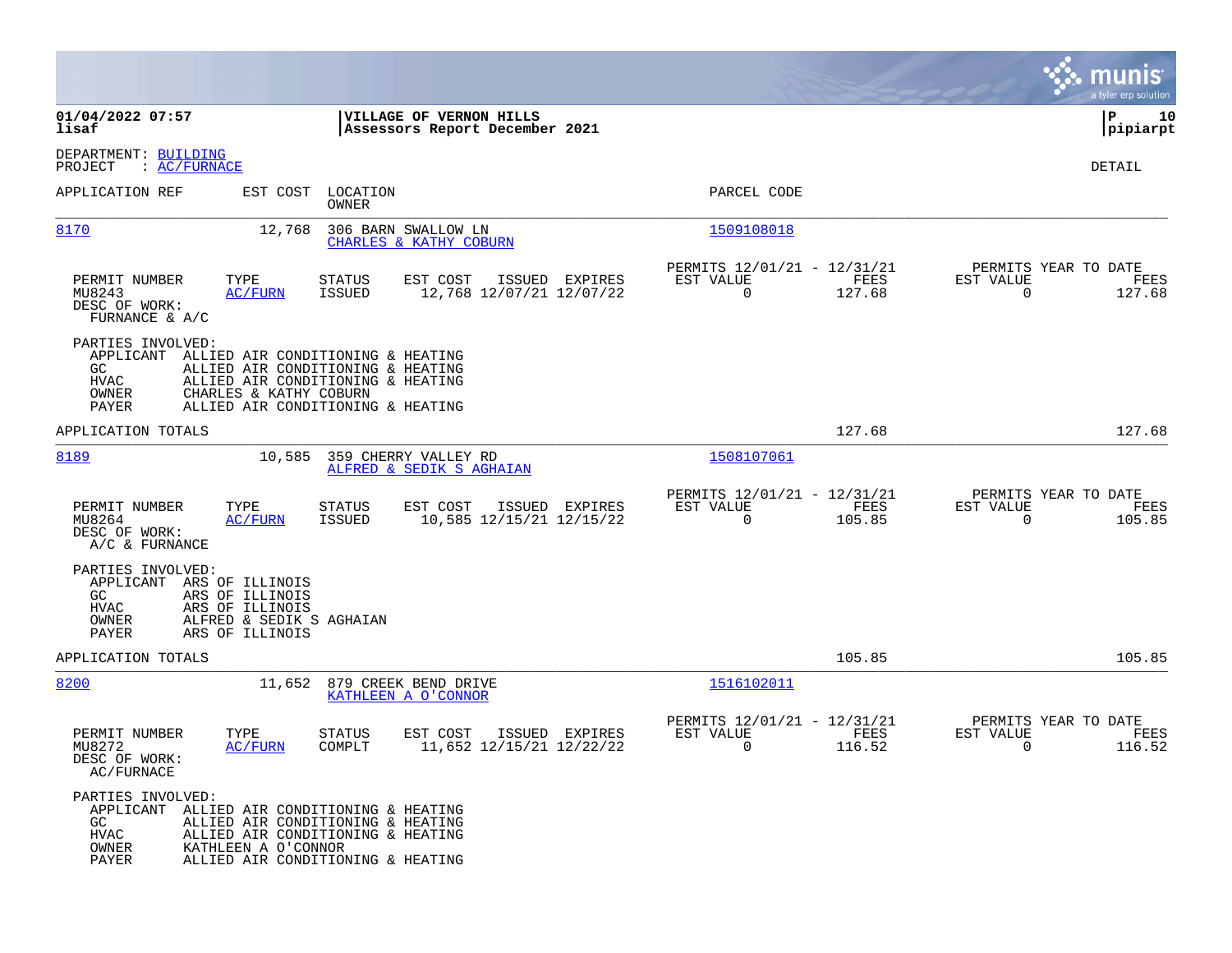|                                                                                                                                                                                                         |                                                                          | munis<br>a tyler erp solution                                     |
|---------------------------------------------------------------------------------------------------------------------------------------------------------------------------------------------------------|--------------------------------------------------------------------------|-------------------------------------------------------------------|
| 01/04/2022 07:57<br>VILLAGE OF VERNON HILLS<br>lisaf<br>Assessors Report December 2021                                                                                                                  |                                                                          | l P<br>11<br> pipiarpt                                            |
| DEPARTMENT: BUILDING<br>: AC/FURNACE<br>PROJECT                                                                                                                                                         |                                                                          | <b>DETAIL</b>                                                     |
| APPLICATION REF<br>EST COST LOCATION<br>OWNER                                                                                                                                                           | PARCEL CODE                                                              |                                                                   |
| APPLICATION TOTALS                                                                                                                                                                                      | 116.52                                                                   | 116.52                                                            |
| 8215<br>4,900<br>26 NORTH FIORE PKY<br>BRENT N ROLAND, TRUSTEE                                                                                                                                          | 1506407032                                                               |                                                                   |
| TYPE<br>PERMIT NUMBER<br><b>STATUS</b><br>EST COST<br>ISSUED EXPIRES<br>MU8289<br><b>AC/FURN</b><br>ISSUED<br>4,900 12/22/21 12/22/22<br>DESC OF WORK:<br>FURNACE                                       | PERMITS 12/01/21 - 12/31/21<br>EST VALUE<br>FEES<br>$\mathbf 0$<br>50.00 | PERMITS YEAR TO DATE<br>EST VALUE<br>FEES<br>$\mathbf 0$<br>50.00 |
| PARTIES INVOLVED:<br>APPLICANT BRENT N ROLAND, TRUSTEE<br>GC<br>ALLIED AIR CONDITIONING & HEATING<br>BRENT N ROLAND, TRUSTEE<br>OWNER<br>BRENT N ROLAND, TRUSTEE<br>PAYER                               |                                                                          |                                                                   |
| APPLICATION TOTALS                                                                                                                                                                                      | 50.00                                                                    | 50.00                                                             |
| 8221<br>6,524 5 MALVERN LN<br><b>GLENN &amp; MARIANNE SMITH</b>                                                                                                                                         | 1504303086                                                               |                                                                   |
| PERMIT NUMBER<br>TYPE<br>EST COST<br>STATUS<br>ISSUED EXPIRES<br><b>ISSUED</b><br>6,524 12/29/21 12/29/22<br>MU8299<br>AC/FURN<br>DESC OF WORK:<br>A/C                                                  | PERMITS 12/01/21 - 12/31/21<br>EST VALUE<br>FEES<br>$\mathbf 0$<br>65.24 | PERMITS YEAR TO DATE<br>EST VALUE<br>FEES<br>$\mathbf 0$<br>65.24 |
| PARTIES INVOLVED:<br>APPLICANT ALLIED AIR CONDITIONING & HEATING<br>GC.<br>ALLIED AIR CONDITIONING & HEATING<br>OWNER<br>GLENN & MARIANNE SMITH<br>ALLIED AIR CONDITIONING & HEATING<br>PAYER           |                                                                          |                                                                   |
| APPLICATION TOTALS                                                                                                                                                                                      | 65.24                                                                    | 65.24                                                             |
| 8226<br>6,400<br>311 SOMERSET LN<br>PLACEHOLDER                                                                                                                                                         | 1505301031                                                               |                                                                   |
| PERMIT NUMBER<br>TYPE<br><b>STATUS</b><br>EST COST<br>ISSUED EXPIRES<br>ISSUED<br>6,400 12/30/21 12/30/22<br>MU8307<br>AC/FURN<br>DESC OF WORK:<br>FURNANCE                                             | PERMITS 12/01/21 - 12/31/21<br>EST VALUE<br>FEES<br>$\Omega$<br>64.00    | PERMITS YEAR TO DATE<br>EST VALUE<br>FEES<br>64.00<br>$\Omega$    |
| PARTIES INVOLVED:<br>APPLICANT ABC PLUMBING, HEATING, COOLING, ELECTRIC<br>GC.<br>ABC PLUMBING, HEATING, COOLING, ELECTRIC<br>OWNER<br>PLACEHOLDER<br>ABC PLUMBING, HEATING, COOLING, ELECTRIC<br>PAYER |                                                                          |                                                                   |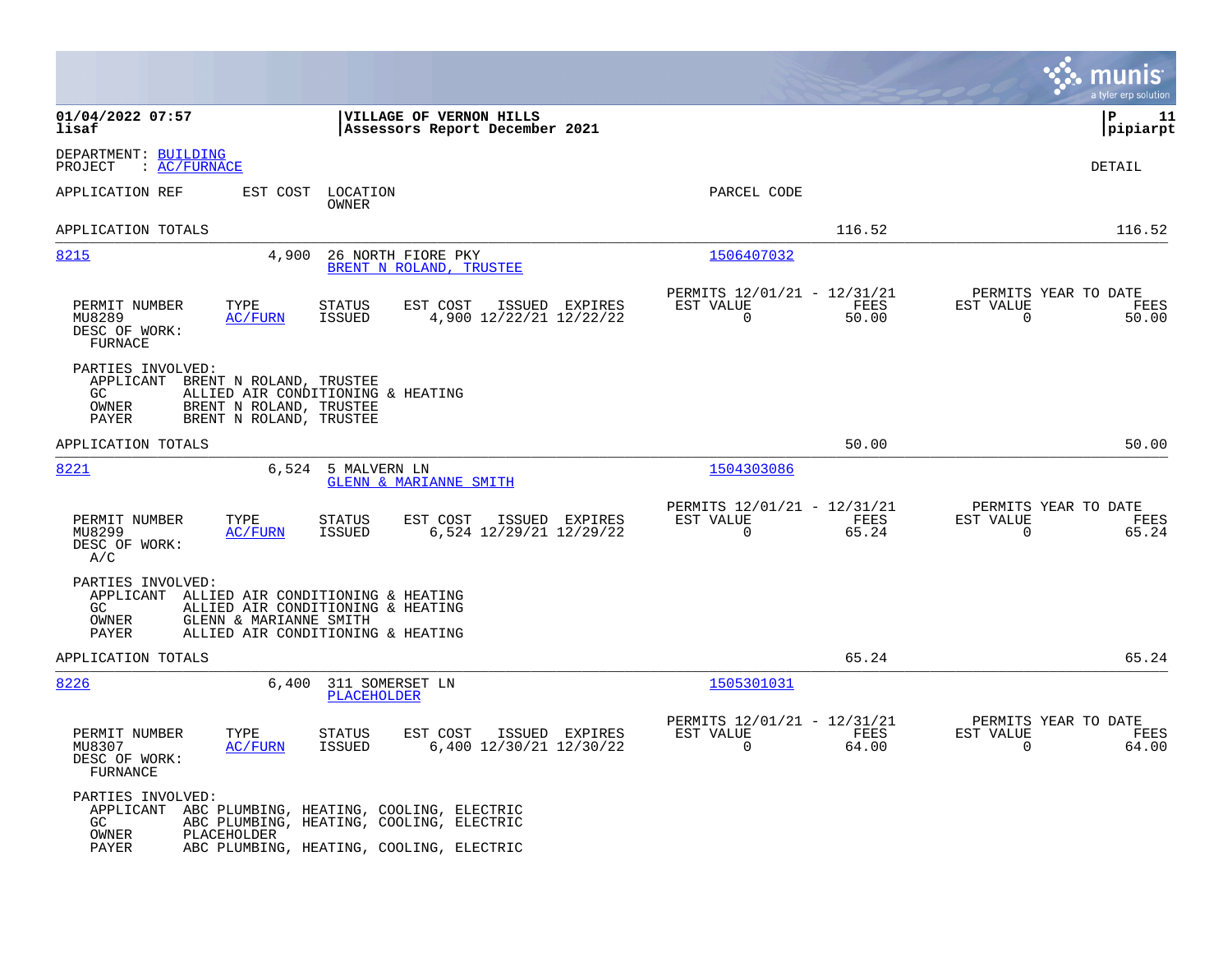|                                                        |          |                                                                  |             | munis<br>a tyler erp solution |
|--------------------------------------------------------|----------|------------------------------------------------------------------|-------------|-------------------------------|
| 01/04/2022 07:57<br>lisaf<br>APPLICATION TOTALS        |          | <b>VILLAGE OF VERNON HILLS</b><br>Assessors Report December 2021 | 64.00       | 12<br>P<br> pipiarpt<br>64.00 |
| DEPARTMENT: BUILDING<br>$\colon$ AC/FURNACE<br>PROJECT |          |                                                                  |             | DETAIL                        |
| APPLICATION REF                                        | EST COST | LOCATION<br>OWNER                                                | PARCEL CODE |                               |
| PROJECT TOTALS                                         |          |                                                                  | 529.29      | 529.29                        |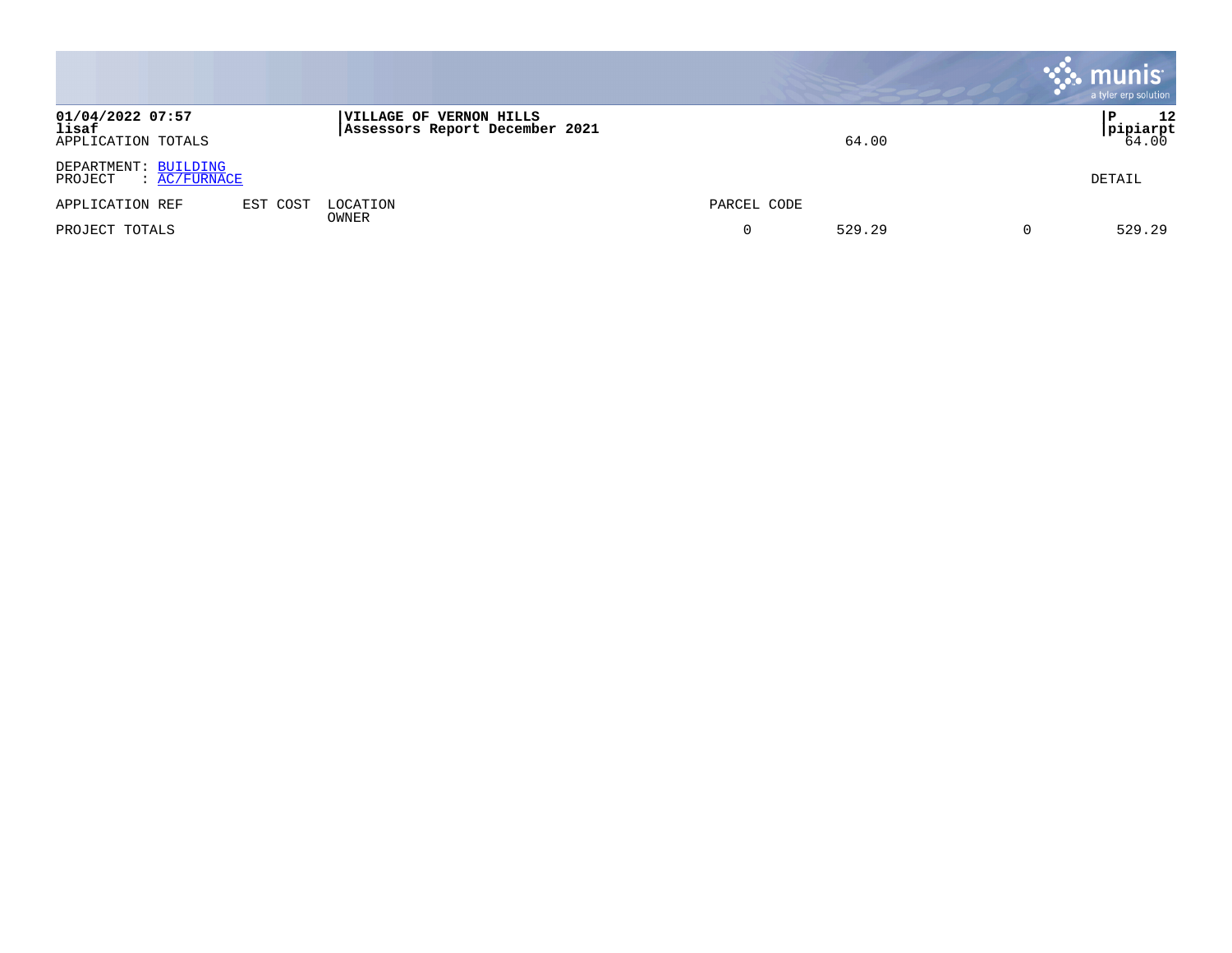|                                                                                                                                                                                                    |                                                                     |                                                          |                                                                  |         |                                                      |                  |           | munis <sup>®</sup><br>a tyler erp solution |
|----------------------------------------------------------------------------------------------------------------------------------------------------------------------------------------------------|---------------------------------------------------------------------|----------------------------------------------------------|------------------------------------------------------------------|---------|------------------------------------------------------|------------------|-----------|--------------------------------------------|
| 01/04/2022 07:57<br>lisaf                                                                                                                                                                          |                                                                     |                                                          | <b>VILLAGE OF VERNON HILLS</b><br>Assessors Report December 2021 |         |                                                      |                  |           | ∣P<br>13<br> pipiarpt                      |
| DEPARTMENT: BUILDING<br>PROJECT<br>: ANTENNA                                                                                                                                                       |                                                                     |                                                          |                                                                  |         |                                                      |                  |           | DETAIL                                     |
| APPLICATION REF                                                                                                                                                                                    | EST COST                                                            | LOCATION<br>OWNER                                        |                                                                  |         | PARCEL CODE                                          |                  |           |                                            |
| 8148                                                                                                                                                                                               | 15,000                                                              | 145 LAKEVIEW PKY                                         | SUPERINTENDENT, SCHOOL DISTRICT #128                             |         | 1504402009                                           |                  |           |                                            |
| PERMIT NUMBER<br>MU8268<br>DESC OF WORK:<br>CELL TOWER MODIFICATIONS<br>REMOVE REPLACE ANTENNAS RADIOS DIPLEXORS<br>PARTIES INVOLVED:<br>APPLICANT<br>ELECTRICIA SRU ELECTRIC<br>GC<br>GC<br>OWNER | TYPE<br><b>ANTENNA</b><br>CROWN CASTLE<br>ASCENDTEK<br>CROWN CASTLE | STATUS<br>ISSUED<br>SUPERINTENDENT, SCHOOL DISTRICT #128 | EST COST<br>ISSUED<br>15,000 12/15/21 12/15/22                   | EXPIRES | PERMITS 12/01/21 - 12/31/21<br>EST VALUE<br>$\Omega$ | FEES<br>150.00   | EST VALUE | PERMITS YEAR TO DATE<br>FEES<br>150.00     |
| APPLICATION TOTALS<br>PROJECT TOTALS                                                                                                                                                               |                                                                     |                                                          |                                                                  |         | 0                                                    | 150.00<br>150.00 |           | 150.00<br>150.00                           |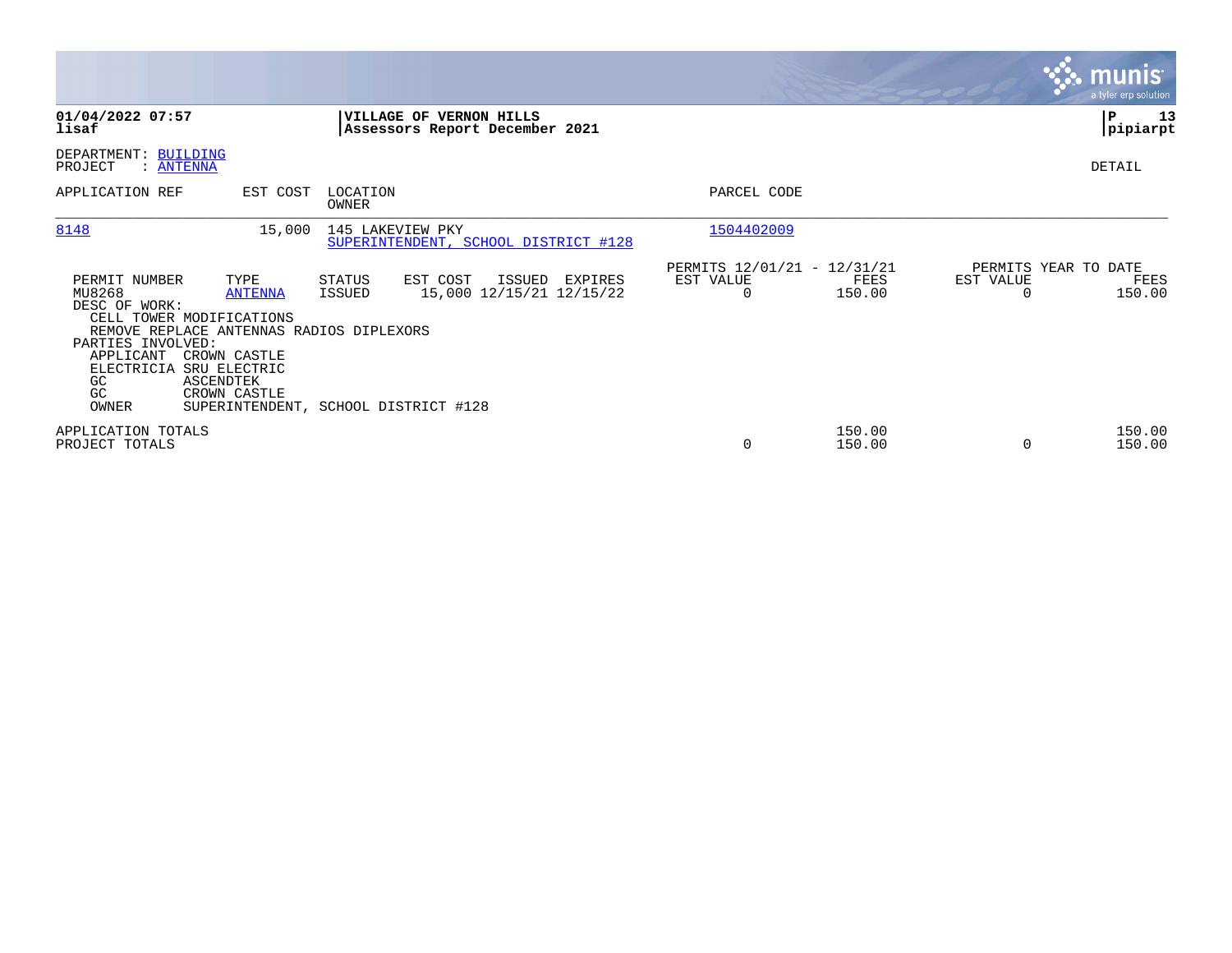|                                                                                                                            |                                                                                                                                                  |                                                                                                 | munis<br>a tyler erp solution                                                  |
|----------------------------------------------------------------------------------------------------------------------------|--------------------------------------------------------------------------------------------------------------------------------------------------|-------------------------------------------------------------------------------------------------|--------------------------------------------------------------------------------|
| 01/04/2022 07:57<br>lisaf                                                                                                  | VILLAGE OF VERNON HILLS<br>Assessors Report December 2021                                                                                        |                                                                                                 | ∣P<br>14<br> pipiarpt                                                          |
| DEPARTMENT: BUILDING<br>: NEW BUSINESS NO REMODEL<br>PROJECT                                                               |                                                                                                                                                  |                                                                                                 | <b>DETAIL</b>                                                                  |
| APPLICATION REF                                                                                                            | EST COST LOCATION<br>OWNER                                                                                                                       | PARCEL CODE                                                                                     |                                                                                |
| 1244                                                                                                                       | $\Omega$<br>800 CORPORATE WOODS PARKWAY<br>VAN VLISSINGEN & CO                                                                                   | 1510302019                                                                                      |                                                                                |
| PERMIT NUMBER<br>TYPE<br>MU8245<br>CO NO FEE<br>DESC OF WORK:<br>CO: WAREHOUSE USE, ZF SVCS                                | <b>STATUS</b><br>EST COST<br>ISSUED EXPIRES<br>$0$ 12/09/21 12/09/22<br>COMPLT                                                                   | PERMITS 12/01/21 - 12/31/21<br>EST VALUE<br>FEES<br>$\mathbf 0$<br>.00                          | PERMITS YEAR TO DATE<br>EST VALUE<br>FEES<br>$\mathbf 0$<br>.00                |
| PARTIES INVOLVED:<br>GC.<br>ZF SERVICES<br>OCCUPANT<br>ZF SERVICES<br>OWNER<br>VAN VLISSINGEN & CO<br>PAYER<br>ZF SERVICES |                                                                                                                                                  |                                                                                                 |                                                                                |
| APPLICATION TOTALS                                                                                                         |                                                                                                                                                  | .00                                                                                             | .00                                                                            |
| 7283                                                                                                                       | 555 EAST TOWNLINE RD 1<br>$\Omega$<br>JDK & OVERLOOK TOWNLINE LLC                                                                                | 1504201018                                                                                      |                                                                                |
| PERMIT NUMBER<br>TYPE<br>CO NO FEE<br>MU8240<br>DESC OF WORK:<br>CO: SPIRIT HALLOWEEN                                      | EST COST<br>ISSUED EXPIRES<br>STATUS<br>$0$ 12/06/21 12/06/22<br>COMPLT                                                                          | PERMITS 12/01/21 - 12/31/21<br>EST VALUE<br>FEES<br>$\mathbf 0$<br>.00                          | PERMITS YEAR TO DATE<br>EST VALUE<br>FEES<br>$\mathbf 0$<br>.00                |
| PARTIES INVOLVED:<br>APPLICANT<br>SPIRIT HALLOWEEN<br>GC<br>SPIRIT HALLOWEEN<br>OWNER<br>PAYER<br>SPIRIT HALLOWEEN         | JDK & OVERLOOK TOWNLINE LLC                                                                                                                      |                                                                                                 |                                                                                |
| APPLICATION TOTALS                                                                                                         |                                                                                                                                                  | .00                                                                                             | .00                                                                            |
| 8158                                                                                                                       | 544 LAKEVIEW PARKWAY 300<br>$\Omega$<br>NEWMARK KNIGHT FRANK                                                                                     | 1504202152                                                                                      |                                                                                |
| PERMIT NUMBER<br>TYPE<br>MU8235<br>MU8302<br>CO NO FEE<br>DESC OF WORK:<br>CO - CONDOLIDATED HOSPITALITY SUPPLIES          | <b>STATUS</b><br>EST COST<br>ISSUED EXPIRES<br>$0$ 12/02/21 12/06/22<br>NO REMODEL COMPLT<br>$0$ 12/29/21 12/29/22<br>COMPLT                     | PERMITS 12/01/21 - 12/31/21<br>EST VALUE<br>FEES<br>$\mathbf 0$<br>150.00<br>$\mathbf 0$<br>.00 | PERMITS YEAR TO DATE<br>EST VALUE<br>FEES<br>150.00<br>0<br>$\mathbf 0$<br>.00 |
| PARTIES INVOLVED:<br>APPLICANT<br>GC<br>OCCUPANT<br>OWNER<br>NEWMARK KNIGHT FRANK<br>PAYER                                 | CONSOLIDATED HOSPITALITY SUPPLIES<br>CONSOLIDATED HOSPITALITY SUPPLIES<br>CONSOLIDATED HOSPITALITY SUPPLIES<br>CONSOLIDATED HOSPITALITY SUPPLIES |                                                                                                 |                                                                                |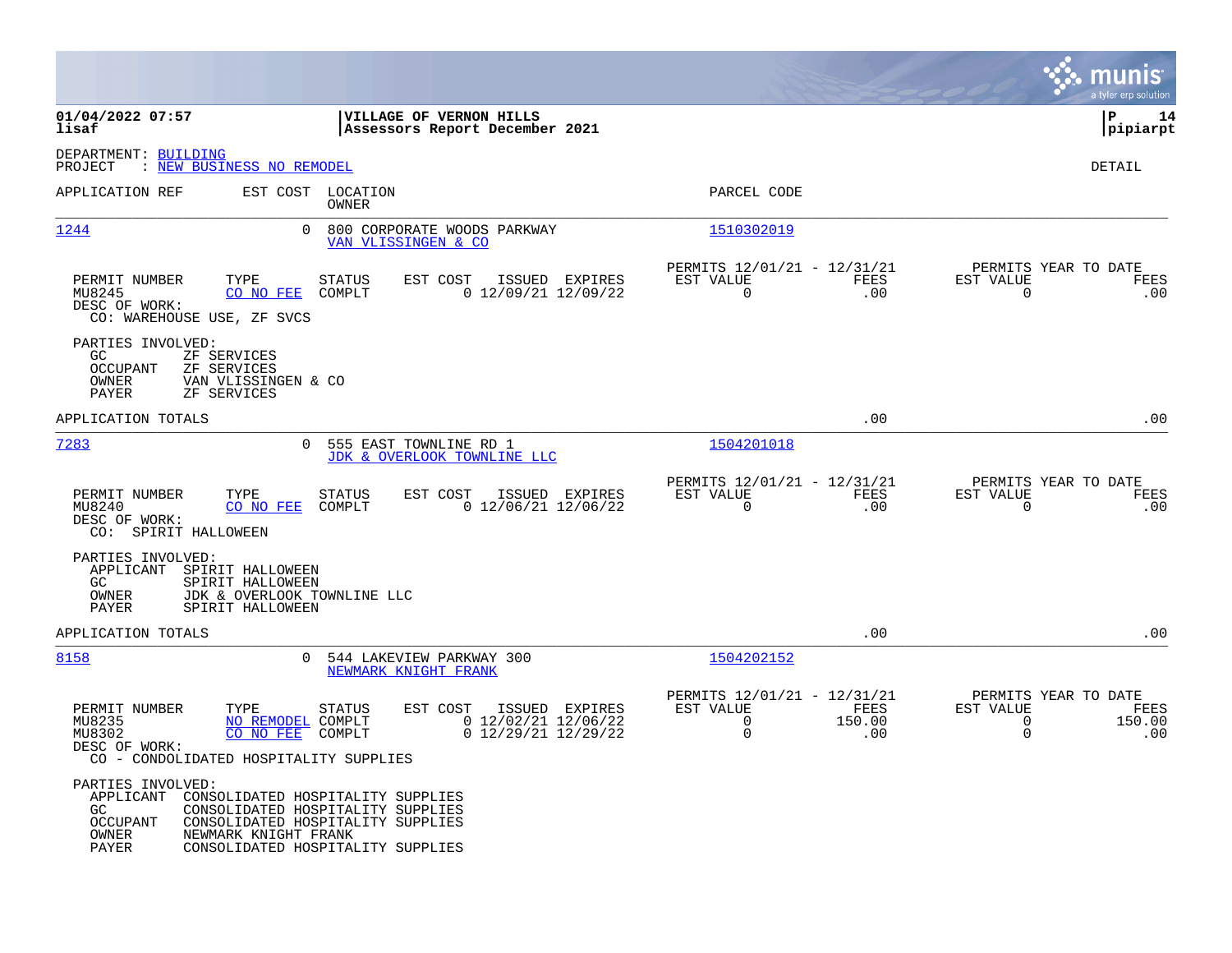|                                                                                                                                                                                                                                                       |                                                                                                 | munis<br>a tyler erp solution                                                            |
|-------------------------------------------------------------------------------------------------------------------------------------------------------------------------------------------------------------------------------------------------------|-------------------------------------------------------------------------------------------------|------------------------------------------------------------------------------------------|
| 01/04/2022 07:57<br>VILLAGE OF VERNON HILLS<br>lisaf<br>Assessors Report December 2021<br>APPLICATION TOTALS                                                                                                                                          | 150.00                                                                                          | P<br>15<br> pipiarpt<br>150.00                                                           |
| DEPARTMENT: BUILDING<br><b>NEW BUSINESS NO REMODEL</b><br>PROJECT                                                                                                                                                                                     |                                                                                                 | DETAIL                                                                                   |
| EST COST LOCATION<br>APPLICATION REF<br>OWNER                                                                                                                                                                                                         | PARCEL CODE                                                                                     |                                                                                          |
| 8183<br>0<br>275 EVERGREEN DR<br>MR & MRS GEORGE KONTOS                                                                                                                                                                                               | 1508200029                                                                                      |                                                                                          |
| PERMIT NUMBER<br>TYPE<br><b>STATUS</b><br>EST COST<br>ISSUED EXPIRES<br>$0$ 12/13/21 12/13/22<br>MU8256<br>NO REMODEL<br>COMPLT<br>MU8276<br>CO NO FEE<br>$0$ 12/20/21 12/20/22<br>COMPLT<br>DESC OF WORK:<br>C OF O - NO WORK TO SPACE RAPID TESTING | PERMITS 12/01/21 - 12/31/21<br>EST VALUE<br>FEES<br>$\mathbf 0$<br>150.00<br>$\mathbf 0$<br>.00 | PERMITS YEAR TO DATE<br>EST VALUE<br>FEES<br>$\mathbf 0$<br>150.00<br>$\mathbf 0$<br>.00 |
| PARTIES INVOLVED:<br>APPLICANT<br>TA RAPID COVID TESTING<br>GC<br>TA RAPID COVID TESTING<br>OCCUPANT<br>FREE RAPID TESTING<br>MR & MRS GEORGE KONTOS<br>OWNER<br>TA RAPID COVID TESTING<br>PAYER                                                      |                                                                                                 |                                                                                          |
| APPLICATION TOTALS                                                                                                                                                                                                                                    | 150.00                                                                                          | 150.00                                                                                   |
| 8198<br>100 LAKEVIEW PARKWAY<br>0<br>WESTMOUNT REALTY CAPITAL                                                                                                                                                                                         | 1504401078                                                                                      |                                                                                          |
| PERMIT NUMBER<br><b>STATUS</b><br>EST COST<br>ISSUED EXPIRES<br>TYPE<br>$0$ 12/15/21 12/17/22<br>MU8271<br><b>NO REMODEL ISSUED</b><br>DESC OF WORK:<br>CO - DOALL COMPANNY DBA DGI SUPPLY                                                            | PERMITS 12/01/21 - 12/31/21<br>EST VALUE<br>FEES<br>$\Omega$<br>150.00                          | PERMITS YEAR TO DATE<br>EST VALUE<br>FEES<br>$\Omega$<br>150.00                          |
| PARTIES INVOLVED:<br>APPLICANT<br>DOALL COMPANNY BDA DGI SUPPLY<br>GC.<br>DOALL COMPANY BDA DGI SUPPLY<br>OWNER<br>WESTMOUNT REALTY CAPITAL<br>PAYER<br>DOALL COMPANY BDA DGI SUPPLY                                                                  |                                                                                                 |                                                                                          |
| APPLICATION TOTALS                                                                                                                                                                                                                                    | 150.00                                                                                          | 150.00                                                                                   |
| 8206<br>$\Omega$<br>601 CORPORATE WOODS PARKWAY<br>CORPORATE WOODS INVESTORS, LLC                                                                                                                                                                     | 1509402010                                                                                      |                                                                                          |
| PERMIT NUMBER<br>TYPE<br>EST COST<br>STATUS<br>ISSUED EXPIRES<br>MU8275<br>0 12/20/21 12/21/22<br>NO REMODEL ISSUED<br>DESC OF WORK:<br>CERT OF OCC - USING AS STORAGE                                                                                | PERMITS 12/01/21 - 12/31/21<br>FEES<br>EST VALUE<br>$\mathbf 0$<br>150.00                       | PERMITS YEAR TO DATE<br>EST VALUE<br>FEES<br>0<br>150.00                                 |
| PARTIES INVOLVED:<br>APPLICANT<br>CHRISTY METALS, INC<br>GC.<br>CHRISTY METALS, INC<br>OCCUPANT<br>CHRISTY METALS, INC<br>OWNER<br>CORPORATE WOODS INVESTORS, LLC                                                                                     |                                                                                                 |                                                                                          |

 $\mathcal{L}^{\text{max}}$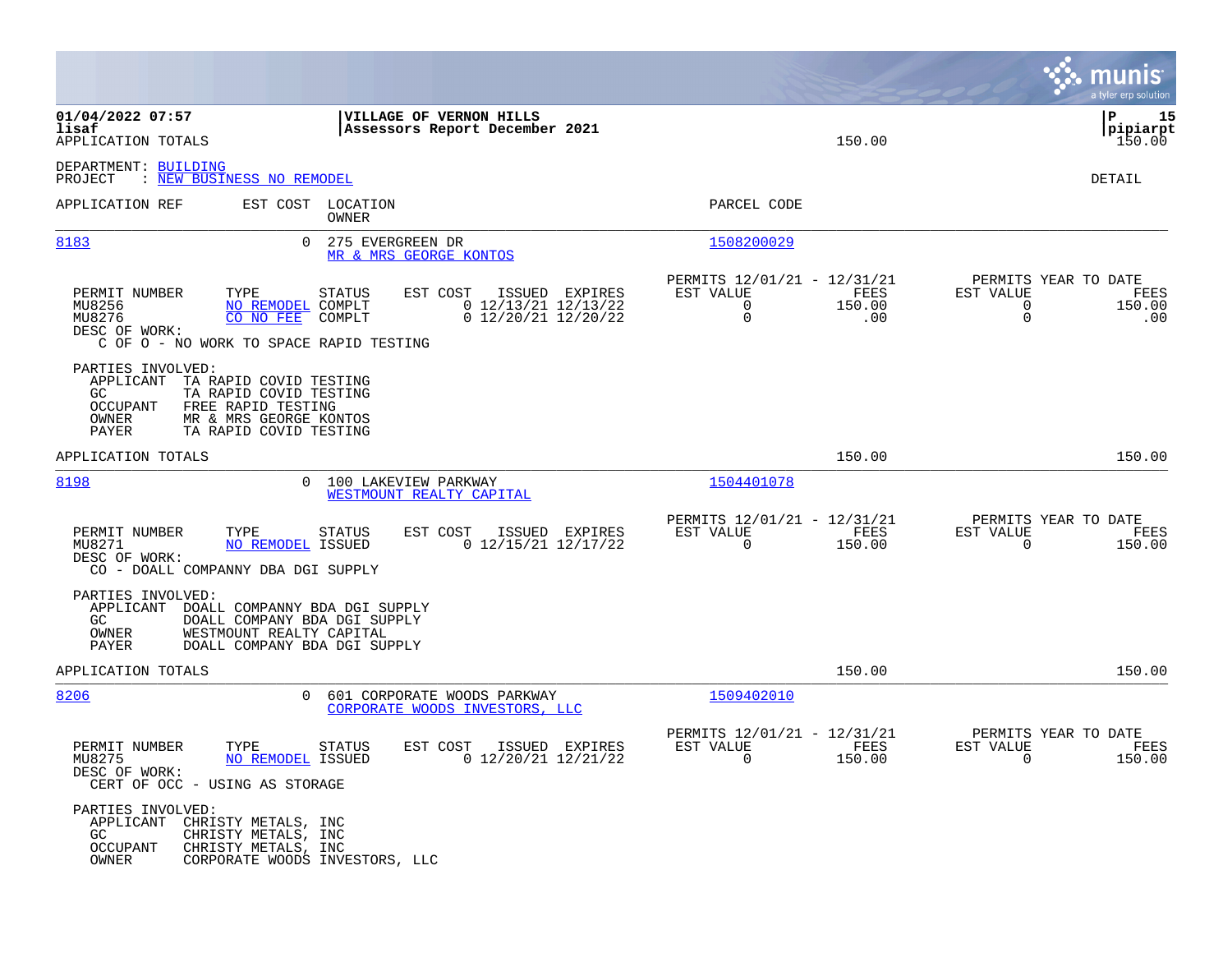|                                                                                                                                                                                                                                       |                                                                              | munis<br>a tyler erp solution                                             |
|---------------------------------------------------------------------------------------------------------------------------------------------------------------------------------------------------------------------------------------|------------------------------------------------------------------------------|---------------------------------------------------------------------------|
| 01/04/2022 07:57<br>VILLAGE OF VERNON HILLS<br>lisaf<br>Assessors Report December 2021                                                                                                                                                |                                                                              | P<br>16<br> pipiarpt                                                      |
| DEPARTMENT: BUILDING<br>: NEW BUSINESS NO REMODEL<br>PROJECT                                                                                                                                                                          |                                                                              | DETAIL                                                                    |
| EST COST LOCATION<br>APPLICATION REF                                                                                                                                                                                                  | PARCEL CODE                                                                  |                                                                           |
| OWNER<br>CHRISTY METALS, INC<br>PAYER                                                                                                                                                                                                 |                                                                              |                                                                           |
| APPLICATION TOTALS                                                                                                                                                                                                                    | 150.00                                                                       | 150.00                                                                    |
| 8210<br>0 100 NORTH FAIRWAY DRIVE 124<br>WESTMOUNT REALTY CAPITAL                                                                                                                                                                     | 1504303179                                                                   |                                                                           |
| PERMIT NUMBER<br>TYPE<br>EST COST<br>ISSUED EXPIRES<br>STATUS<br>$0$ 12/21/21 12/21/22<br>MU8281<br>NO REMODEL ISSUED<br>DESC OF WORK:<br>C OF O NO WORK - OFFICE USE                                                                 | PERMITS 12/01/21 - 12/31/21<br>EST VALUE<br>FEES<br>$\Omega$<br>150.00       | PERMITS YEAR TO DATE<br>EST VALUE<br>FEES<br>$\Omega$<br>150.00           |
| PARTIES INVOLVED:<br>DESIGN STUDIO JEWELRY, LLC<br>APPLICANT<br>GC<br>DESIGN STUDIO JEWELRY, LLC<br><b>OCCUPANT</b><br>DESIGN STUDIO JEWELRY , LLC<br>OWNER<br>WESTMOUNT REALTY CAPITAL<br><b>PAYER</b><br>DESIGN STUDIO JEWELRY, LLC |                                                                              |                                                                           |
| APPLICATION TOTALS                                                                                                                                                                                                                    | 150.00                                                                       | 150.00                                                                    |
| 8222<br>0 1348 SOUTH MILWAUKEE AVE<br>VOLE INC.                                                                                                                                                                                       | 1515401023                                                                   |                                                                           |
| PERMIT NUMBER<br>TYPE<br>EST COST<br>ISSUED EXPIRES<br><b>STATUS</b><br>$0$ 12/29/21 12/29/22<br>MU8301<br>NO REMODEL ISSUED<br>DESC OF WORK:<br>CO - GLEE LAB                                                                        | PERMITS 12/01/21 - 12/31/21<br>EST VALUE<br>FEES<br>$\overline{0}$<br>150.00 | PERMITS YEAR TO DATE<br><b>EST VALUE</b><br>FEES<br>$\mathbf 0$<br>150.00 |
| PARTIES INVOLVED:<br>APPLICANT<br>MALLICARJUN<br>GC.<br>MALLICARJUN<br>OWNER<br>VOLE INC.<br>PAYER<br>MALLICARJUN                                                                                                                     |                                                                              |                                                                           |
| APPLICATION TOTALS<br>PROJECT TOTALS                                                                                                                                                                                                  | 150.00<br>$\Omega$<br>900.00                                                 | 150.00<br>$\Omega$<br>900.00                                              |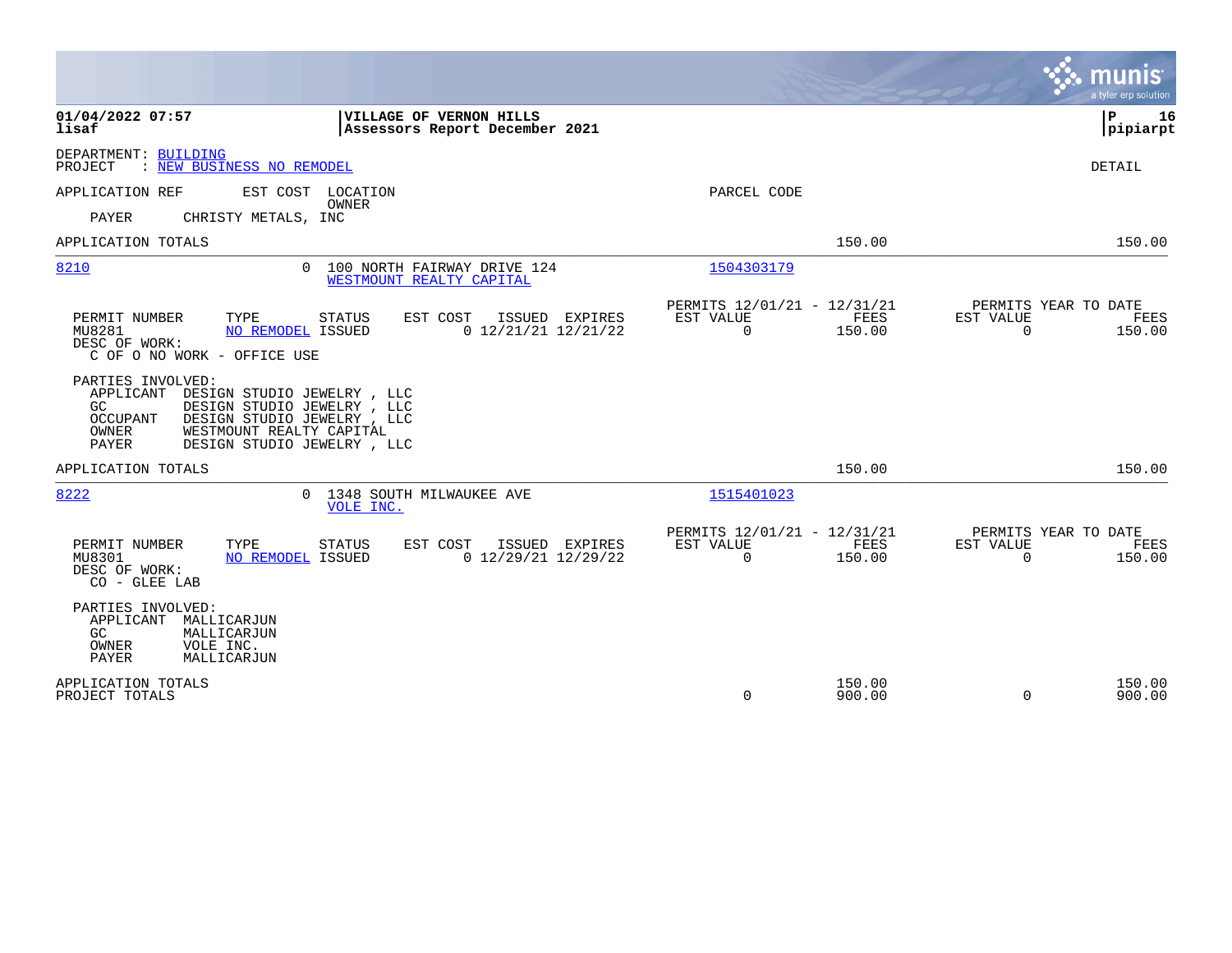|                                                                                                                                                                                                                             |                                                                                    |                                                                           | munis<br>a tyler erp solution                                      |
|-----------------------------------------------------------------------------------------------------------------------------------------------------------------------------------------------------------------------------|------------------------------------------------------------------------------------|---------------------------------------------------------------------------|--------------------------------------------------------------------|
| 01/04/2022 07:57<br>lisaf                                                                                                                                                                                                   | VILLAGE OF VERNON HILLS<br>Assessors Report December 2021                          |                                                                           | P<br>17<br> pipiarpt                                               |
| DEPARTMENT: BUILDING<br>: COMMERCIAL ROOFTOP HVAC<br>PROJECT                                                                                                                                                                |                                                                                    |                                                                           | <b>DETAIL</b>                                                      |
| APPLICATION REF<br>EST COST                                                                                                                                                                                                 | LOCATION<br>OWNER                                                                  | PARCEL CODE                                                               |                                                                    |
| 8154<br>35,229                                                                                                                                                                                                              | 1640 NORTH MILWAUKEE AVE 100<br>WILLIAM G CHIN                                     | 1128411007                                                                |                                                                    |
| PERMIT NUMBER<br>TYPE<br>MU8229<br>RFTP HVAC<br>PARTIES INVOLVED:<br>APPLICANT ALLIANCE<br>GC<br><b>ALLIANCE</b><br>HVAC<br>ALLIANCE<br>OCCUPANT<br><b>STARBUCKS</b><br>OWNER<br>WILLIAM G CHIN<br>PAYER<br>ALLIANCE        | EST COST<br>ISSUED EXPIRES<br><b>STATUS</b><br>35, 229 12/01/21 12/01/22<br>ISSUED | PERMITS 12/01/21 - 12/31/21<br>EST VALUE<br>FEES<br>$\mathbf 0$<br>352.29 | PERMITS YEAR TO DATE<br>EST VALUE<br>FEES<br>$\mathbf 0$<br>352.29 |
| APPLICATION TOTALS                                                                                                                                                                                                          |                                                                                    | 352.29                                                                    | 352.29                                                             |
| 8224<br>18,600                                                                                                                                                                                                              | 601 CORPORATE WOODS PARKWAY<br>CORPORATE WOODS INVESTORS, LLC                      | 1509402010                                                                |                                                                    |
| PERMIT NUMBER<br>TYPE<br>MU8304<br>RFTP HVAC<br>DESC OF WORK:<br>ROOFTOP UNITS (LIKE FOR LIKE)                                                                                                                              | EST COST<br>ISSUED EXPIRES<br><b>STATUS</b><br>ISSUED<br>18,600 12/30/21 12/30/22  | PERMITS 12/01/21 - 12/31/21<br>EST VALUE<br>FEES<br>$\mathbf 0$<br>186.00 | PERMITS YEAR TO DATE<br>EST VALUE<br>FEES<br>0<br>186.00           |
| PARTIES INVOLVED:<br>APPLICANT<br>H.R. STEWART MECHANICAL<br>GC<br>H.R. STEWART MECHANICAL<br>OCCUPANT<br>CHRISTY METALS, INC<br>OWNER<br>PAYER<br>H.R. STEWART MECHANICAL                                                  | CORPORATE WOODS INVESTORS, LLC                                                     |                                                                           |                                                                    |
| APPLICATION TOTALS                                                                                                                                                                                                          |                                                                                    | 186.00                                                                    | 186.00                                                             |
| 8227<br>10,000                                                                                                                                                                                                              | 281 WEST TOWNLINE RD 100<br>THE TAXMAN CORPORATION                                 | 1505207006                                                                |                                                                    |
| PERMIT NUMBER<br>TYPE<br>MU8306<br>RFTP HVAC<br>DESC OF WORK:<br>ROOFTOP UNIT REPLACEMENT                                                                                                                                   | EST COST<br>ISSUED EXPIRES<br><b>STATUS</b><br>10,000 12/29/21 12/29/22<br>ISSUED  | PERMITS 12/01/21 - 12/31/21<br>FEES<br>EST VALUE<br>$\mathbf 0$<br>100.00 | PERMITS YEAR TO DATE<br>EST VALUE<br>FEES<br>$\mathbf 0$<br>100.00 |
| PARTIES INVOLVED:<br>APPLICANT<br>BRINES REFRIGERATION<br>GC<br>BRINES REFRIGERATION<br><b>HVAC</b><br>BRINES REFRIGERATION<br>OCCUPANT<br>FEDEX KINKOS<br>OWNER<br>THE TAXMAN CORPORATION<br>PAYER<br>BRINES REFRIGERATION |                                                                                    |                                                                           |                                                                    |

 $\mathcal{L}^{\text{max}}$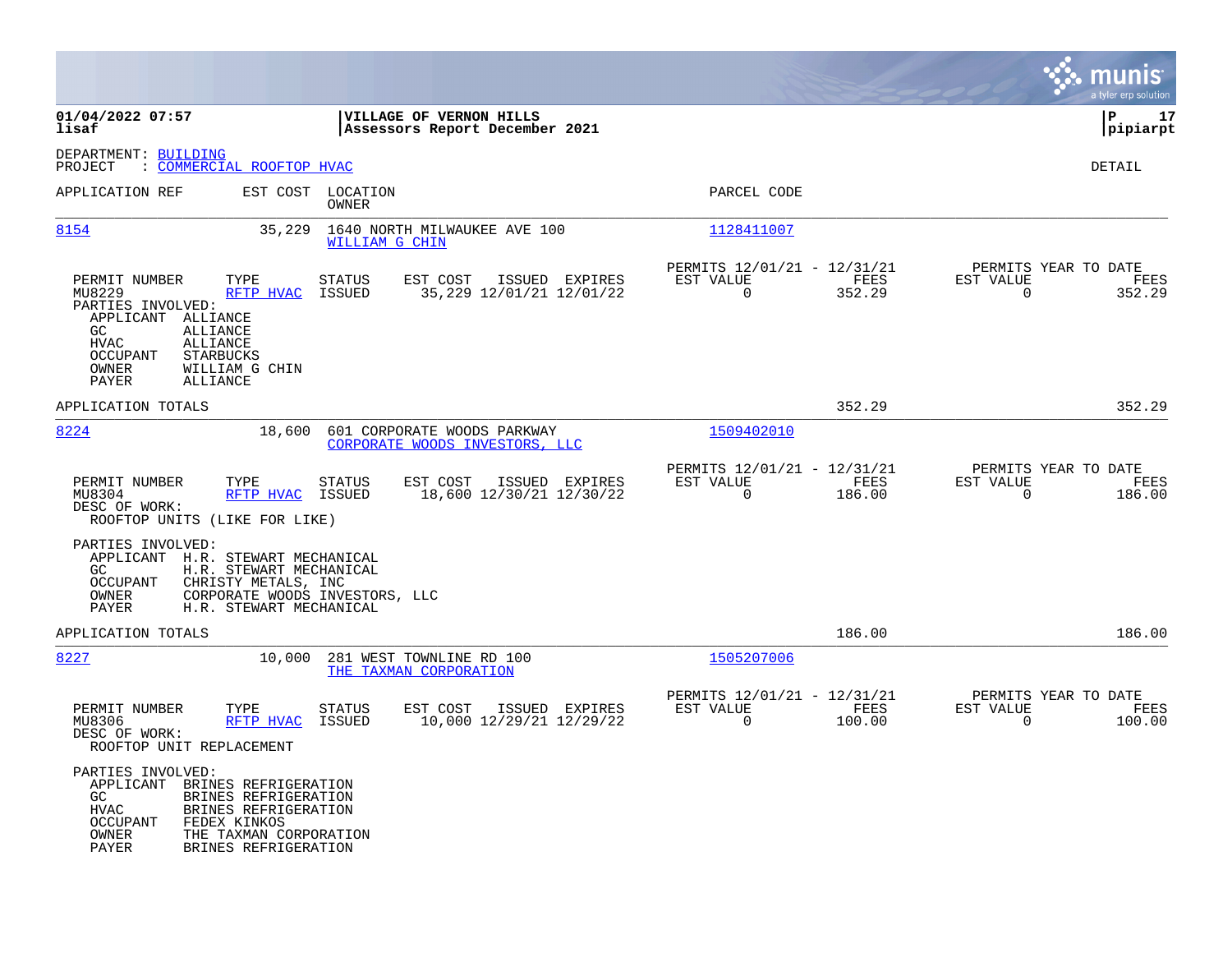|                                                              |                                                                  |             | munis<br>a tyler erp solution  |
|--------------------------------------------------------------|------------------------------------------------------------------|-------------|--------------------------------|
| 01/04/2022 07:57<br>lisaf<br>APPLICATION TOTALS              | <b>VILLAGE OF VERNON HILLS</b><br>Assessors Report December 2021 | 100.00      | 18<br>Р<br>pipiarpt <br>100.00 |
| DEPARTMENT: BUILDING<br>: COMMERCIAL ROOFTOP HVAC<br>PROJECT |                                                                  |             | DETAIL                         |
| APPLICATION REF                                              | EST COST<br>LOCATION<br>OWNER                                    | PARCEL CODE |                                |
| PROJECT TOTALS                                               |                                                                  | 638.29<br>0 | 638.29                         |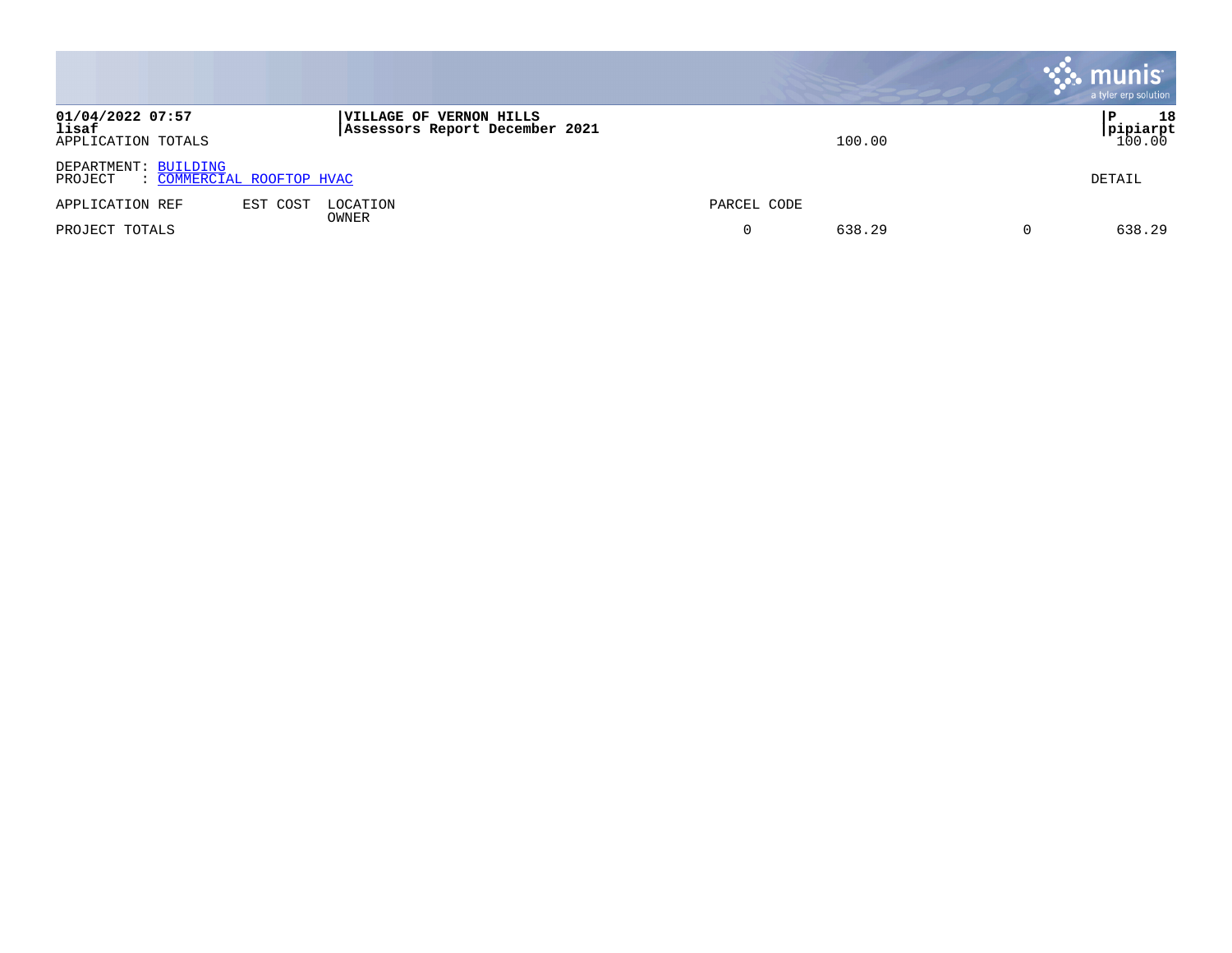|                                                                     |                                                                                            |                          |                                                           |         |                                                         |                      |                       | <b>munis</b><br>a tyler erp solution     |
|---------------------------------------------------------------------|--------------------------------------------------------------------------------------------|--------------------------|-----------------------------------------------------------|---------|---------------------------------------------------------|----------------------|-----------------------|------------------------------------------|
| 01/04/2022 07:57<br>lisaf                                           |                                                                                            |                          | VILLAGE OF VERNON HILLS<br>Assessors Report December 2021 |         |                                                         |                      |                       | 19<br>P<br> pipiarpt                     |
| DEPARTMENT:<br>PROJECT                                              | <b>BUILDING</b><br>: ELEVATOR                                                              |                          |                                                           |         |                                                         |                      |                       | DETAIL                                   |
| APPLICATION REF                                                     | EST COST                                                                                   | LOCATION<br><b>OWNER</b> |                                                           |         | PARCEL CODE                                             |                      |                       |                                          |
| 8150                                                                | 142,900                                                                                    | 555 LAKEVIEW PKY         | AMERICAN MULTI-CINEMA, INC                                |         | 1504201049                                              |                      |                       |                                          |
| PERMIT NUMBER<br>MU8291<br>DESC OF WORK:                            | TYPE<br><b>ELEVATOR</b><br>INSTALLATION OF 2 ELEVATORS                                     | STATUS<br>ISSUED         | EST COST<br>ISSUED<br>142,900 12/23/21 12/23/22           | EXPIRES | PERMITS 12/01/21 - 12/31/21<br>EST VALUE<br>$\mathbf 0$ | FEES<br>2,229.00     | EST VALUE<br>$\Omega$ | PERMITS YEAR TO DATE<br>FEES<br>2,229.00 |
| PARTIES INVOLVED:<br>APPLICANT<br>GC.<br>OCCUPANT<br>OWNER<br>PAYER | OTIS ELEVATOR<br>OTIS ELEVATOR<br>EVERLEIGH<br>AMERICAN MULTI-CINEMA, INC<br>OTIS ELEVATOR |                          |                                                           |         |                                                         |                      |                       |                                          |
| APPLICATION TOTALS<br>PROJECT TOTALS                                |                                                                                            |                          |                                                           |         | 0                                                       | 2,229.00<br>2,229.00 | $\Omega$              | 2,229.00<br>2,229.00                     |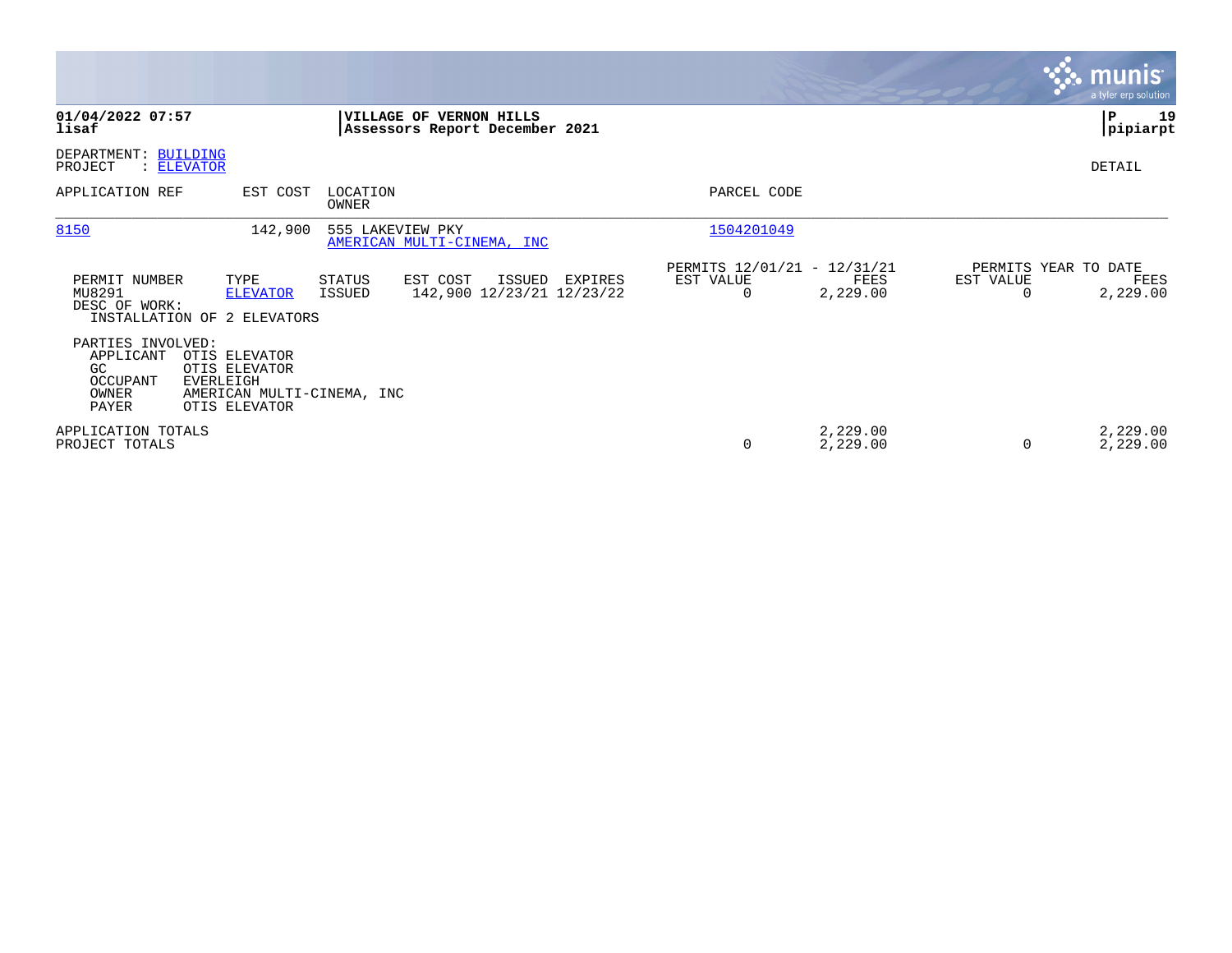|                                                                               |                                                                                            |                                                           |                                           |                                                         |               |                                                  | munis<br>a tyler erp solution |
|-------------------------------------------------------------------------------|--------------------------------------------------------------------------------------------|-----------------------------------------------------------|-------------------------------------------|---------------------------------------------------------|---------------|--------------------------------------------------|-------------------------------|
| 01/04/2022 07:57<br>lisaf                                                     |                                                                                            | VILLAGE OF VERNON HILLS<br>Assessors Report December 2021 |                                           |                                                         |               |                                                  | 20<br>P<br> pipiarpt          |
| DEPARTMENT: BUILDING<br>PROJECT<br>: <u>FENCE</u>                             |                                                                                            |                                                           |                                           |                                                         |               |                                                  | DETAIL                        |
| APPLICATION REF                                                               |                                                                                            | EST COST LOCATION<br>OWNER                                |                                           | PARCEL CODE                                             |               |                                                  |                               |
| 8119                                                                          | 3.000                                                                                      | 17 MONTGOMERY LN<br><b>JOHN HOMOLKA</b>                   |                                           | 1505414009                                              |               |                                                  |                               |
| PERMIT NUMBER<br>MU8237<br>DESC OF WORK:<br>FENCE                             | TYPE<br><b>FENCE</b>                                                                       | <b>STATUS</b><br>EST COST<br>COMPLT                       | ISSUED EXPIRES<br>3,000 12/02/21 12/14/22 | PERMITS 12/01/21 - 12/31/21<br>EST VALUE<br>$\mathbf 0$ | FEES<br>50.00 | PERMITS YEAR TO DATE<br>EST VALUE<br>$\mathbf 0$ | FEES<br>50.00                 |
| PARTIES INVOLVED:<br>APPLICANT<br>FENCE<br>GC.<br>OWNER<br>PAYER              | JOHN HOMOLKA<br>RED CEDAR FENCE CO<br>RED CEDAR FENCE CO<br>JOHN HOMOLKA<br>JOHN HOMOLKA   |                                                           |                                           |                                                         |               |                                                  |                               |
| APPLICATION TOTALS                                                            |                                                                                            |                                                           |                                           |                                                         | 50.00         |                                                  | 50.00                         |
| 8133                                                                          | 6,350                                                                                      | 211 NORTH FIORE PKY<br>XIAOMIN LIU                        |                                           | 1506409013                                              |               |                                                  |                               |
| PERMIT NUMBER<br>MU8269<br>DESC OF WORK:<br>FENCE                             | TYPE<br><b>FENCE</b>                                                                       | <b>STATUS</b><br>EST COST<br>ISSUED                       | ISSUED EXPIRES<br>6,350 12/16/21 12/16/22 | PERMITS 12/01/21 - 12/31/21<br>EST VALUE<br>$\mathbf 0$ | FEES<br>63.50 | PERMITS YEAR TO DATE<br>EST VALUE<br>$\mathbf 0$ | FEES<br>63.50                 |
| PARTIES INVOLVED:<br>APPLICANT<br>FENCE<br>GC<br>OWNER<br>PAYER               | DURABILT FENCE<br>DURABILT FENCE<br><b>DURABILT FENCE</b><br>XIAOMIN LIU<br>DURABILT FENCE |                                                           |                                           |                                                         |               |                                                  |                               |
| APPLICATION TOTALS                                                            |                                                                                            |                                                           |                                           |                                                         | 63.50         |                                                  | 63.50                         |
| 8144                                                                          | 1,499                                                                                      | 100 JULIE LANE<br><b>JULIE GABBARD</b>                    |                                           | 1506412012                                              |               |                                                  |                               |
| PERMIT NUMBER<br>MU8251<br>DESC OF WORK:<br>FENCE                             | TYPE<br><b>FENCE</b>                                                                       | EST COST<br>STATUS<br>COMPLT                              | ISSUED EXPIRES<br>1,499 12/10/21 12/16/22 | PERMITS 12/01/21 - 12/31/21<br>EST VALUE<br>0           | FEES<br>30.00 | PERMITS YEAR TO DATE<br>EST VALUE<br>0           | FEES<br>30.00                 |
| PARTIES INVOLVED:<br>APPLICANT JULIE GABBARD<br>FENCE<br>GC<br>OWNER<br>PAYER | ROJAS FENCE<br>ROJAS FENCE<br><b>JULIE GABBARD</b><br><b>JULIE GABBARD</b>                 |                                                           |                                           |                                                         |               |                                                  |                               |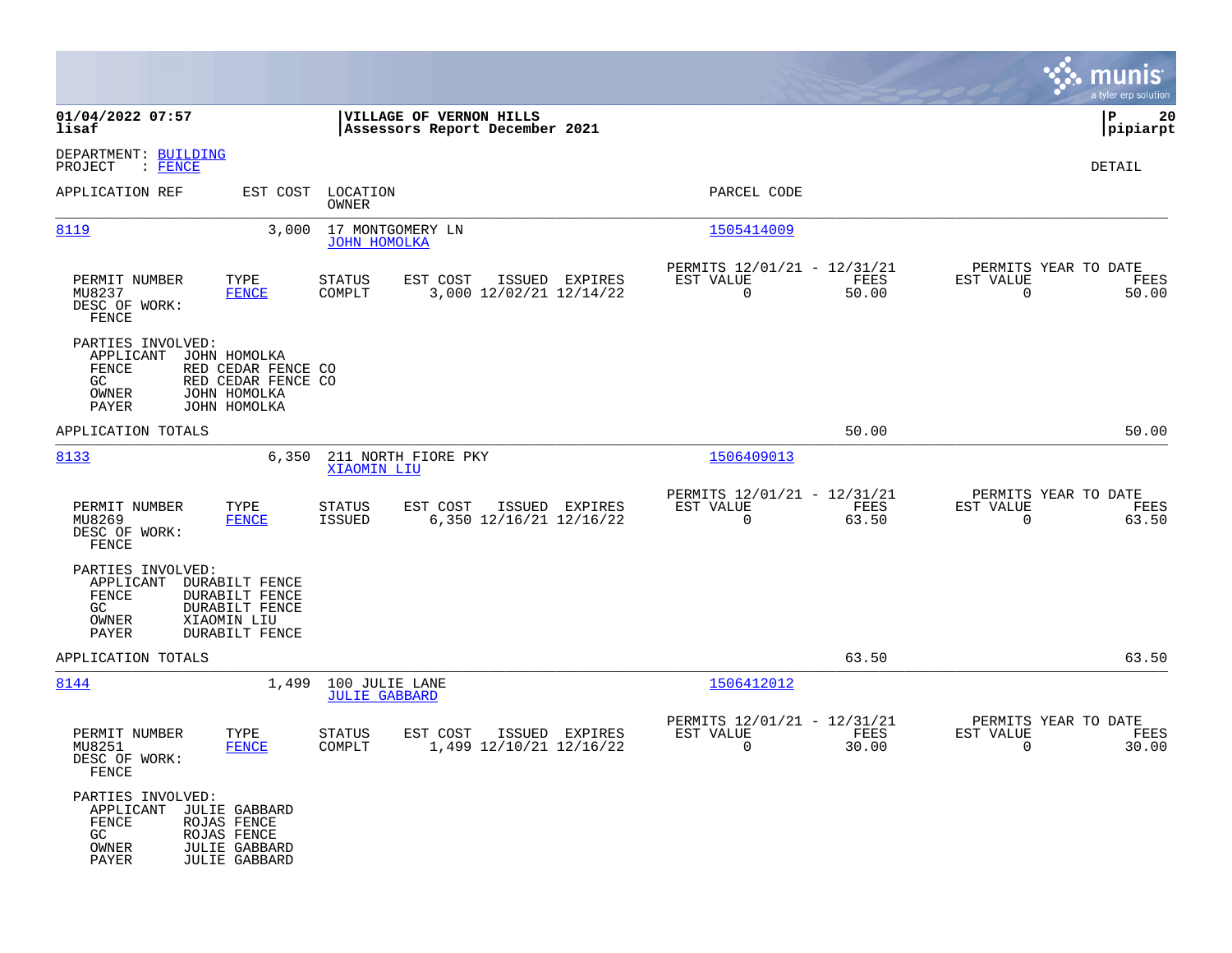|                                                                                                                                                                                         |                                                                                                   |                                                                          | <b>munis</b><br>a tyler erp solution                    |
|-----------------------------------------------------------------------------------------------------------------------------------------------------------------------------------------|---------------------------------------------------------------------------------------------------|--------------------------------------------------------------------------|---------------------------------------------------------|
| 01/04/2022 07:57<br>lisaf                                                                                                                                                               | VILLAGE OF VERNON HILLS<br>Assessors Report December 2021                                         |                                                                          | ΙP<br>21<br> pipiarpt                                   |
| DEPARTMENT: BUILDING<br>PROJECT<br>$:$ FENCE                                                                                                                                            |                                                                                                   |                                                                          | DETAIL                                                  |
| APPLICATION REF                                                                                                                                                                         | EST COST<br>LOCATION<br>OWNER                                                                     | PARCEL CODE                                                              |                                                         |
| APPLICATION TOTALS                                                                                                                                                                      |                                                                                                   | 30.00                                                                    | 30.00                                                   |
| 8184                                                                                                                                                                                    | 4,200<br>407 WESTMORELAND DR<br><b>KIMBERLY MULLER</b>                                            | 1508107068                                                               |                                                         |
| PERMIT NUMBER<br>TYPE<br>MU8292<br><b>FENCE</b><br>DESC OF WORK:                                                                                                                        | <b>STATUS</b><br>EST COST<br>ISSUED<br><b>EXPIRES</b><br>4,200 12/28/21 12/30/22<br><b>ISSUED</b> | PERMITS 12/01/21 - 12/31/21<br>EST VALUE<br>FEES<br>$\mathbf 0$<br>50.00 | PERMITS YEAR TO DATE<br>EST VALUE<br>FEES<br>50.00<br>0 |
| FENCE<br>PARTIES INVOLVED:<br>APPLICANT<br>KIMBERLY MULLER<br><b>FENCE</b><br><b>ACTION FENCE</b><br>GC.<br><b>ACTION FENCE</b><br>KIMBERLY MULLER<br>OWNER<br>PAYER<br>KIMBERLY MULLER |                                                                                                   |                                                                          |                                                         |
| APPLICATION TOTALS<br>PROJECT TOTALS                                                                                                                                                    |                                                                                                   | 50.00<br>$\mathbf 0$<br>193.50                                           | 50.00<br>193.50<br>$\Omega$                             |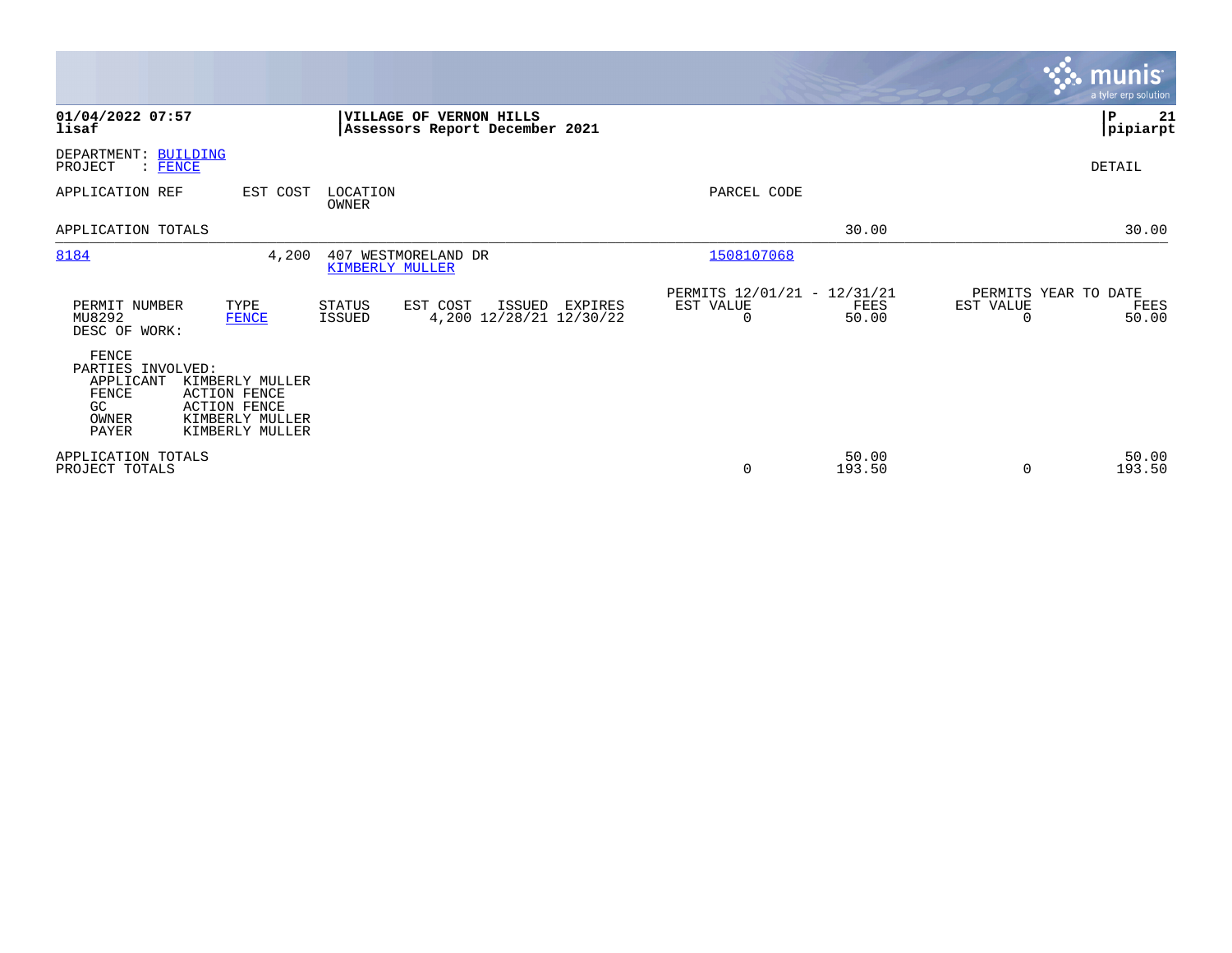|                                                                                                                                                                                                                                                      |                                                                           | munis<br>a tyler erp solution                                   |
|------------------------------------------------------------------------------------------------------------------------------------------------------------------------------------------------------------------------------------------------------|---------------------------------------------------------------------------|-----------------------------------------------------------------|
| 01/04/2022 07:57<br>VILLAGE OF VERNON HILLS<br>lisaf<br>Assessors Report December 2021                                                                                                                                                               |                                                                           | ΙP<br>22<br> pipiarpt                                           |
| DEPARTMENT: BUILDING<br>PROJECT<br>: FIRE ALARM                                                                                                                                                                                                      |                                                                           | <b>DETAIL</b>                                                   |
| LOCATION<br>APPLICATION REF<br>EST COST<br>OWNER                                                                                                                                                                                                     | PARCEL CODE                                                               |                                                                 |
| 8108<br>6,990<br>600 BUNKER CT<br>600 BUNKER COURT VENTURE LLC                                                                                                                                                                                       | 1504202105                                                                |                                                                 |
| PERMIT NUMBER<br>EST COST<br>TYPE<br><b>STATUS</b><br>ISSUED EXPIRES<br>6,990 12/21/21 12/21/22<br>MU8283<br>FIRE ALARM ISSUED<br>DESC OF WORK:<br>FIRE ALARM                                                                                        | PERMITS 12/01/21 - 12/31/21<br>EST VALUE<br>FEES<br>$\Omega$<br>265.00    | PERMITS YEAR TO DATE<br>EST VALUE<br>FEES<br>$\Omega$<br>265.00 |
| PARTIES INVOLVED:<br>ALARM<br>DETECTION SYSTEMS<br>APPLICANT<br>DETECTION SYSTEMS<br>GC<br>DETECTION SYSTEMS<br>OCCUPANT<br>TETRA PAK<br>OWNER<br>600 BUNKER COURT VENTURE LLC<br>PAYER<br>DETECTION SYSTEMS                                         |                                                                           |                                                                 |
| APPLICATION TOTALS                                                                                                                                                                                                                                   | 265.00                                                                    | 265.00                                                          |
| 8159<br>9,970<br>800 CORPORATE WOODS PARKWAY<br>VAN VLISSINGEN & CO                                                                                                                                                                                  | 1510302019                                                                |                                                                 |
| PERMIT NUMBER<br>TYPE<br>EST COST<br>ISSUED EXPIRES<br><b>STATUS</b><br>FIRE ALARM ISSUED<br>9,970 12/22/21 12/22/22<br>MU8285<br>DESC OF WORK:<br>FIRE ALARM                                                                                        | PERMITS 12/01/21 - 12/31/21<br>EST VALUE<br>FEES<br>$\mathbf 0$<br>602.00 | PERMITS YEAR TO DATE<br>EST VALUE<br>FEES<br>$\Omega$<br>602.00 |
| PARTIES INVOLVED:<br>ALARM<br>HIGH RISE SECURITY SYSTEMS<br>APPLICANT<br>HIGH RISE SECURITY SYSTEMS<br>HIGH RISE SECURITY SYSTEMS<br>GC.<br>I-CAR TRAINING CENTER<br>OCCUPANT<br>OWNER<br>VAN VLISSINGEN & CO<br>PAYER<br>HIGH RISE SECURITY SYSTEMS |                                                                           |                                                                 |
| APPLICATION TOTALS<br>PROJECT TOTALS                                                                                                                                                                                                                 | 602.00<br>$\Omega$<br>867.00                                              | 602.00<br>$\Omega$<br>867.00                                    |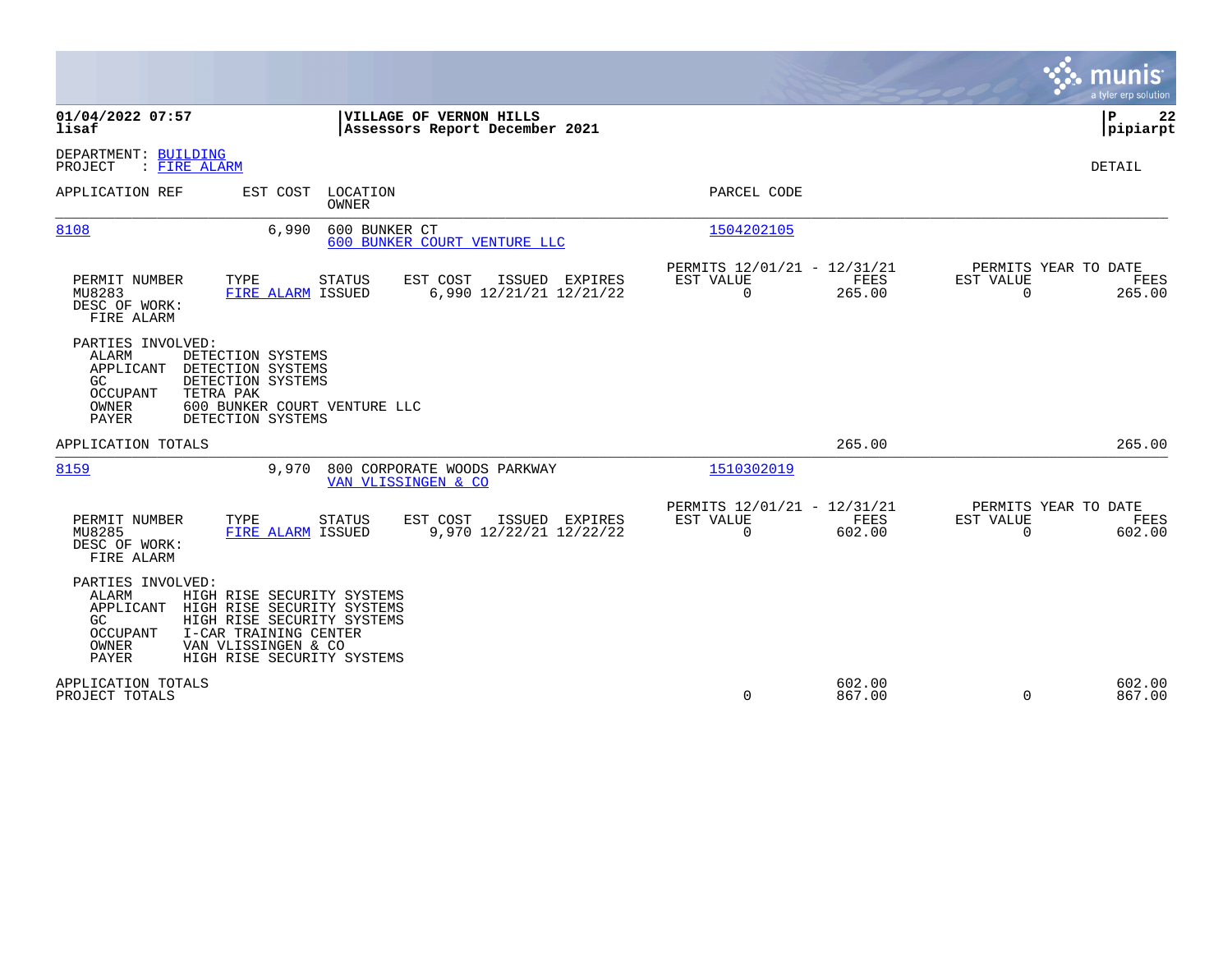|                                                             |                                                                                                                                  |                                            |                                                            |                |                                                  | munis<br>a tyler erp solution |
|-------------------------------------------------------------|----------------------------------------------------------------------------------------------------------------------------------|--------------------------------------------|------------------------------------------------------------|----------------|--------------------------------------------------|-------------------------------|
| 01/04/2022 07:57<br>lisaf                                   | VILLAGE OF VERNON HILLS<br>Assessors Report December 2021                                                                        |                                            |                                                            |                |                                                  | ΙP<br>23<br> pipiarpt         |
| DEPARTMENT: BUILDING<br>PROJECT<br>: FIRE SPRINKLER         |                                                                                                                                  |                                            |                                                            |                |                                                  | DETAIL                        |
| APPLICATION REF                                             | LOCATION<br>EST COST<br>OWNER                                                                                                    |                                            | PARCEL CODE                                                |                |                                                  |                               |
| 8089                                                        | 616 MARSHALL STREET<br>13,500<br>PLACEHOLDER                                                                                     |                                            | 1133205043                                                 |                |                                                  |                               |
| PERMIT NUMBER<br>MU8232<br>DESC OF WORK:<br>FIRE SPRINKLER  | TYPE<br>EST COST<br>STATUS<br>FIRE SPR<br>ISSUED                                                                                 | ISSUED EXPIRES<br>13,500 12/02/21 12/02/22 | PERMITS 12/01/21 - 12/31/21<br>EST VALUE<br>$\overline{0}$ | FEES<br>250.00 | PERMITS YEAR TO DATE<br>EST VALUE<br>$\Omega$    | FEES<br>250.00                |
| PARTIES INVOLVED:<br>GC<br>OWNER<br><b>PAYER</b>            | APPLICANT NOVA FIRE PROTECTION<br>FIRE SPRIN NOVA FIRE PROTECTION<br>ROBERT RACKLEY<br>PLACEHOLDER<br>NOVA FIRE PROTECTION       |                                            |                                                            |                |                                                  |                               |
| APPLICATION TOTALS                                          |                                                                                                                                  |                                            |                                                            | 250.00         |                                                  | 250.00                        |
| 8090                                                        | 9,243<br>650 CUNEO BOULEVARD<br><b>PLACEHOLDER</b>                                                                               |                                            | 1133215011                                                 |                |                                                  |                               |
| PERMIT NUMBER<br>MU8233<br>DESC OF WORK:<br>FIRE SPRINKLERS | TYPE<br>EST COST<br>STATUS<br><b>FIRE SPR</b><br>ISSUED                                                                          | ISSUED EXPIRES<br>9,243 12/02/21 12/02/22  | PERMITS 12/01/21 - 12/31/21<br>EST VALUE<br>$\overline{0}$ | FEES<br>250.00 | PERMITS YEAR TO DATE<br>EST VALUE<br>$\mathbf 0$ | FEES<br>250.00                |
| PARTIES INVOLVED:<br>GC<br>OWNER<br>PAYER                   | APPLICANT NOVA FIRE PROTECTION<br>FIRE SPRIN NOVA FIRE PROTECTION<br>NOVA FIRE PROTECTION<br>PLACEHOLDER<br>NOVA FIRE PROTECTION |                                            |                                                            |                |                                                  |                               |
| APPLICATION TOTALS                                          |                                                                                                                                  |                                            |                                                            | 250.00         |                                                  | 250.00                        |
| 8091                                                        | 13,550 1336 MANSION ROAD<br><b>PLACEHOLDER</b>                                                                                   |                                            | 1133205097                                                 |                |                                                  |                               |
| PERMIT NUMBER<br>MU8234<br>DESC OF WORK:<br>FIRE SPRINKLERS | TYPE<br>STATUS<br>EST COST<br>FIRE SPR<br><b>ISSUED</b>                                                                          | ISSUED EXPIRES<br>13,550 12/02/21 12/02/22 | PERMITS 12/01/21 - 12/31/21<br>EST VALUE<br>0              | FEES<br>250.00 | PERMITS YEAR TO DATE<br>EST VALUE<br>0           | FEES<br>250.00                |
| PARTIES INVOLVED:<br>GC<br>OWNER<br>PAYER                   | APPLICANT NOVA FIRE PROTECTION<br>FIRE SPRIN NOVA FIRE PROTECTION<br>NOVA FIRE PROTECTION<br>PLACEHOLDER<br>NOVA FIRE PROTECTION |                                            |                                                            |                |                                                  |                               |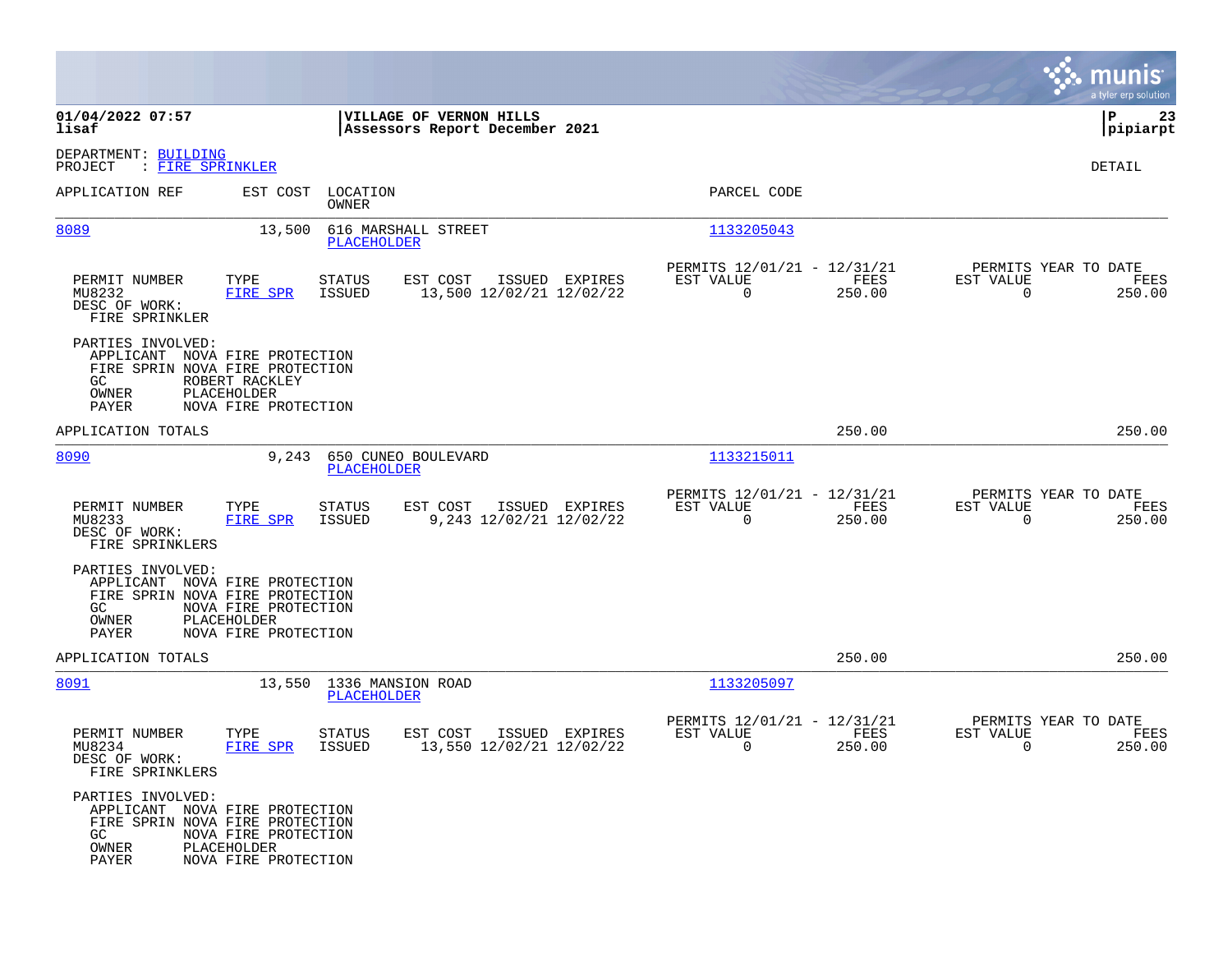|                                                                                                                                                                                                                                                                                       |                                                                              | munis<br>a tyler erp solution                                   |
|---------------------------------------------------------------------------------------------------------------------------------------------------------------------------------------------------------------------------------------------------------------------------------------|------------------------------------------------------------------------------|-----------------------------------------------------------------|
| 01/04/2022 07:57<br>VILLAGE OF VERNON HILLS<br>lisaf<br>Assessors Report December 2021                                                                                                                                                                                                |                                                                              | l P<br>24<br> pipiarpt                                          |
| DEPARTMENT: BUILDING<br>: FIRE SPRINKLER<br>PROJECT                                                                                                                                                                                                                                   |                                                                              | <b>DETAIL</b>                                                   |
| APPLICATION REF<br>EST COST<br>LOCATION<br>OWNER                                                                                                                                                                                                                                      | PARCEL CODE                                                                  |                                                                 |
| APPLICATION TOTALS                                                                                                                                                                                                                                                                    | 250.00                                                                       | 250.00                                                          |
| 8110<br>12,650<br>600 BUNKER CT<br>600 BUNKER COURT VENTURE LLC                                                                                                                                                                                                                       | 1504202105                                                                   |                                                                 |
| PERMIT NUMBER<br>TYPE<br><b>STATUS</b><br>EST COST<br>ISSUED EXPIRES<br>MU8242<br>FIRE SPR<br><b>ISSUED</b><br>12,650 12/07/21 12/07/22<br>DESC OF WORK:<br>FIRE SPRINKLERS                                                                                                           | PERMITS 12/01/21 - 12/31/21<br>EST VALUE<br>FEES<br>$\overline{0}$<br>283.00 | PERMITS YEAR TO DATE<br>EST VALUE<br>FEES<br>0<br>283.00        |
| PARTIES INVOLVED:<br>APPLICANT CHICAGO FIRE PROTECTION<br>FIRE SPRIN CHICAGO FIRE PROTECTION<br>GC<br>ALL ERECTION<br>GC<br>CHICAGO FIRE PROTECTION<br><b>OCCUPANT</b><br>TETRA PAK<br>600 BUNKER COURT VENTURE LLC<br>OWNER<br>CHICAGO FIRE PROTECTION<br>PAYER                      |                                                                              |                                                                 |
| APPLICATION TOTALS                                                                                                                                                                                                                                                                    | 283.00                                                                       | 283.00                                                          |
| 8162<br>3,000<br>340 NORTH MILWAUKEE AVE<br>BAXTER CREDIT UNION/JMS                                                                                                                                                                                                                   | 1503302029                                                                   |                                                                 |
| PERMIT NUMBER<br>TYPE<br><b>STATUS</b><br>EST COST<br>ISSUED EXPIRES<br>3,000 12/21/21 12/21/22<br>MU8284<br><b>FIRE SPR</b><br><b>ISSUED</b><br>DESC OF WORK:<br>FIRE SPRINKLERS                                                                                                     | PERMITS 12/01/21 - 12/31/21<br>EST VALUE<br>FEES<br>$\Omega$<br>295.00       | PERMITS YEAR TO DATE<br>EST VALUE<br>FEES<br>$\Omega$<br>295.00 |
| PARTIES INVOLVED:<br>APPLICANT GREAT LAKES PLUMBING & HEATING CO<br>FIRE SPRIN GREAT LAKES PLUMBING & HEATING CO<br>GREAT LAKES PLUMBING & HEATING CO<br>GC.<br>BAXTER CREDIT UNION/JMS<br>OCCUPANT<br>BAXTER CREDIT UNION/JMS<br>OWNER<br>GREAT LAKES PLUMBING & HEATING CO<br>PAYER |                                                                              |                                                                 |
| APPLICATION TOTALS                                                                                                                                                                                                                                                                    | 295.00                                                                       | 295.00                                                          |
| 8163<br>10,430 1337 MANSION ROAD<br><b>PLACEHOLDER</b>                                                                                                                                                                                                                                | 1133205116                                                                   |                                                                 |
| PERMIT NUMBER<br>TYPE<br><b>STATUS</b><br>EST COST<br>ISSUED EXPIRES<br>10,430 12/22/21 12/22/22<br>MU8287<br>FIRE SPR<br><b>ISSUED</b><br>DESC OF WORK:<br>FIRE SPRIKNKLER                                                                                                           | PERMITS 12/01/21 - 12/31/21<br>EST VALUE<br>FEES<br>$\Omega$<br>250.00       | PERMITS YEAR TO DATE<br>EST VALUE<br>FEES<br>$\Omega$<br>250.00 |

PARTIES INVOLVED: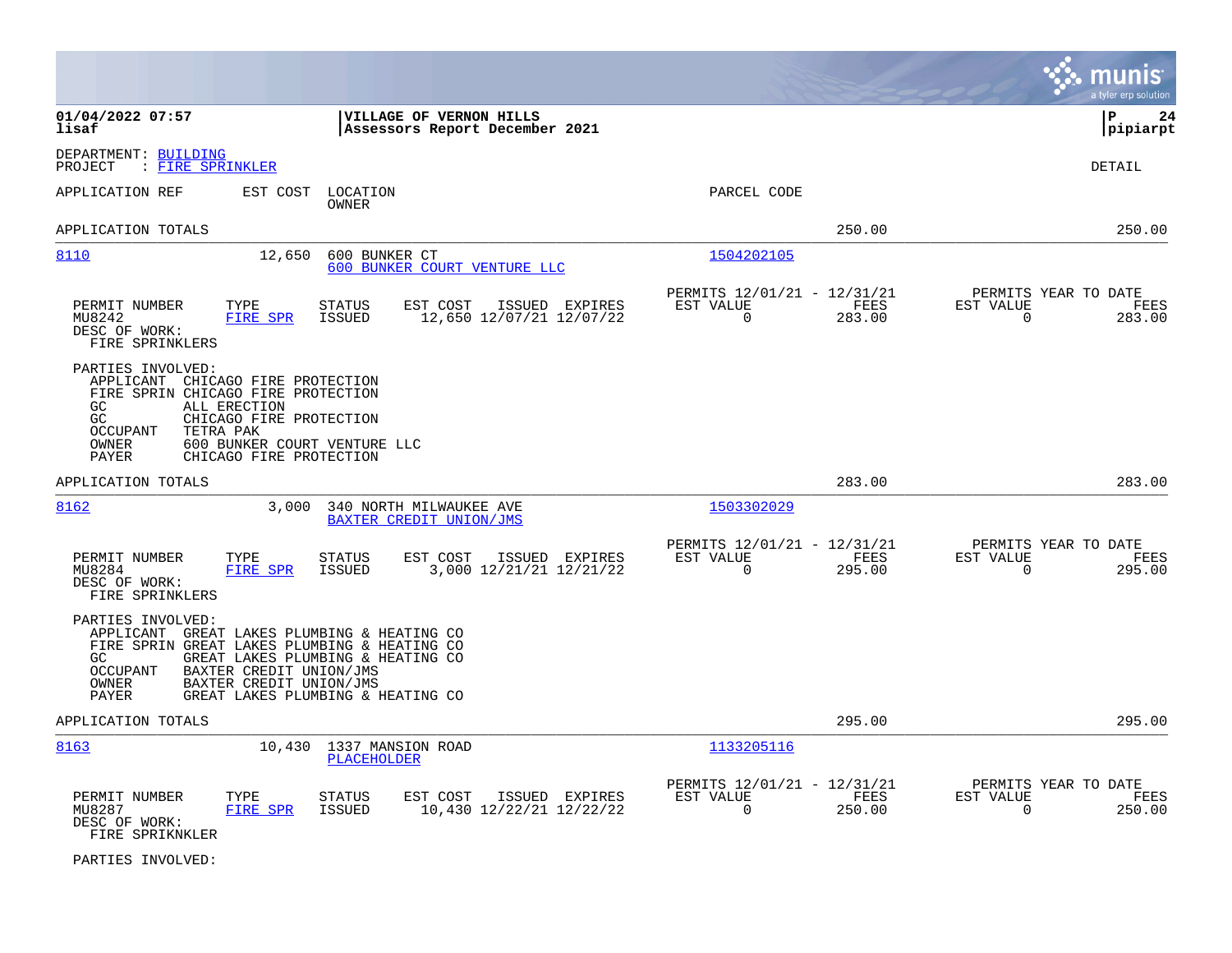|                                                                                                                                                                               |                                                                            |                                                      |                    |                                               | <b>munis</b><br>a tyler erp solution |
|-------------------------------------------------------------------------------------------------------------------------------------------------------------------------------|----------------------------------------------------------------------------|------------------------------------------------------|--------------------|-----------------------------------------------|--------------------------------------|
| 01/04/2022 07:57<br>lisaf                                                                                                                                                     | VILLAGE OF VERNON HILLS<br>Assessors Report December 2021                  |                                                      |                    |                                               | $\mathbf P$<br>25<br> pipiarpt       |
| DEPARTMENT: BUILDING<br>PROJECT<br>: FIRE SPRINKLER                                                                                                                           |                                                                            |                                                      |                    |                                               | DETAIL                               |
| APPLICATION REF<br>EST COST<br>NOVA FIRE PROTECTION<br>APPLICANT<br>FIRE SPRIN NOVA FIRE PROTECTION<br>NOVA FIRE PROTECTION<br>GC<br>PLACEHOLDER<br>OWNER<br>PAYER            | LOCATION<br><b>OWNER</b><br>DONALD T SHERIDAN III & SHANNON R MILLER       | PARCEL CODE                                          |                    |                                               |                                      |
| APPLICATION TOTALS                                                                                                                                                            |                                                                            |                                                      | 250.00             |                                               | 250.00                               |
| 8164<br>13,550                                                                                                                                                                | 1333 MANSION ROAD<br>PLACEHOLDER                                           | 1133205117                                           |                    |                                               |                                      |
| PERMIT NUMBER<br>TYPE<br>MU8286<br><b>FIRE SPR</b><br>DESC OF WORK:<br>FIRE SPRINKLERS                                                                                        | STATUS<br>EST COST<br>ISSUED EXPIRES<br>13,550 12/21/21 12/21/22<br>ISSUED | PERMITS 12/01/21 - 12/31/21<br>EST VALUE<br>$\Omega$ | FEES<br>250.00     | PERMITS YEAR TO DATE<br>EST VALUE<br>$\Omega$ | FEES<br>250.00                       |
| PARTIES INVOLVED:<br>APPLICANT NOVA FIRE PROTECTION<br>FIRE SPRIN NOVA FIRE PROTECTION<br>GC<br>NOVA FIRE PROTECTION<br>PLACEHOLDER<br>OWNER<br>PAYER<br>NOVA FIRE PROTECTION |                                                                            |                                                      |                    |                                               |                                      |
| APPLICATION TOTALS<br>PROJECT TOTALS                                                                                                                                          |                                                                            | $\Omega$                                             | 250.00<br>1,828.00 | $\Omega$                                      | 250.00<br>1,828.00                   |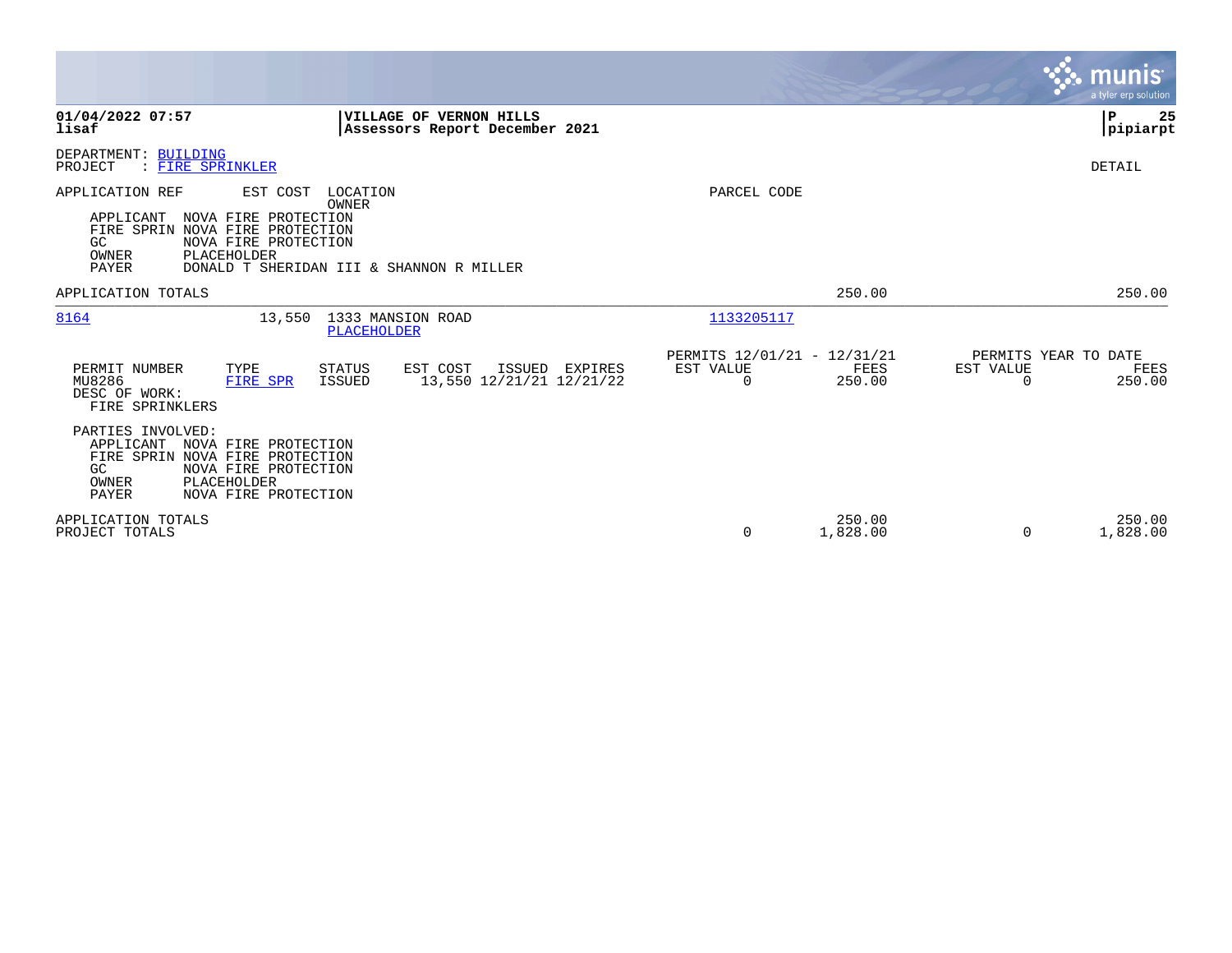|                                                                                                                                                                                                                                                |                                                                        | munis<br>a tyler erp solution                                   |
|------------------------------------------------------------------------------------------------------------------------------------------------------------------------------------------------------------------------------------------------|------------------------------------------------------------------------|-----------------------------------------------------------------|
| 01/04/2022 07:57<br>VILLAGE OF VERNON HILLS<br>lisaf<br>Assessors Report December 2021                                                                                                                                                         |                                                                        | ΙP<br>26<br> pipiarpt                                           |
| DEPARTMENT: BUILDING<br>: MISC COMMERCIAL<br>PROJECT                                                                                                                                                                                           |                                                                        | DETAIL                                                          |
| APPLICATION REF<br>EST COST LOCATION<br><b>OWNER</b>                                                                                                                                                                                           | PARCEL CODE                                                            |                                                                 |
| 7517<br>8,628<br>645 FOREST EDGE DR<br>ALTERNATIVE SOURCE MEDICAL LLC                                                                                                                                                                          | 1515103046                                                             |                                                                 |
| PERMIT NUMBER<br>TYPE<br>EST COST<br>ISSUED EXPIRES<br><b>STATUS</b><br>MU8279<br>8,628 12/21/21 12/21/22<br>MISC COMM<br>ISSUED<br>DESC OF WORK:<br>PAINT BOOTH INSTALL                                                                       | PERMITS 12/01/21 - 12/31/21<br>EST VALUE<br>FEES<br>0<br>1,025.00      | PERMITS YEAR TO DATE<br>EST VALUE<br>FEES<br>1,025.00<br>0      |
| PARTIES INVOLVED:<br>APPLICANT ALTERNATIVE SOURCE MEDICAL LLC<br>ALTERNATIVE SOURCE MEDICAL LLC<br>GC.<br>ALTERNATIVE SOURCE MEDICAL LLC<br>OCCUPANT<br>ALTERNATIVE SOURCE MEDICAL LLC<br>OWNER                                                |                                                                        |                                                                 |
| APPLICATION TOTALS                                                                                                                                                                                                                             | 1,025.00                                                               | 1,025.00                                                        |
| 8171<br>13,000 680 WOODLANDS PKY<br>HEALTHY WAY OF LIFE III, LLC                                                                                                                                                                               | 1510305004                                                             |                                                                 |
| PERMIT NUMBER<br>TYPE<br>EST COST<br>ISSUED EXPIRES<br><b>STATUS</b><br>MU8244<br>13,000 12/07/21 12/07/22<br>MISC COMM<br>ISSUED<br>DESC OF WORK:<br>WATER HEATER                                                                             | PERMITS 12/01/21 - 12/31/21<br>EST VALUE<br>FEES<br>$\Omega$<br>130.00 | PERMITS YEAR TO DATE<br>EST VALUE<br>FEES<br>$\Omega$<br>130.00 |
| PARTIES INVOLVED:<br>APPLICANT RABINE PAVING<br>GC.<br>JENSEN'S PLUMBING & HEATING INC<br>OCCUPANT<br>LIFETIME FITNESS<br>OWNER<br>HEALTHY WAY OF LIFE III, LLC<br>PLUMBER<br>JENSEN'S PLUMBING & HEATING INC<br><b>PAYER</b><br>RABINE PAVING |                                                                        |                                                                 |
| APPLICATION TOTALS<br>PROJECT TOTALS                                                                                                                                                                                                           | 130.00<br>0<br>1,155.00                                                | 130.00<br>1,155.00<br>$\mathbf 0$                               |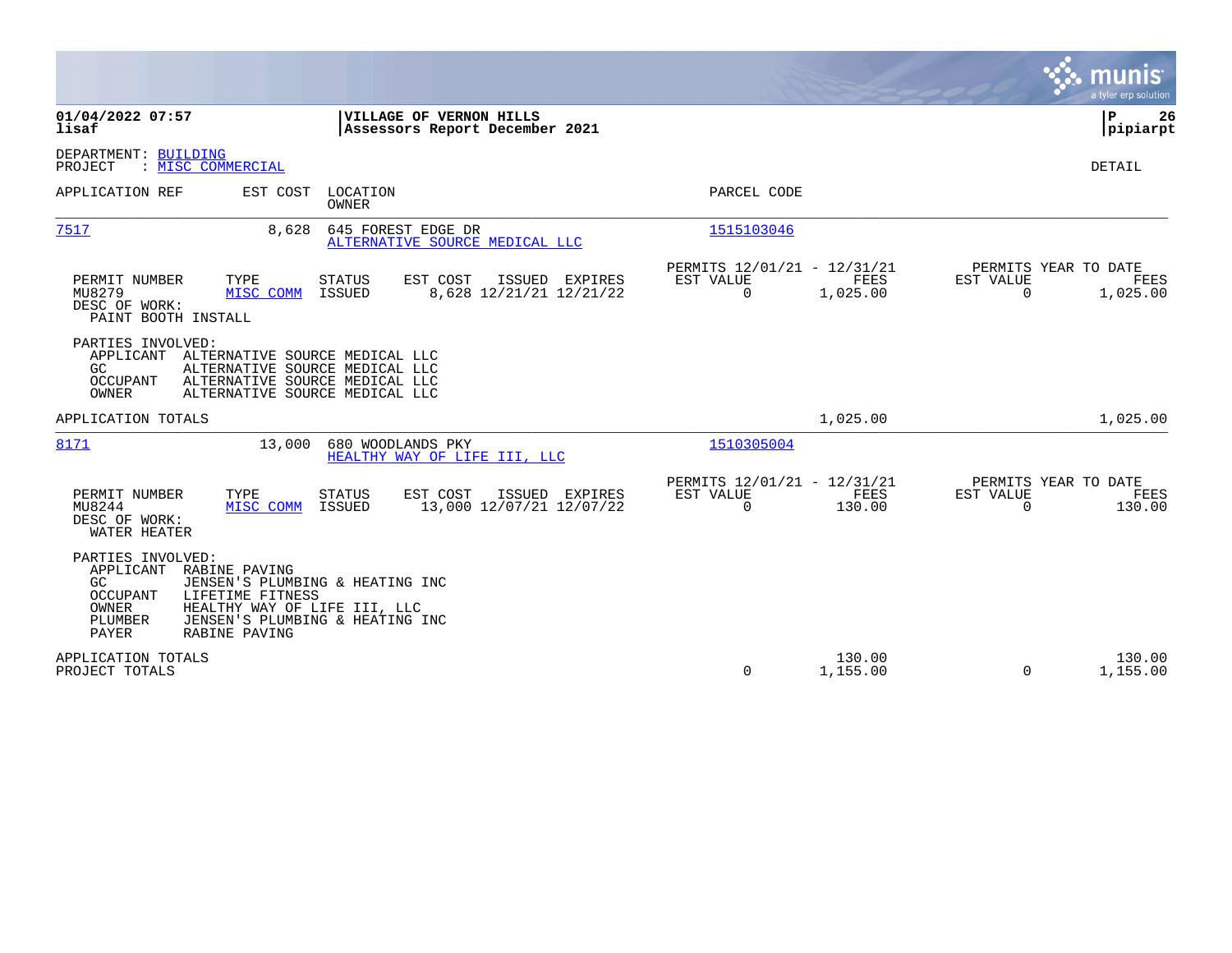|                                                                      |                                                                                                        |                   |                                                           |         |                                               |                  |                                        | <b>munis</b><br>a tyler erp solution |
|----------------------------------------------------------------------|--------------------------------------------------------------------------------------------------------|-------------------|-----------------------------------------------------------|---------|-----------------------------------------------|------------------|----------------------------------------|--------------------------------------|
| 01/04/2022 07:57<br>lisaf                                            |                                                                                                        |                   | VILLAGE OF VERNON HILLS<br>Assessors Report December 2021 |         |                                               |                  |                                        | 27<br>P<br> pipiarpt                 |
| DEPARTMENT: BUILDING<br>PROJECT                                      | : MISC ELECTRIC COMM                                                                                   |                   |                                                           |         |                                               |                  |                                        | DETAIL                               |
| APPLICATION REF                                                      | EST COST                                                                                               | LOCATION<br>OWNER |                                                           |         | PARCEL CODE                                   |                  |                                        |                                      |
| 8139                                                                 | 52,996                                                                                                 |                   | 537 CROOKED STICK CT<br>LIANG ZHAO & LING YUAN            |         | 1132310010                                    |                  |                                        |                                      |
| PERMIT NUMBER<br>MU8230<br>DESC OF WORK:<br>SOLAR PANELS             | TYPE<br>MISC ELEC                                                                                      | STATUS<br>COMPLT  | EST COST<br>ISSUED<br>52,996 12/29/21 12/29/22            | EXPIRES | PERMITS 12/01/21 - 12/31/21<br>EST VALUE<br>0 | FEES<br>529.96   | PERMITS YEAR TO DATE<br>EST VALUE<br>0 | FEES<br>529.96                       |
| PARTIES INVOLVED:<br>APPLICANT<br>ELECTRICIA<br>GC<br>OWNER<br>PAYER | SUN BADGER SOLAR<br>SUN BADGER SOLAR<br>SUN BADGER SOLAR<br>LIANG ZHAO & LING YUAN<br>SUN BADGER SOLAR |                   |                                                           |         |                                               |                  |                                        |                                      |
| APPLICATION TOTALS<br>PROJECT TOTALS                                 |                                                                                                        |                   |                                                           |         | 0                                             | 529.96<br>529.96 | $\Omega$                               | 529.96<br>529.96                     |

 $\mathcal{L}^{\text{max}}$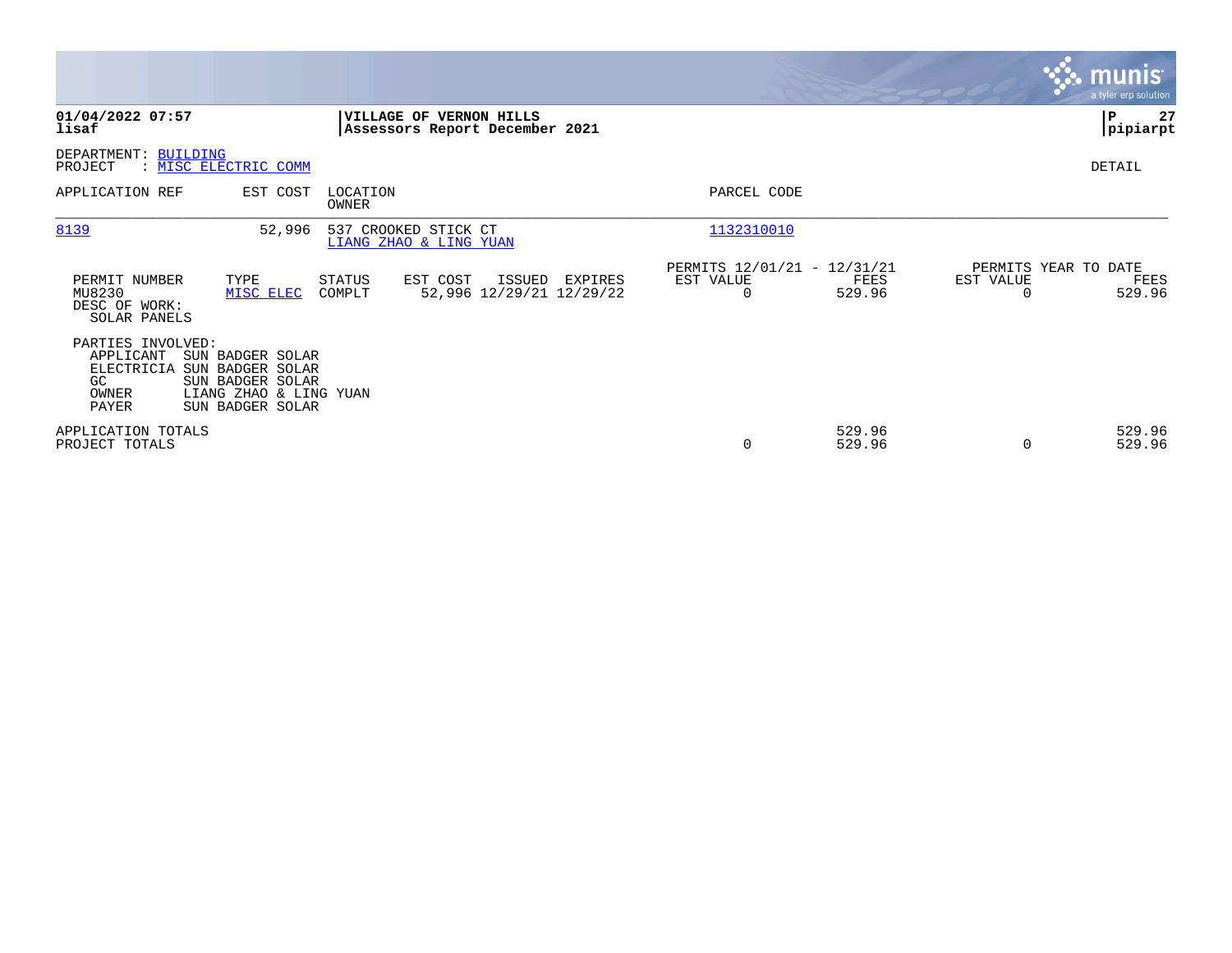|                                                                                                                                                                                                |                                                                  |                                                      |                            | <b>munis</b><br>a tyler erp solution  |
|------------------------------------------------------------------------------------------------------------------------------------------------------------------------------------------------|------------------------------------------------------------------|------------------------------------------------------|----------------------------|---------------------------------------|
| 01/04/2022 07:57<br>lisaf                                                                                                                                                                      | <b>VILLAGE OF VERNON HILLS</b><br>Assessors Report December 2021 |                                                      |                            | ∣P<br>28<br> pipiarpt                 |
| DEPARTMENT: BUILDING<br>PROJECT<br>: MIS ELEC RESIDENTIAL                                                                                                                                      |                                                                  |                                                      |                            | DETAIL                                |
| LOCATION<br>APPLICATION REF<br>EST COST<br><b>OWNER</b>                                                                                                                                        |                                                                  | PARCEL CODE                                          |                            |                                       |
| 8193<br>310 BAY TREE CIR<br>1,320                                                                                                                                                              | ERIC LADROR & SHIGEKO MIKI                                       | 1133104031                                           |                            |                                       |
| PERMIT NUMBER<br>TYPE<br>STATUS<br>MU8266<br>ELEC RES<br>ISSUED<br>DESC OF WORK:<br>ELECTRIC CAR CHARGER                                                                                       | EST COST<br>ISSUED<br>EXPIRES<br>1,320 12/15/21 12/15/22         | PERMITS 12/01/21 - 12/31/21<br>EST VALUE<br>$\Omega$ | EST VALUE<br>FEES<br>30.00 | PERMITS YEAR TO DATE<br>FEES<br>30.00 |
| PARTIES INVOLVED:<br>APPLICANT<br><b>ERIC LADROR</b><br>ELECTRICIA SATURN HEATING COOLING & ELECRICAL<br>ELECTRICIA ERIC LADROR<br>OWNER<br>ERIC LADROR & SHIGEKO MIKI<br>PAYER<br>ERIC LADROR |                                                                  |                                                      |                            |                                       |
| APPLICATION TOTALS<br>PROJECT TOTALS                                                                                                                                                           |                                                                  | 0                                                    | 30.00<br>30.00             | 30.00<br>30.00<br>$\Omega$            |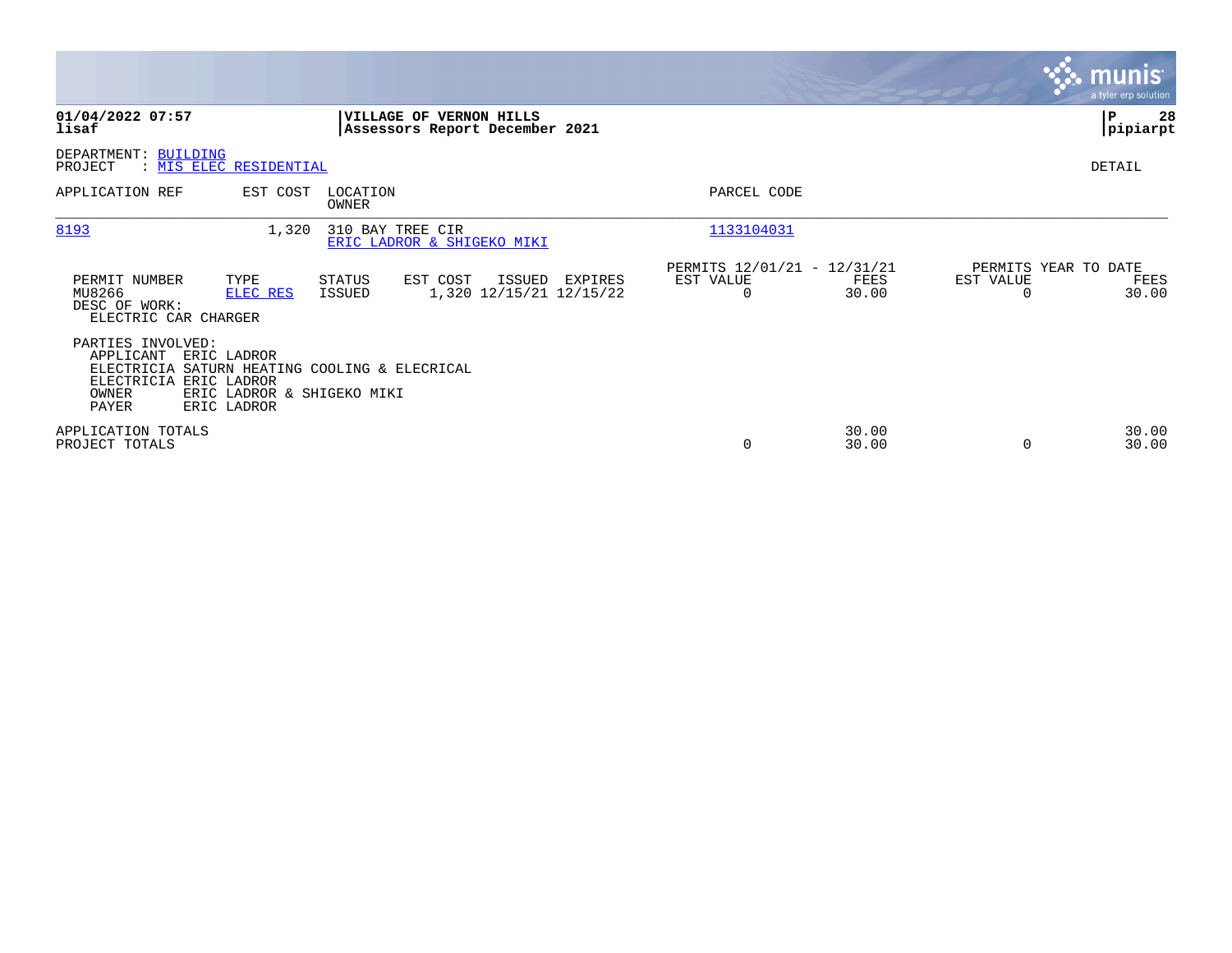|                                                                                                                                                                                                                                                                                                                        |                                                                                          |                                                                           | munis<br>a tyler erp solution                                      |
|------------------------------------------------------------------------------------------------------------------------------------------------------------------------------------------------------------------------------------------------------------------------------------------------------------------------|------------------------------------------------------------------------------------------|---------------------------------------------------------------------------|--------------------------------------------------------------------|
| 01/04/2022 07:57<br>lisaf                                                                                                                                                                                                                                                                                              | VILLAGE OF VERNON HILLS<br>Assessors Report December 2021                                |                                                                           | 29<br>∣P<br>pipiarpt                                               |
| DEPARTMENT: BUILDING<br>PROJECT<br>: MISC RESIDENTIAL                                                                                                                                                                                                                                                                  |                                                                                          |                                                                           | DETAIL                                                             |
| APPLICATION REF<br>EST COST                                                                                                                                                                                                                                                                                            | LOCATION<br>OWNER                                                                        | PARCEL CODE                                                               |                                                                    |
| 8105<br>14,000                                                                                                                                                                                                                                                                                                         | 2 MONTAUK LN<br><b>EMANUIL BUMB</b>                                                      | 1505414021                                                                |                                                                    |
| PERMIT NUMBER<br>TYPE<br>MU8223<br>MISC RES<br>DESC OF WORK:<br>1ST FLOOR REMOVATION                                                                                                                                                                                                                                   | ISSUED EXPIRES<br><b>STATUS</b><br>EST COST<br>14,000 12/01/21 12/17/22<br>ISSUED        | PERMITS 12/01/21 - 12/31/21<br>EST VALUE<br>FEES<br>$\Omega$<br>140.00    | PERMITS YEAR TO DATE<br>EST VALUE<br>FEES<br>$\Omega$<br>140.00    |
| PARTIES INVOLVED:<br>APPLICANT<br><b>EMANUIL BUMB</b><br>EMANUIL BUMB<br>CARPENTER<br>DRYWALL<br>EMANUIL BUMB<br>ELECTRICIA LIGHT IT UP ELECTRIC CORP<br>EMANUIL BUMB<br>GC<br><b>HVAC</b><br>EMANUIL BUMB<br>OWNER<br>EMANUIL BUMB                                                                                    |                                                                                          |                                                                           |                                                                    |
| APPLICATION TOTALS                                                                                                                                                                                                                                                                                                     |                                                                                          | 140.00                                                                    | 140.00                                                             |
| 8152<br>24,000                                                                                                                                                                                                                                                                                                         | 372 LASALLE ST<br>S VOLETI V SRIPATHI                                                    | 1509302038                                                                |                                                                    |
| PERMIT NUMBER<br>TYPE<br>MU8259<br>MISC RES<br>DESC OF WORK:<br>BATHROOM REMODEL X 2<br>N ONEW FIXTURES<br>PARTIES INVOLVED:<br>APPLICANT S VOLETI V SRIPATHI<br>ELECTRICIA MICHAEL GRABOWSKI<br>GC<br>DELTA REMODELING<br>S VOLETI V SRIPATHI<br>OWNER<br>SLY PLUMBING INC<br>PLUMBER<br>S VOLETI V SRIPATHI<br>PAYER | <b>STATUS</b><br>EST COST<br>ISSUED EXPIRES<br><b>ISSUED</b><br>24,000 12/13/21 12/13/22 | PERMITS 12/01/21 - 12/31/21<br>EST VALUE<br>FEES<br>$\mathbf 0$<br>240.00 | PERMITS YEAR TO DATE<br>EST VALUE<br>FEES<br>$\mathbf 0$<br>240.00 |
| APPLICATION TOTALS                                                                                                                                                                                                                                                                                                     |                                                                                          | 240.00                                                                    | 240.00                                                             |
| 8169<br>25,700                                                                                                                                                                                                                                                                                                         | 112 AUSTIN CT<br>MARK & KAREN S FRIEDMAN                                                 | 1504305016                                                                |                                                                    |
| PERMIT NUMBER<br>TYPE<br>MISC RES<br>MU8261<br>DESC OF WORK:<br>BATHROOM REMODEL                                                                                                                                                                                                                                       | <b>STATUS</b><br>EST COST<br>ISSUED EXPIRES<br><b>ISSUED</b><br>25,700 12/14/21 12/14/22 | PERMITS 12/01/21 - 12/31/21<br>EST VALUE<br>FEES<br>0<br>257.00           | PERMITS YEAR TO DATE<br>EST VALUE<br>FEES<br>$\mathbf 0$<br>257.00 |
| PARTIES INVOLVED:<br>APPLICANT REGENCY HOME REMODELING<br>ELECTRICIA POWER SOURCE ELECTRIC                                                                                                                                                                                                                             |                                                                                          |                                                                           |                                                                    |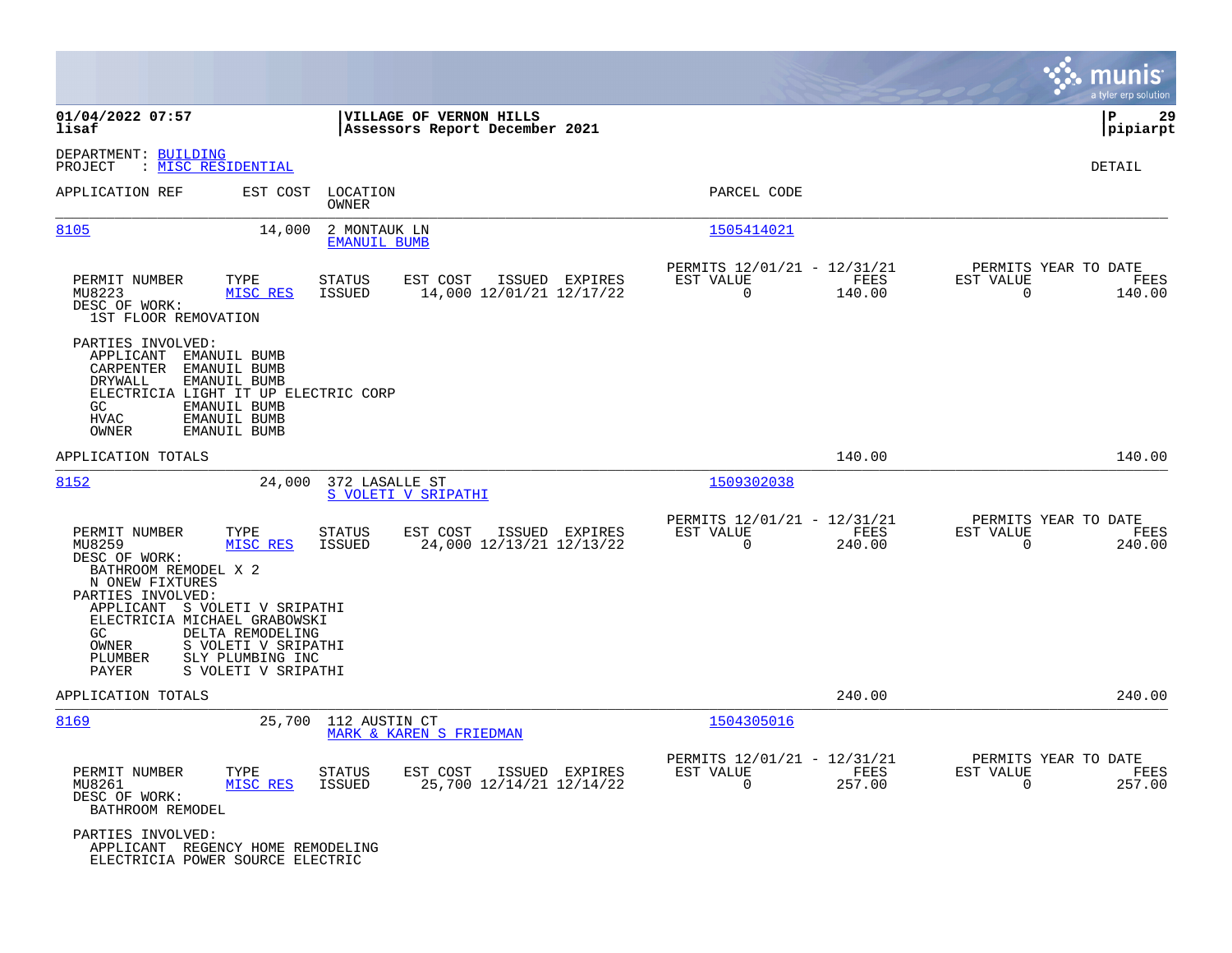|                                                                                                                                                                                                                                                                                                                        |                                                                           | munis<br>a tyler erp solution                                      |
|------------------------------------------------------------------------------------------------------------------------------------------------------------------------------------------------------------------------------------------------------------------------------------------------------------------------|---------------------------------------------------------------------------|--------------------------------------------------------------------|
| 01/04/2022 07:57<br><b>VILLAGE OF VERNON HILLS</b><br>lisaf<br>Assessors Report December 2021                                                                                                                                                                                                                          |                                                                           | l P<br>30<br> pipiarpt                                             |
| DEPARTMENT: BUILDING<br>: MISC RESIDENTIAL<br>PROJECT                                                                                                                                                                                                                                                                  |                                                                           | DETAIL                                                             |
| EST COST<br>APPLICATION REF<br>LOCATION<br>OWNER<br>GC<br>REGENCY HOME REMODELING<br><b>HVAC</b><br>REGENCY HOME REMODELING<br>MARK & KAREN S FRIEDMAN<br>OWNER<br>PLUMBER<br>SPEED PLUMBING                                                                                                                           | PARCEL CODE                                                               |                                                                    |
| PAYER<br>REGENCY HOME REMODELING<br>APPLICATION TOTALS                                                                                                                                                                                                                                                                 | 257.00                                                                    | 257.00                                                             |
| 8173<br>53,010<br>203 CRABTREE LN<br>ROBERT & MICHELLE ARBORGAST                                                                                                                                                                                                                                                       | 1504303046                                                                |                                                                    |
| PERMIT NUMBER<br>TYPE<br><b>STATUS</b><br>EST COST<br>ISSUED EXPIRES<br>MISC RES<br><b>ISSUED</b><br>53,010 12/20/21 12/20/22<br>MU8277<br>DESC OF WORK:<br>BATHROOM/POWDER ROOM & LAUNDRY ROOM REMODEL                                                                                                                | PERMITS 12/01/21 - 12/31/21<br>FEES<br>EST VALUE<br>$\mathbf 0$<br>530.10 | PERMITS YEAR TO DATE<br>EST VALUE<br>FEES<br>$\mathbf 0$<br>530.10 |
| PARTIES INVOLVED:<br>APPLICANT CHI RENOVATION & DESIGN<br>CARPENTER<br>CHI RENOVATION & DESIGN<br>DRYWALL<br>CHI RENOVATION & DESIGN<br>ELECTRICIA DCI ELECTRIC<br>GC.<br>CHI RENOVATION & DESIGN<br>OCCUPANT<br>ROBERT & MICHELLE ARBORGAST<br>OWNER<br>ROBERT & MICHELLE ARBORGAST<br>PLUMBER<br>AFFORDABLE PLUMBING |                                                                           |                                                                    |
| APPLICATION TOTALS                                                                                                                                                                                                                                                                                                     | 530.10                                                                    | 530.10                                                             |
| 8205<br>1,400<br>2 MONTAUK LN<br><b>EMANUIL BUMB</b>                                                                                                                                                                                                                                                                   | 1505414021                                                                |                                                                    |
| PERMIT NUMBER<br>TYPE<br>STATUS<br>EST COST<br>ISSUED EXPIRES<br>1,400 12/28/21 12/28/22<br>MU8293<br>MISC RES<br>ISSUED<br>DESC OF WORK:<br>ADDING BASEMENT BATHROOM<br>ADDING SINK, TOILET & SHOWER<br>PARTIES INVOLVED:<br>APPLICANT EMANUIL BUMB                                                                   | PERMITS 12/01/21 - 12/31/21<br>EST VALUE<br>FEES<br>$\mathbf 0$<br>30.00  | PERMITS YEAR TO DATE<br>EST VALUE<br>FEES<br>$\Omega$<br>30.00     |
| ELECTRICIA LIGHT IT UP ELECTRIC CORP<br>GC.<br>EMANUIL BUMB<br>OWNER<br>EMANUIL BUMB<br>PLUMBER<br>EMANUIL BUMB                                                                                                                                                                                                        |                                                                           |                                                                    |
| APPLICATION TOTALS                                                                                                                                                                                                                                                                                                     | 30.00                                                                     | 30.00                                                              |
| 8213<br>20,000<br>301 ALMOND CT<br><b>EVAN HILL</b>                                                                                                                                                                                                                                                                    | 1505419016                                                                |                                                                    |
| TYPE<br><b>STATUS</b><br>EST COST<br>ISSUED<br>EXPIRES<br>PERMIT NUMBER                                                                                                                                                                                                                                                | PERMITS 12/01/21 - 12/31/21<br>EST VALUE<br>FEES                          | PERMITS YEAR TO DATE<br>EST VALUE<br>FEES                          |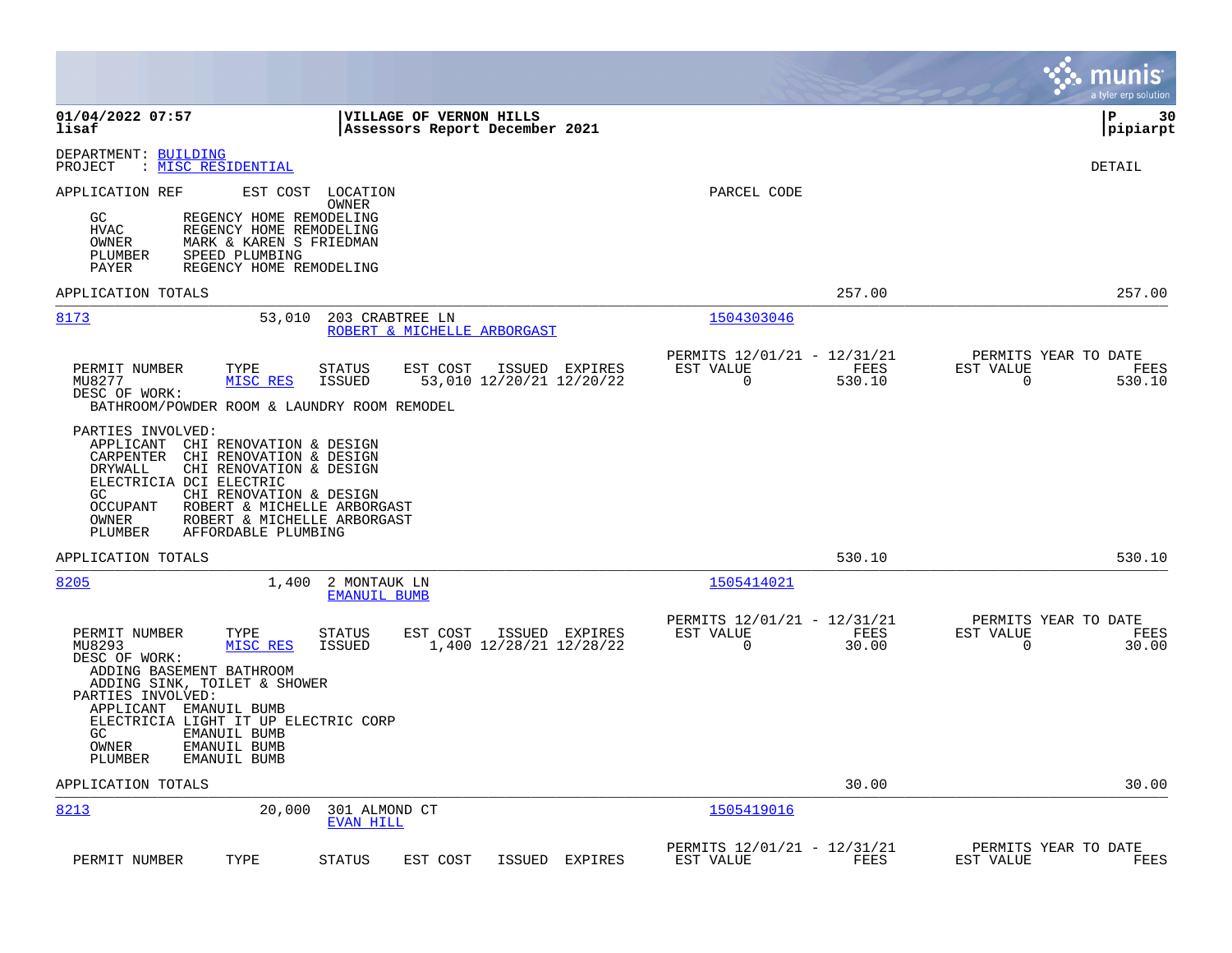|                                                                    |                                                                                                                                                 |                 |                                                                  |             |                    |          | munis <sup>®</sup><br>a tyler erp solution |
|--------------------------------------------------------------------|-------------------------------------------------------------------------------------------------------------------------------------------------|-----------------|------------------------------------------------------------------|-------------|--------------------|----------|--------------------------------------------|
| 01/04/2022 07:57<br>lisaf                                          |                                                                                                                                                 |                 | <b>VILLAGE OF VERNON HILLS</b><br>Assessors Report December 2021 |             |                    |          | 31<br>∣P<br> pipiarpt                      |
| DEPARTMENT: BUILDING<br>PROJECT                                    | : MISC RESIDENTIAL                                                                                                                              |                 |                                                                  |             |                    |          | DETAIL                                     |
| APPLICATION REF                                                    | EST COST                                                                                                                                        | LOCATION        |                                                                  | PARCEL CODE |                    |          |                                            |
| MU8300<br>DESC OF WORK:<br>BATHROOM REMODEL                        | MISC RES                                                                                                                                        | OWNER<br>ISSUED | 20,000 12/29/21 12/29/22                                         | 0           | 200.00             | $\Omega$ | 200.00                                     |
| PARTIES INVOLVED:<br>APPLICANT<br>GC.<br>OWNER<br>PLUMBER<br>PAYER | MODERN HOMES INC DBA MODERN REBATH<br>MODERN HOMES INC DBA MODERN REBATH<br>EVAN HILL<br>PFEIFER PLUMBING<br>MODERN HOMES INC DBA MODERN REBATH |                 |                                                                  |             |                    |          |                                            |
| APPLICATION TOTALS<br>PROJECT TOTALS                               |                                                                                                                                                 |                 |                                                                  | 0           | 200.00<br>1,397.10 | 0        | 200.00<br>1,397.10                         |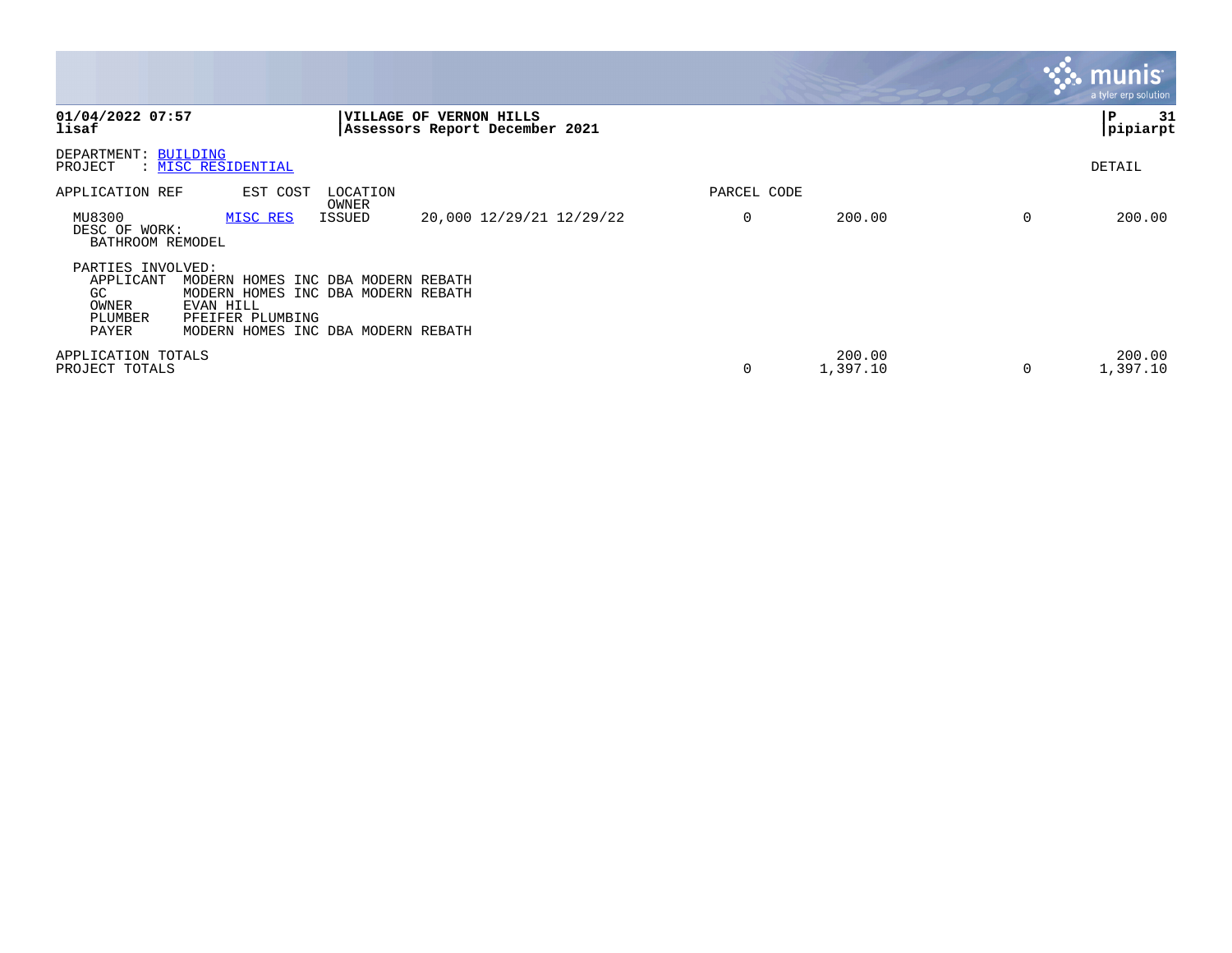|                                                                    |                                                                                    |                         |                                                           |         |                                                      |                  |                                               | munis <sup>®</sup><br>a tyler erp solution |
|--------------------------------------------------------------------|------------------------------------------------------------------------------------|-------------------------|-----------------------------------------------------------|---------|------------------------------------------------------|------------------|-----------------------------------------------|--------------------------------------------|
| 01/04/2022 07:57<br>lisaf                                          |                                                                                    |                         | VILLAGE OF VERNON HILLS<br>Assessors Report December 2021 |         |                                                      |                  |                                               | 32<br>P<br> pipiarpt                       |
| DEPARTMENT: BUILDING<br>PROJECT                                    | : PARKING LOT                                                                      |                         |                                                           |         |                                                      |                  |                                               | DETAIL                                     |
| APPLICATION REF                                                    | EST COST                                                                           | LOCATION<br>OWNER       |                                                           |         | PARCEL CODE                                          |                  |                                               |                                            |
| 7152                                                               | 26,451                                                                             | ERJ DINING LLC          | 371 WEST TOWNLINE RD                                      |         | 1505207003                                           |                  |                                               |                                            |
| PERMIT NUMBER<br>MU8250<br>DESC OF WORK:<br>PARKING LOT            | TYPE<br>PKG LOT                                                                    | <b>STATUS</b><br>ISSUED | EST COST<br>ISSUED<br>26,451 12/09/21 12/09/22            | EXPIRES | PERMITS 12/01/21 - 12/31/21<br>EST VALUE<br>$\Omega$ | FEES<br>140.00   | PERMITS YEAR TO DATE<br>EST VALUE<br>$\Omega$ | FEES<br>140.00                             |
| PARTIES INVOLVED:<br>APPLICANT<br>GC<br>OCCUPANT<br>OWNER<br>PAYER | MAUL PAVING<br>MAUL PAVING<br>CHILI'S GRILL & BAR<br>ERJ DINING LLC<br>MAUL PAVING |                         |                                                           |         |                                                      |                  |                                               |                                            |
| APPLICATION TOTALS<br>PROJECT TOTALS                               |                                                                                    |                         |                                                           |         | 0                                                    | 140.00<br>140.00 | 0                                             | 140.00<br>140.00                           |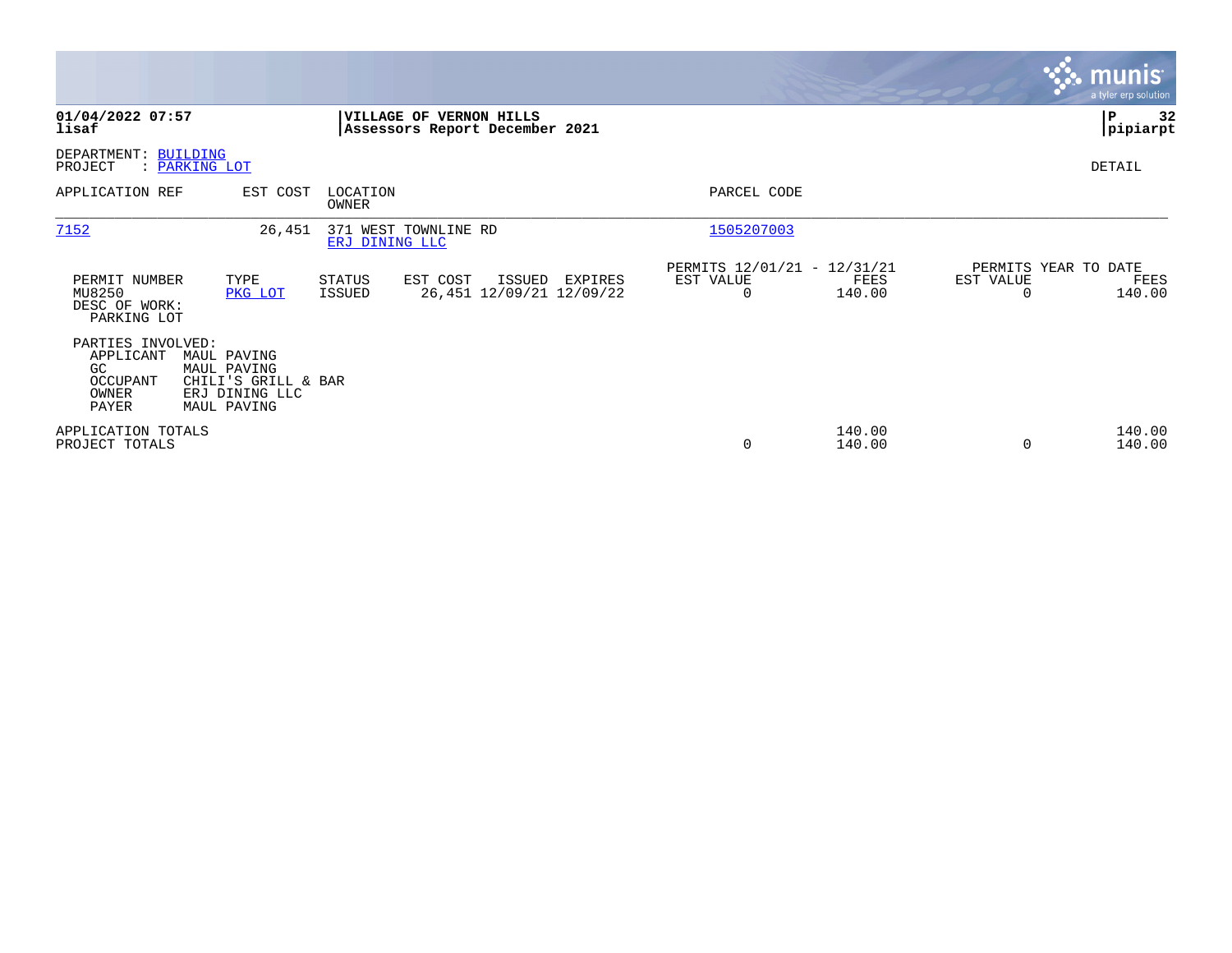|                                                                                            |                                                                                                                                                      |                                  |                                                           |                |                                                      |                |                                               | munis<br>a tyler erp solution |
|--------------------------------------------------------------------------------------------|------------------------------------------------------------------------------------------------------------------------------------------------------|----------------------------------|-----------------------------------------------------------|----------------|------------------------------------------------------|----------------|-----------------------------------------------|-------------------------------|
| 01/04/2022 07:57<br>lisaf                                                                  |                                                                                                                                                      |                                  | VILLAGE OF VERNON HILLS<br>Assessors Report December 2021 |                |                                                      |                |                                               | P<br>33<br> pipiarpt          |
| DEPARTMENT: BUILDING<br>PROJECT<br>: <u>REROOF</u>                                         |                                                                                                                                                      |                                  |                                                           |                |                                                      |                |                                               | DETAIL                        |
| APPLICATION REF                                                                            |                                                                                                                                                      | EST COST LOCATION<br>OWNER       |                                                           |                | PARCEL CODE                                          |                |                                               |                               |
| 8153                                                                                       | 19,653                                                                                                                                               | 208 ATLANTIC DR<br>EDWIN DE LARA |                                                           |                | 1505405060                                           |                |                                               |                               |
| PERMIT NUMBER<br>MU8227<br>DESC OF WORK:<br>REROOF                                         | TYPE<br><b>REROOF</b>                                                                                                                                | STATUS<br>COMPLT                 | EST COST<br>19,653 12/01/21 12/09/22                      | ISSUED EXPIRES | PERMITS 12/01/21 - 12/31/21<br>EST VALUE<br>$\Omega$ | FEES<br>196.53 | PERMITS YEAR TO DATE<br>EST VALUE<br>$\Omega$ | FEES<br>196.53                |
| PARTIES INVOLVED:<br>APPLICANT LTJ CONSTRUCTION<br>GC.<br>OWNER<br>PAYER<br><b>ROOFER</b>  | LTJ CONSTRUCTION<br>EDWIN DE LARA<br>LTJ CONSTRUCTION<br>LTJ CONSTRUCTION                                                                            |                                  |                                                           |                |                                                      |                |                                               |                               |
| APPLICATION TOTALS                                                                         |                                                                                                                                                      |                                  |                                                           |                |                                                      | 196.53         |                                               | 196.53                        |
| 8155                                                                                       |                                                                                                                                                      |                                  | 33,964 126 SOUTH FIORE PKY<br>LEV & NADEZHDA BALAYANTS    |                | 1507214016                                           |                |                                               |                               |
| PERMIT NUMBER<br>MU8231<br>DESC OF WORK:<br><b>REROOF</b>                                  | TYPE<br><b>REROOF</b>                                                                                                                                | STATUS<br>ISSUED                 | EST COST<br>33,964 12/02/21 12/02/22                      | ISSUED EXPIRES | PERMITS 12/01/21 - 12/31/21<br>EST VALUE<br>$\Omega$ | FEES<br>339.64 | PERMITS YEAR TO DATE<br>EST VALUE<br>$\Omega$ | FEES<br>339.64                |
| PARTIES INVOLVED:<br>APPLICANT<br>GC.<br>OWNER<br>PAYER<br><b>ROOFER</b>                   | POWER HOME REMODELING GROUP<br>POWER HOME REMODELING GROUP<br>LEV & NADEZHDA BALAYANTS<br>POWER HOME REMODELING GROUP<br>POWER HOME REMODELING GROUP |                                  |                                                           |                |                                                      |                |                                               |                               |
| APPLICATION TOTALS                                                                         |                                                                                                                                                      |                                  |                                                           |                |                                                      | 339.64         |                                               | 339.64                        |
| 8160                                                                                       | 5,400                                                                                                                                                |                                  | 65 NORTH FIORE PKY<br>JOSE A & CHERYL B LOZADA            |                | 1506412007                                           |                |                                               |                               |
| PERMIT NUMBER<br>MU8236<br>DESC OF WORK:<br>REROOF                                         | TYPE<br><b>REROOF</b>                                                                                                                                | STATUS<br>COMPLT                 | EST COST<br>5,400 12/02/21 12/17/22                       | ISSUED EXPIRES | PERMITS 12/01/21 - 12/31/21<br>EST VALUE<br>0        | FEES<br>54.00  | PERMITS YEAR TO DATE<br>EST VALUE<br>0        | FEES<br>54.00                 |
| PARTIES INVOLVED:<br>APPLICANT ALOHA CONSTRUCTION<br>GC<br>OWNER<br>PAYER<br><b>ROOFER</b> | ALOHA CONSTRUCTION<br>JOSE A & CHERYL B LOZADA<br>ALOHA CONSTRUCTION<br>EKA ROOFING                                                                  |                                  |                                                           |                |                                                      |                |                                               |                               |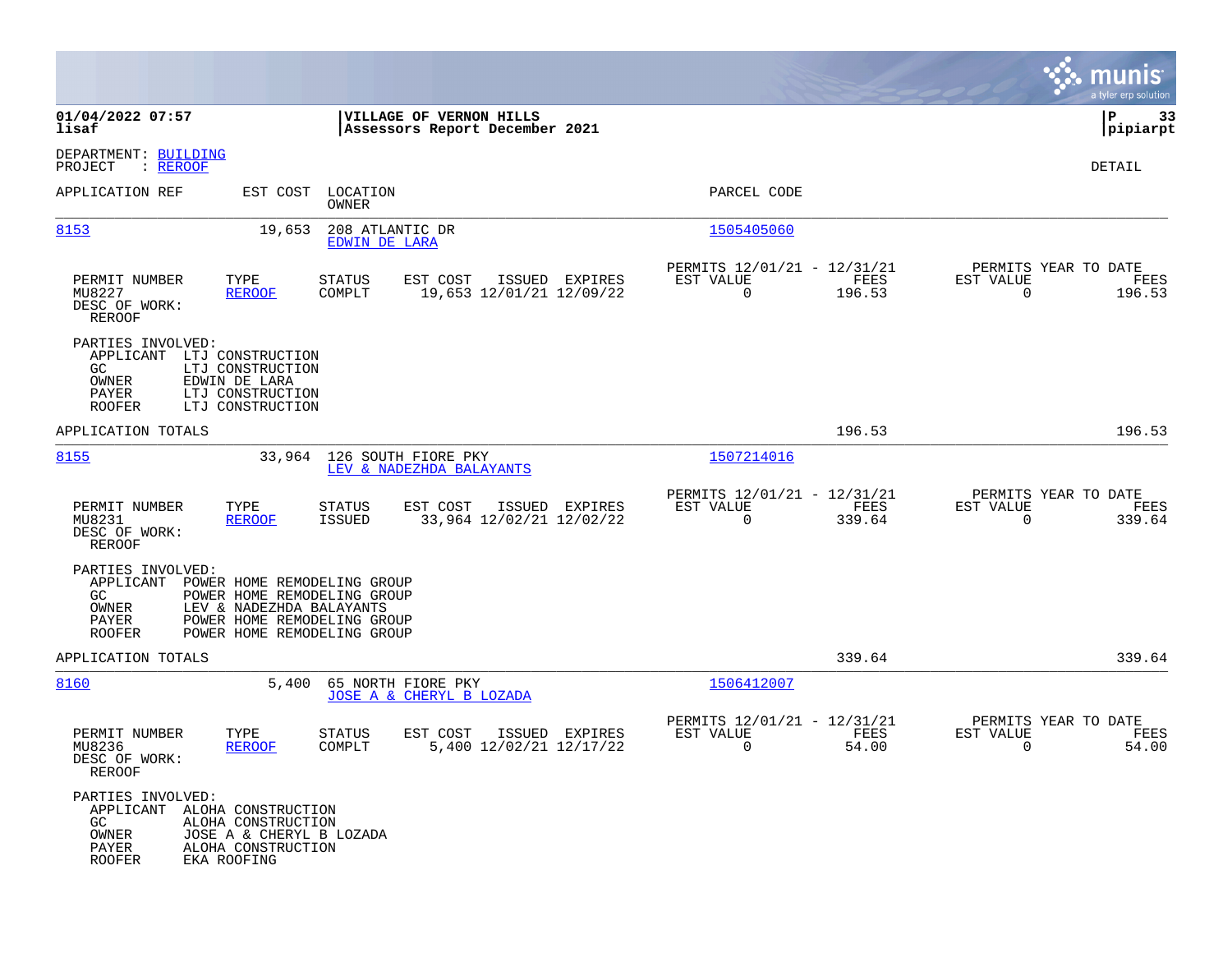|                                                                                                                                                                                                                      |                                                                           | munis<br>a tyler erp solution                                      |
|----------------------------------------------------------------------------------------------------------------------------------------------------------------------------------------------------------------------|---------------------------------------------------------------------------|--------------------------------------------------------------------|
| 01/04/2022 07:57<br>VILLAGE OF VERNON HILLS<br>lisaf<br>Assessors Report December 2021                                                                                                                               |                                                                           | P<br>34<br> pipiarpt                                               |
| DEPARTMENT: BUILDING<br>PROJECT<br>: REROOF                                                                                                                                                                          |                                                                           | DETAIL                                                             |
| APPLICATION REF<br>EST COST<br>LOCATION<br>OWNER                                                                                                                                                                     | PARCEL CODE                                                               |                                                                    |
| APPLICATION TOTALS                                                                                                                                                                                                   | 54.00                                                                     | 54.00                                                              |
| 8174<br>22,000<br>2132 BEAVER CREEK DR<br>MR & MRS WOON C PARK                                                                                                                                                       | 1129201077                                                                |                                                                    |
| PERMIT NUMBER<br>TYPE<br><b>STATUS</b><br>EST COST<br>ISSUED EXPIRES<br>22,000 12/09/21 12/09/22<br>MU8246<br><b>REROOF</b><br><b>ISSUED</b><br>DESC OF WORK:<br><b>REROOF</b>                                       | PERMITS 12/01/21 - 12/31/21<br>FEES<br>EST VALUE<br>$\mathbf 0$<br>220.00 | PERMITS YEAR TO DATE<br>EST VALUE<br>FEES<br>$\mathbf 0$<br>220.00 |
| PARTIES INVOLVED:<br>APPLICANT<br>BETTER HOME CONSTRUCTION<br>GC.<br>BETTER HOME CONSTRUCTION<br>OWNER<br>MR & MRS WOON C PARK<br>PAYER<br>BETTER HOME CONSTRUCTION<br>BETTER HOME CONSTRUCTION<br><b>ROOFER</b>     |                                                                           |                                                                    |
| APPLICATION TOTALS                                                                                                                                                                                                   | 220.00                                                                    | 220.00                                                             |
| 1,000<br>8177<br>3 MANCHESTER LN<br>FRANK & ALINA VILLASENOR                                                                                                                                                         | 1505417002                                                                |                                                                    |
| PERMIT NUMBER<br>TYPE<br>EST COST<br>ISSUED EXPIRES<br>STATUS<br>1,000 12/10/21 12/16/22<br>MU8249<br>COMPLT<br><b>REROOF</b><br>DESC OF WORK:<br>REROOF- 10 X 10 SECTION                                            | PERMITS 12/01/21 - 12/31/21<br>EST VALUE<br>FEES<br>$\Omega$<br>30.00     | PERMITS YEAR TO DATE<br>EST VALUE<br>FEES<br>$\mathbf 0$<br>30.00  |
| PARTIES INVOLVED:<br>APPLICANT<br>FRANK & ALINA VILLASENOR<br>FRANK & ALINA VILLASENOR<br>GC.<br>OWNER<br>FRANK & ALINA VILLASENOR<br>PAYER<br>FRANK & ALINA VILLASENOR<br><b>ROOFER</b><br>FRANK & ALINA VILLASENOR |                                                                           |                                                                    |
| APPLICATION TOTALS                                                                                                                                                                                                   | 30.00                                                                     | 30.00                                                              |
| 8178<br>1816 CASCADE DR<br>33,311<br><b>ASHISH KATHURIA</b>                                                                                                                                                          | 1129401009                                                                |                                                                    |
| PERMIT NUMBER<br>TYPE<br><b>STATUS</b><br>EST COST<br>ISSUED EXPIRES<br>MU8252<br>33,311 12/09/21 12/09/22<br><b>REROOF</b><br>ISSUED<br>DESC OF WORK:<br>REROOF                                                     | PERMITS 12/01/21 - 12/31/21<br>EST VALUE<br>FEES<br>$\mathbf 0$<br>333.11 | PERMITS YEAR TO DATE<br>EST VALUE<br>FEES<br>0<br>333.11           |
| PARTIES INVOLVED:<br>APPLICANT<br>WESTSKY INC<br>GC<br>WESTSKY INC<br>OWNER<br>ASHISH KATHURIA                                                                                                                       |                                                                           |                                                                    |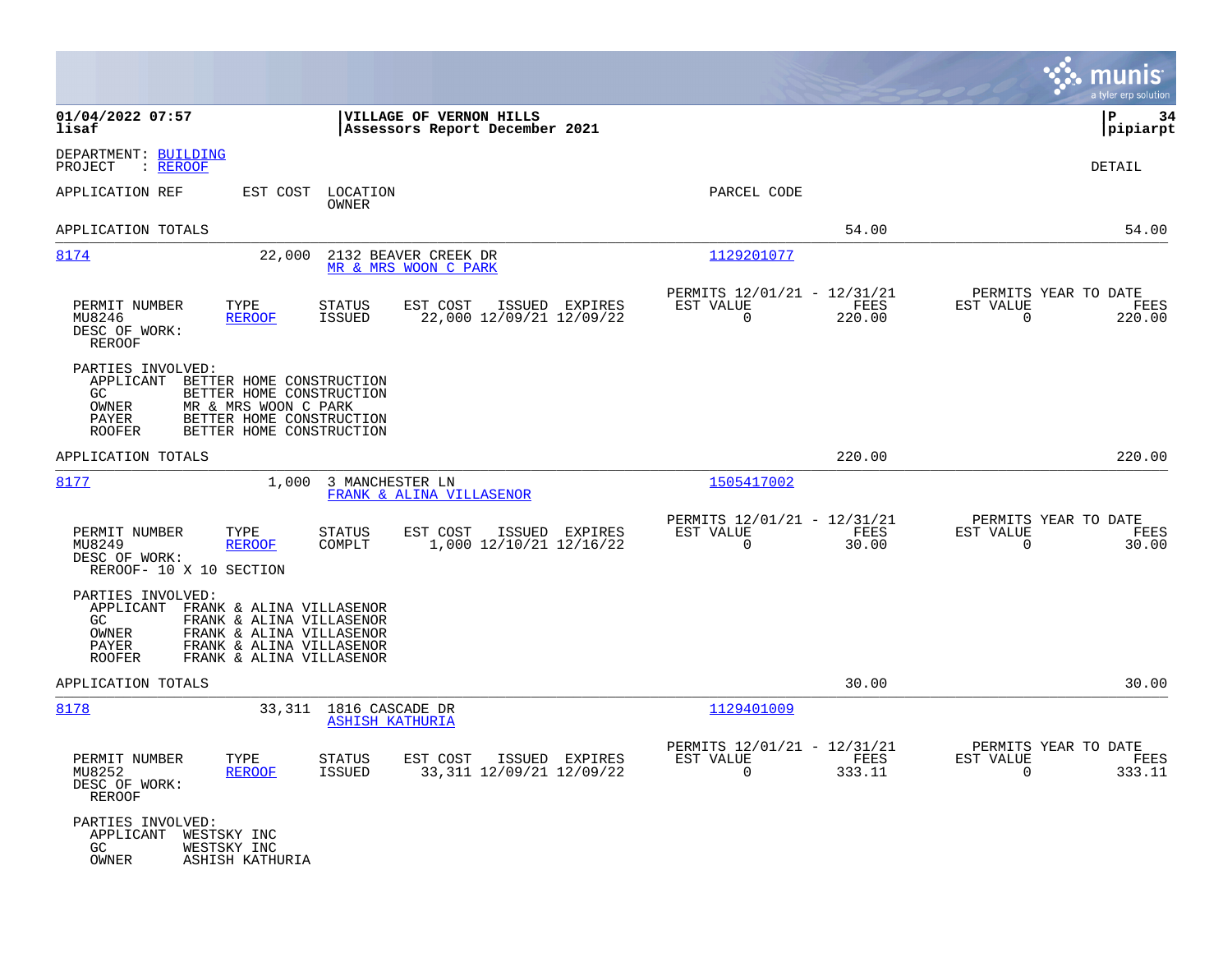|                                                                                                                                                                                                  |                                                                                                                              | munis<br>a tyler erp solution |
|--------------------------------------------------------------------------------------------------------------------------------------------------------------------------------------------------|------------------------------------------------------------------------------------------------------------------------------|-------------------------------|
| 01/04/2022 07:57<br>VILLAGE OF VERNON HILLS<br>Assessors Report December 2021<br>lisaf                                                                                                           |                                                                                                                              | 35<br> P<br> pipiarpt         |
| DEPARTMENT: BUILDING<br>: REROOF<br>PROJECT                                                                                                                                                      |                                                                                                                              | <b>DETAIL</b>                 |
| APPLICATION REF<br>EST COST LOCATION<br>OWNER                                                                                                                                                    | PARCEL CODE                                                                                                                  |                               |
| PAYER<br>WESTSKY INC<br><b>ROOFER</b><br>WESTSKY INC                                                                                                                                             |                                                                                                                              |                               |
| APPLICATION TOTALS                                                                                                                                                                               | 333.11                                                                                                                       | 333.11                        |
| 8188<br>14,829<br>4 SOUTH DEERPATH DR<br>ZHAO YAN                                                                                                                                                | 1509101002                                                                                                                   |                               |
| PERMIT NUMBER<br>TYPE<br><b>STATUS</b><br>EST COST<br>ISSUED EXPIRES<br>14,829 12/14/21 12/14/22<br>MU8263<br><b>REROOF</b><br>ISSUED<br>DESC OF WORK:<br>REROOF                                 | PERMITS 12/01/21 - 12/31/21<br>PERMITS YEAR TO DATE<br>EST VALUE<br>FEES<br>EST VALUE<br>$\Omega$<br>148.25<br>$\mathbf 0$   | FEES<br>148.25                |
| PARTIES INVOLVED:<br>APPLICANT NICO ROOFING & EXTERIORS<br>GC<br>NICO ROOFING & EXTERIORS<br>OWNER<br>ZHAO YAN<br>NICO ROOFING & EXTERIORS<br>PAYER<br>NICO ROOFING & EXTERIORS<br><b>ROOFER</b> |                                                                                                                              |                               |
| APPLICATION TOTALS                                                                                                                                                                               | 148.25                                                                                                                       | 148.25                        |
| 8191<br>4,600<br>88 NORTH STERLING HEIGHTS RD<br>ROSTISLAV & LILIYA SMOLOV                                                                                                                       | 1506410006                                                                                                                   |                               |
| PERMIT NUMBER<br>TYPE<br>EST COST<br><b>STATUS</b><br>ISSUED EXPIRES<br>4,600 12/15/21 12/15/22<br>MU8265<br><b>REROOF</b><br>ISSUED<br>DESC OF WORK:<br><b>ROOROOF</b>                          | PERMITS 12/01/21 - 12/31/21<br>PERMITS YEAR TO DATE<br>EST VALUE<br>FEES<br>EST VALUE<br>$\mathbf 0$<br>50.00<br>$\mathbf 0$ | FEES<br>50.00                 |
| PARTIES INVOLVED:<br>APPLICANT ALOHA CONSTRUCTION<br>GC<br>ALOHA CONSTRUCTION<br>OWNER<br>ROSTISLAV & LILIYA SMOLOV<br>PAYER<br>ALOHA CONSTRUCTION<br>EKA ROOFING<br><b>ROOFER</b>               |                                                                                                                              |                               |
| APPLICATION TOTALS                                                                                                                                                                               | 50.00                                                                                                                        | 50.00                         |
| 8195<br>5,984<br>130 COLONIAL DR<br>HAING GI & HO BUM LEE                                                                                                                                        | 1128108047                                                                                                                   |                               |
| PERMIT NUMBER<br>TYPE<br><b>STATUS</b><br>EST COST<br>ISSUED EXPIRES<br>5,984 12/15/21 12/15/22<br>MU8267<br><b>REROOF</b><br>ISSUED<br>DESC OF WORK:<br>REROOF                                  | PERMITS 12/01/21 - 12/31/21<br>PERMITS YEAR TO DATE<br>EST VALUE<br>FEES<br>EST VALUE<br>0<br>59.84<br>$\Omega$              | FEES<br>59.84                 |
| PARTIES INVOLVED:<br>APPLICANT ELEVATE CONSTRUCTION INIC                                                                                                                                         |                                                                                                                              |                               |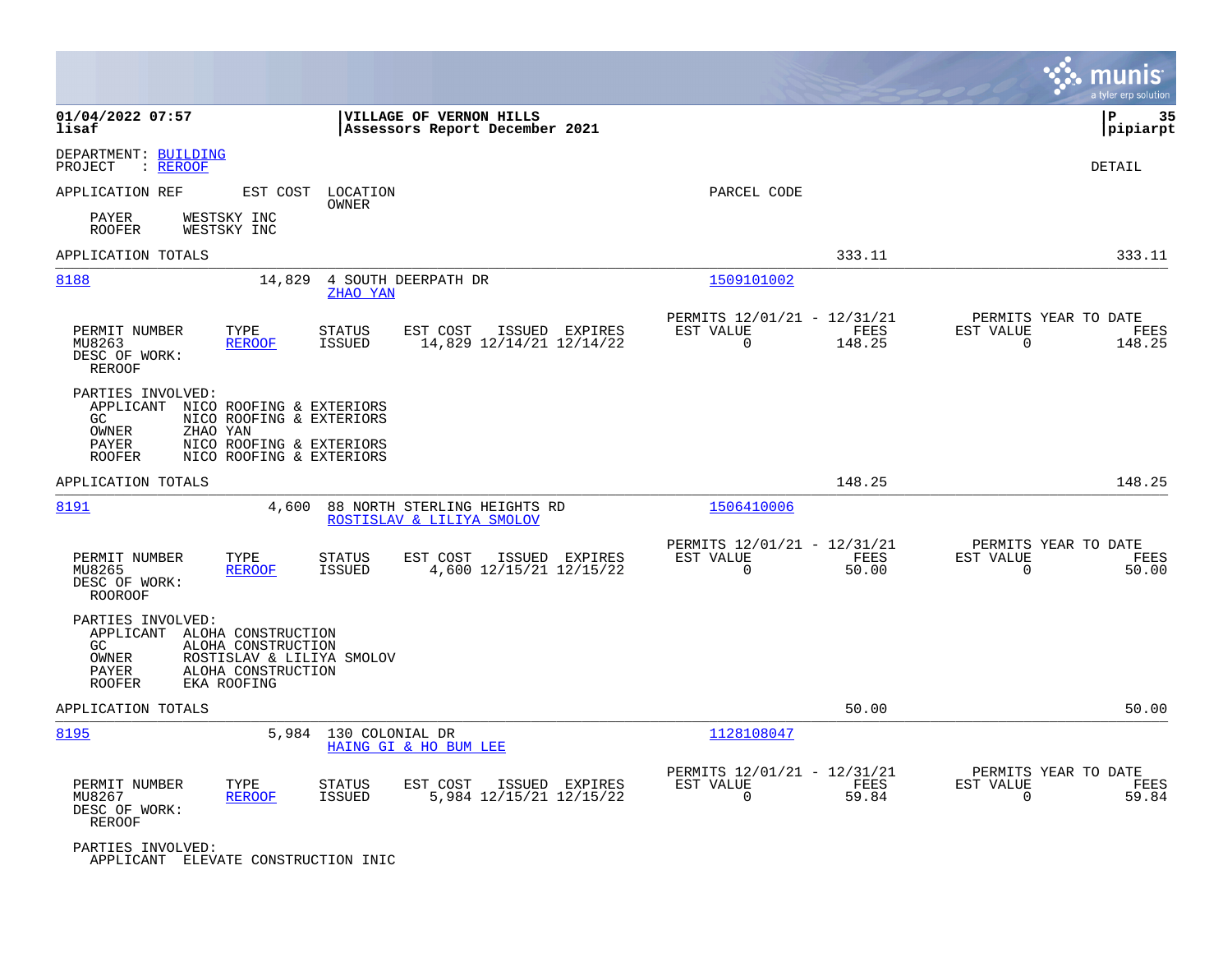|                                                                                                                                                                                                    |                                                                   |             |                   | munis<br>a tyler erp solution |
|----------------------------------------------------------------------------------------------------------------------------------------------------------------------------------------------------|-------------------------------------------------------------------|-------------|-------------------|-------------------------------|
| 01/04/2022 07:57<br>lisaf                                                                                                                                                                          | <b> VILLAGE OF VERNON HILLS</b><br>Assessors Report December 2021 |             |                   | 36<br>l P<br>pipiarpt         |
| DEPARTMENT: BUILDING<br>PROJECT<br>: REROOF                                                                                                                                                        |                                                                   |             |                   | DETAIL                        |
| APPLICATION REF<br>EST COST<br>LOCATION<br>OWNER<br>GC<br>ELEVATE CONSTRUCTION INIC<br>OWNER<br>HAING GI & HO BUM LEE<br>PAYER<br>ELEVATE CONSTRUCTION INIC<br>ELEVATE CONSTRUCTION INIC<br>ROOFER |                                                                   | PARCEL CODE |                   |                               |
| APPLICATION TOTALS<br>PROJECT TOTALS                                                                                                                                                               |                                                                   | 0           | 59.84<br>1,431.37 | 59.84<br>1,431.37             |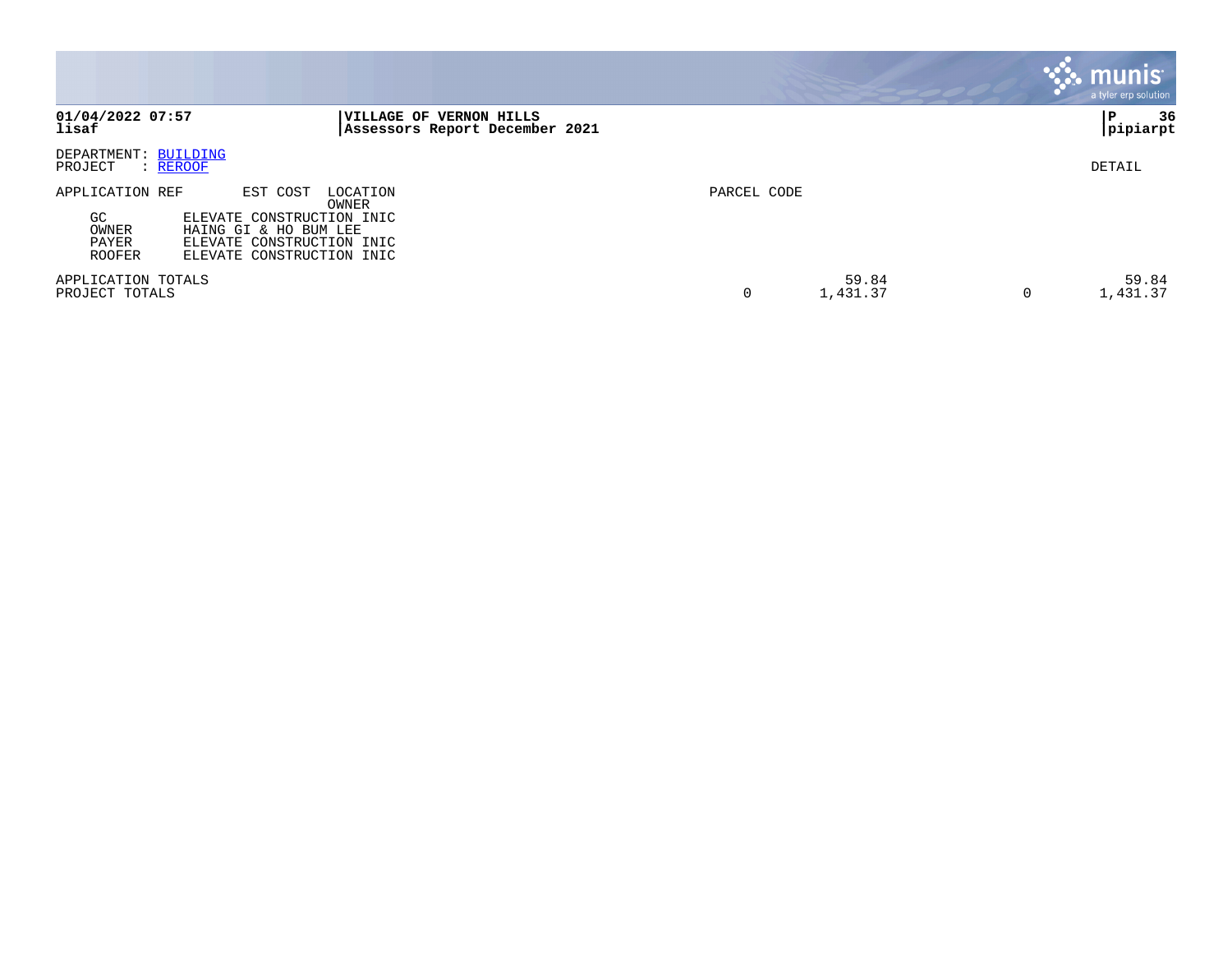|                                                                                                                                                                   |                                                                                                |                                                                       | <b>munis</b><br>a tyler erp solution.              |
|-------------------------------------------------------------------------------------------------------------------------------------------------------------------|------------------------------------------------------------------------------------------------|-----------------------------------------------------------------------|----------------------------------------------------|
| 01/04/2022 07:57<br>lisaf                                                                                                                                         | VILLAGE OF VERNON HILLS<br>Assessors Report December 2021                                      |                                                                       | 37<br>P<br> pipiarpt                               |
| DEPARTMENT: BUILDING<br>PROJECT<br>: SECURITY SYSTEM                                                                                                              |                                                                                                |                                                                       | DETAIL                                             |
| APPLICATION REF<br>EST COST                                                                                                                                       | LOCATION<br><b>OWNER</b>                                                                       | PARCEL CODE                                                           |                                                    |
| 8208<br>5,000                                                                                                                                                     | 1824 LAKE CHARLES DR<br>WOODLAND CHASE PARTNERS, LLC                                           | 1128302019                                                            |                                                    |
| PERMIT NUMBER<br>TYPE<br>MU8278<br>DESC OF WORK:<br>HARDWIRE LOW VOLTAGE FIRE ALARM & SEC SYST                                                                    | STATUS<br>EST COST<br>ISSUED<br>EXPIRES<br>5,000 12/20/21 12/20/22<br><b>SEC SYSTEM ISSUED</b> | PERMITS 12/01/21 - 12/31/21<br>EST VALUE<br>FEES<br>$\Omega$<br>50.00 | PERMITS YEAR TO DATE<br>EST VALUE<br>FEES<br>50.00 |
| PARTIES INVOLVED:<br>APPLICANT<br>BULLDOG SECURITY INC<br>GC<br>BULLDOG SECURITY INC<br>LOW VOLTAG BULLDOG SECURITY INC<br>OWNER<br>PAYER<br>BULLDOG SECURITY INC | WOODLAND CHASE PARTNERS, LLC                                                                   |                                                                       |                                                    |
| APPLICATION TOTALS<br>PROJECT TOTALS                                                                                                                              |                                                                                                | 50.00<br>0<br>50.00                                                   | 50.00<br>50.00<br>$\Omega$                         |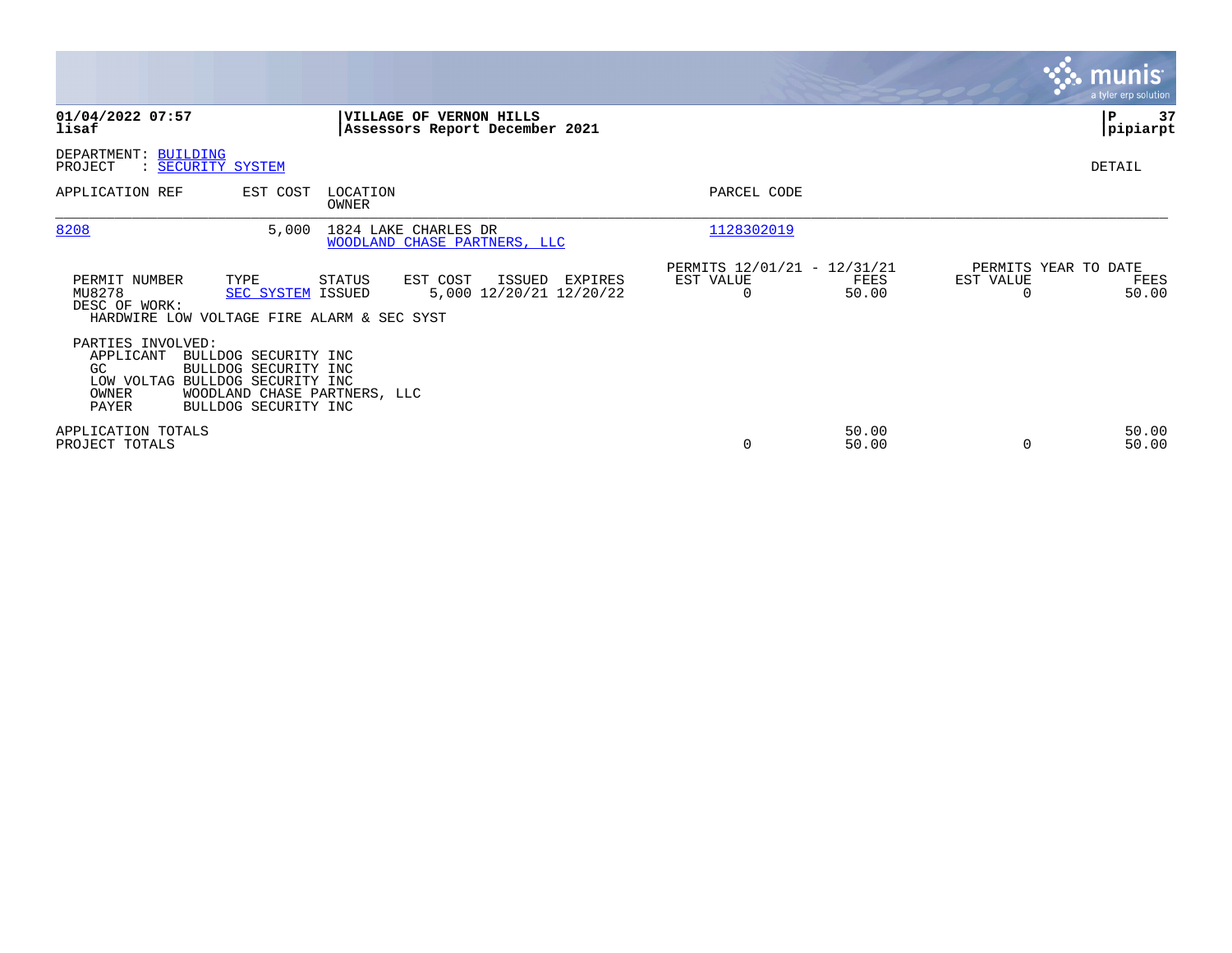|                                                                                        |                                                                                                              |                                                                          | munis<br>a tyler erp solution                                     |
|----------------------------------------------------------------------------------------|--------------------------------------------------------------------------------------------------------------|--------------------------------------------------------------------------|-------------------------------------------------------------------|
| 01/04/2022 07:57<br>lisaf                                                              | VILLAGE OF VERNON HILLS<br>Assessors Report December 2021                                                    |                                                                          | P<br>38<br> pipiarpt                                              |
| DEPARTMENT: BUILDING<br>PROJECT<br>: SEWER REPAIR                                      |                                                                                                              |                                                                          | DETAIL                                                            |
| APPLICATION REF                                                                        | EST COST LOCATION<br>OWNER                                                                                   | PARCEL CODE                                                              |                                                                   |
| 8167                                                                                   | 4,000<br>141 MIDWAY LN<br>YIJIE LI & YIWEN WU                                                                | 1509102039                                                               |                                                                   |
| PERMIT NUMBER<br>MU8241<br>DESC OF WORK:<br>SEWER REPAIR                               | TYPE<br>EST COST<br>ISSUED EXPIRES<br><b>STATUS</b><br>4,000 12/06/21 12/09/22<br><b>SEWER REP</b><br>COMPLT | PERMITS 12/01/21 - 12/31/21<br>EST VALUE<br>FEES<br>$\mathbf 0$<br>50.00 | PERMITS YEAR TO DATE<br>EST VALUE<br>FEES<br>$\mathbf 0$<br>50.00 |
| PARTIES INVOLVED:<br>APPLICANT YIJIE LI & YIWEN WU<br>GC.<br>OWNER<br>PLUMBER<br>PAYER | YIJIE LI & YIWEN WU<br>YIJIE LI & YIWEN WU<br>BOSTON PLUMBING INC<br>YIJIE LI & YIWEN WU                     |                                                                          |                                                                   |
| APPLICATION TOTALS                                                                     |                                                                                                              | 50.00                                                                    | 50.00                                                             |
| 8185                                                                                   | 4,000<br>213 ATLANTIC DR<br><b>WILLIAM SANDFORD</b>                                                          | 1505421001                                                               |                                                                   |
| PERMIT NUMBER<br>MU8262<br>DESC OF WORK:<br>SEWER REPAIR                               | TYPE<br>EST COST<br>ISSUED EXPIRES<br>STATUS<br>4,000 12/14/21 12/16/22<br><b>SEWER REP</b><br>COMPLT        | PERMITS 12/01/21 - 12/31/21<br>EST VALUE<br>FEES<br>$\mathbf 0$<br>50.00 | PERMITS YEAR TO DATE<br>EST VALUE<br>FEES<br>$\Omega$<br>50.00    |
| PARTIES INVOLVED:<br>APPLICANT ARROW PLUMBING INC<br>GC<br>OWNER<br>PAYER<br>SEWER     | ARROW PLUMBING INC<br>WILLIAM SANDFORD<br>ARROW PLUMBING INC<br>ARROW PLUMBING INC                           |                                                                          |                                                                   |
| APPLICATION TOTALS                                                                     |                                                                                                              | 50.00                                                                    | 50.00                                                             |
| 8203                                                                                   | 3,000<br>24 LINDON LN<br>THOMAS F MCCARTHY                                                                   | 1509102012                                                               |                                                                   |
| PERMIT NUMBER<br>MU8274<br>DESC OF WORK:<br>SEWER REPAIR                               | EST COST<br>ISSUED EXPIRES<br>TYPE<br>STATUS<br>3,000 12/20/21 12/20/22<br>SEWER REP<br>ISSUED               | PERMITS 12/01/21 - 12/31/21<br>EST VALUE<br>FEES<br>0<br>50.00           | PERMITS YEAR TO DATE<br>EST VALUE<br>FEES<br>50.00<br>0           |
| PARTIES INVOLVED:<br>APPLICANT THOMAS F MCCARTHY<br>GC<br>OWNER<br>PLUMBER<br>PAYER    | DEFRANCO PLUMBING<br>THOMAS F MCCARTHY<br>DEFRANCO PLUMBING<br>THOMAS F MCCARTHY                             |                                                                          |                                                                   |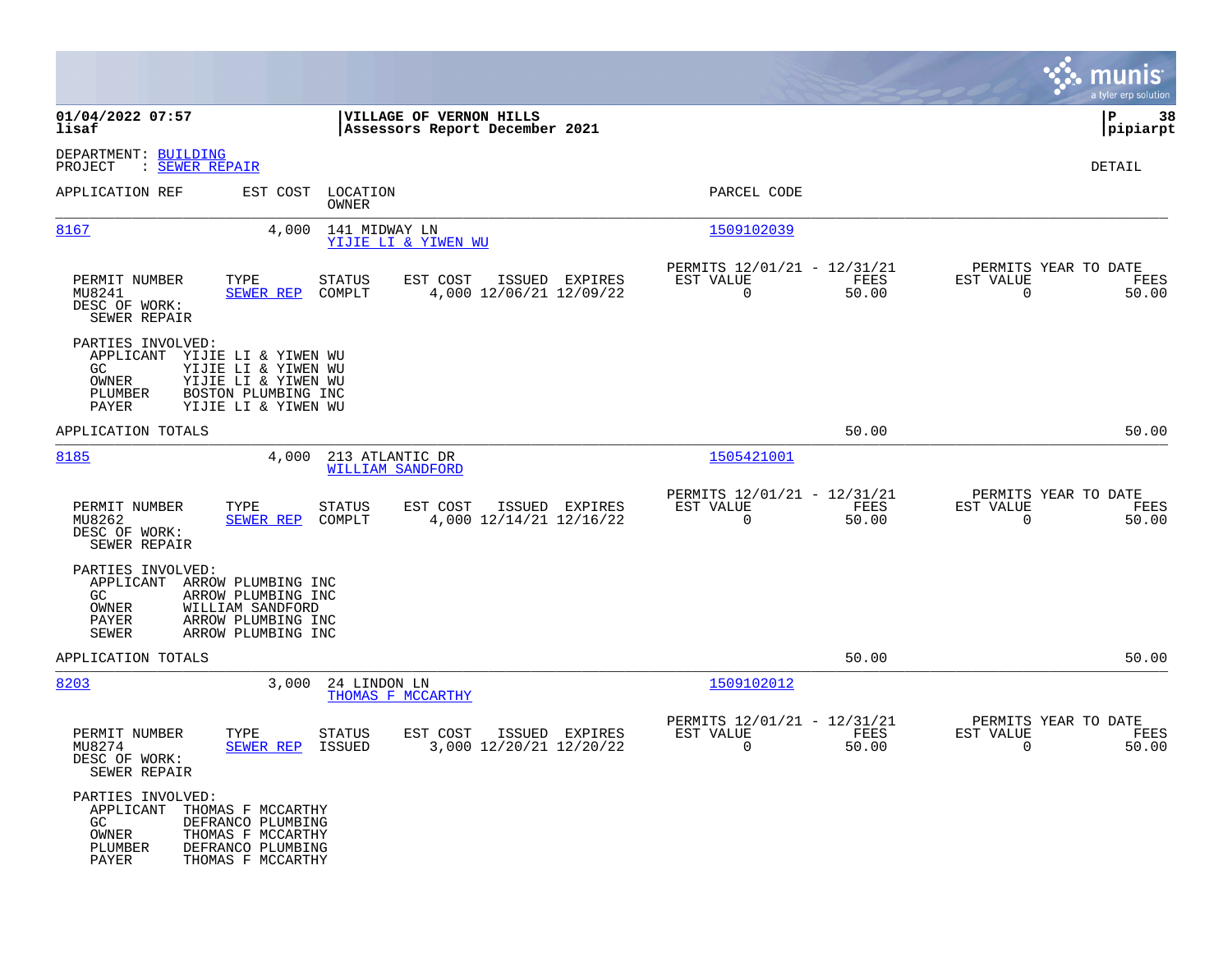|                                                   |                                                           |             |                 | munis <sup>®</sup><br>a tyler erp solution |
|---------------------------------------------------|-----------------------------------------------------------|-------------|-----------------|--------------------------------------------|
| 01/04/2022 07:57<br>lisaf                         | VILLAGE OF VERNON HILLS<br>Assessors Report December 2021 |             |                 | 39<br>Р<br>pipiarpt                        |
| DEPARTMENT: BUILDING<br>PROJECT<br>: SEWER REPAIR |                                                           |             |                 | DETAIL                                     |
| APPLICATION REF<br>EST COST                       | LOCATION                                                  | PARCEL CODE |                 |                                            |
| THOMAS F MCCARTHY<br>SEWER                        | OWNER                                                     |             |                 |                                            |
| APPLICATION TOTALS<br>PROJECT TOTALS              |                                                           | ⌒<br>U      | 50.00<br>150.00 | 50.00<br>150.00                            |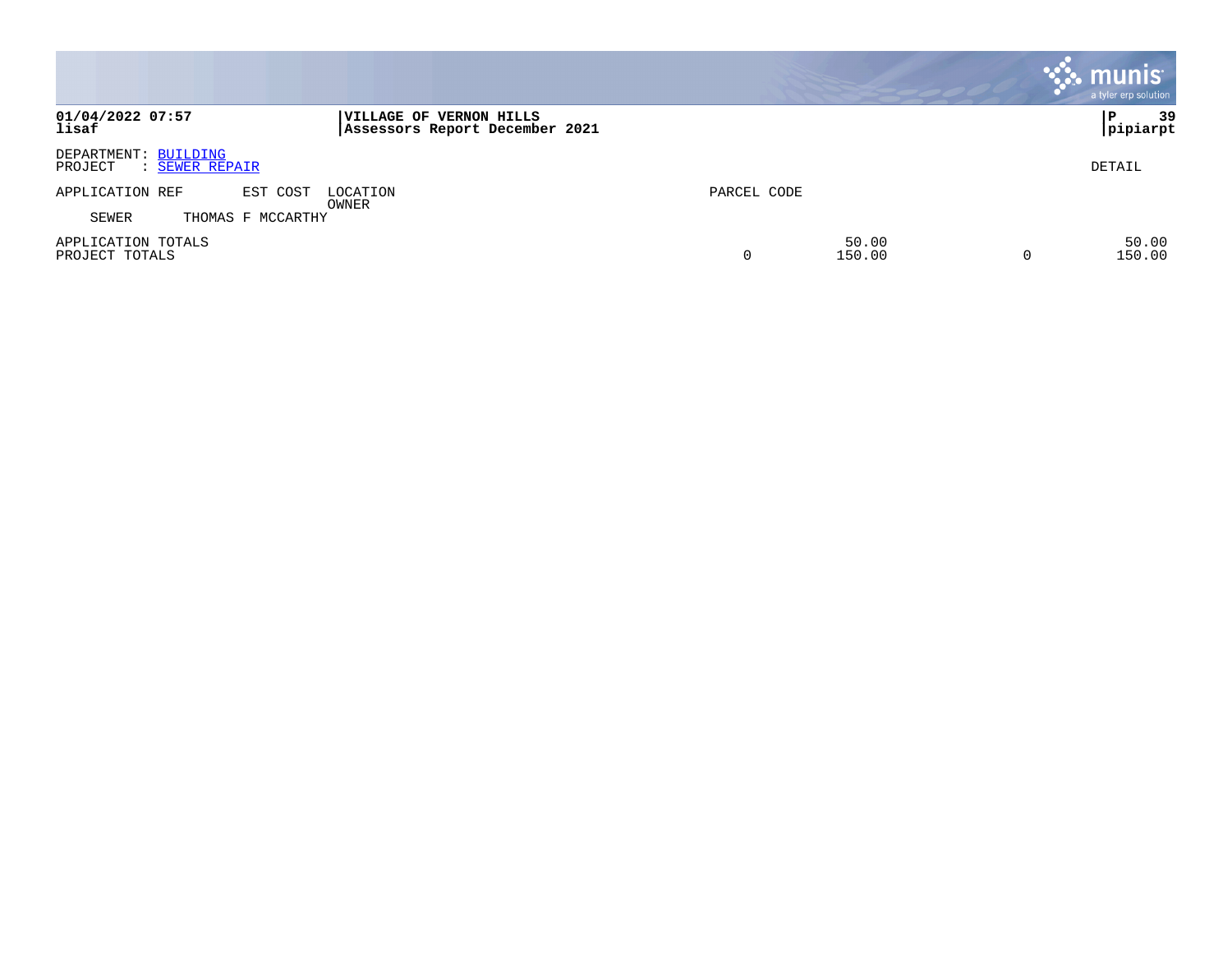|                                                                                                                                                                         | munis<br>a tyler erp solution                                                                                                                    |
|-------------------------------------------------------------------------------------------------------------------------------------------------------------------------|--------------------------------------------------------------------------------------------------------------------------------------------------|
| 01/04/2022 07:57<br>VILLAGE OF VERNON HILLS<br>lisaf<br>Assessors Report December 2021                                                                                  | P<br>40<br> pipiarpt                                                                                                                             |
| DEPARTMENT: BUILDING<br>PROJECT<br>: SIDING                                                                                                                             | DETAIL                                                                                                                                           |
| APPLICATION REF<br>EST COST LOCATION<br>OWNER                                                                                                                           | PARCEL CODE                                                                                                                                      |
| 8180<br>23,580<br>26 MANCHESTER LN<br>GEE & JOYCE LEONG                                                                                                                 | 1508206021                                                                                                                                       |
| TYPE<br>EST COST<br>ISSUED EXPIRES<br>PERMIT NUMBER<br><b>STATUS</b><br>23,580 12/13/21 12/13/22<br>MU8253<br><b>ISSUED</b><br><b>SIDING</b><br>DESC OF WORK:<br>SIDING | PERMITS 12/01/21 - 12/31/21<br>PERMITS YEAR TO DATE<br>EST VALUE<br><b>FEES</b><br>EST VALUE<br>FEES<br>$\Omega$<br>235.80<br>$\Omega$<br>235.80 |
| PARTIES INVOLVED:<br>APPLICANT<br>RANDALL AND SON<br>GC<br>RANDALL AND SON<br>OWNER<br>GEE & JOYCE LEONG<br>PAYER<br>RANDALL AND SON                                    |                                                                                                                                                  |
| APPLICATION TOTALS                                                                                                                                                      | 235.80<br>235.80                                                                                                                                 |
| 8181<br>202 MYSTIC PL<br>14,465<br>MARJORIE K MOELING                                                                                                                   | 1505413016                                                                                                                                       |
| PERMIT NUMBER<br>TYPE<br><b>STATUS</b><br>EST COST<br>ISSUED EXPIRES<br>MU8255<br><b>ISSUED</b><br>14,465 12/13/21 12/13/22<br>SIDING<br>DESC OF WORK:<br>SIDING        | PERMITS 12/01/21 - 12/31/21<br>PERMITS YEAR TO DATE<br><b>FEES</b><br>EST VALUE<br>EST VALUE<br>FEES<br>$\Omega$<br>144.65<br>$\Omega$<br>144.65 |
| PARTIES INVOLVED:<br>APPLICANT<br>LANDMARK EXTERIORS<br>GC<br>LANDMARK EXTERIORS<br>OWNER<br>MARJORIE K MOELING<br>PAYER<br>LANDMARK EXTERIORS                          |                                                                                                                                                  |
| APPLICATION TOTALS<br>PROJECT TOTALS                                                                                                                                    | 144.65<br>144.65<br>$\mathbf 0$<br>380.45<br>380.45<br>$\Omega$                                                                                  |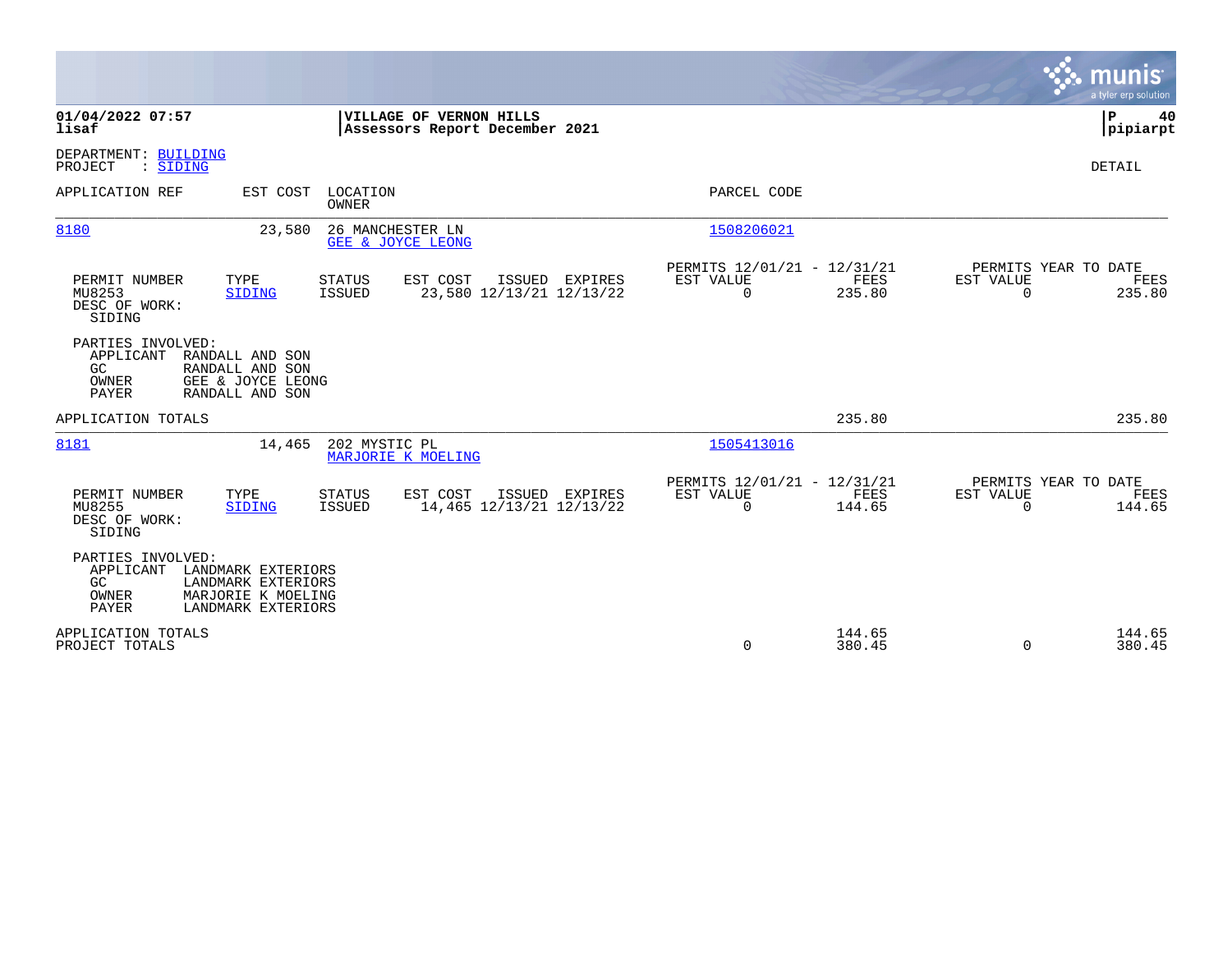|                                                                                                                 |                                                                                                                                                                                        |                                                               |                                                         |             |                                                  | a tyler erp solution  |
|-----------------------------------------------------------------------------------------------------------------|----------------------------------------------------------------------------------------------------------------------------------------------------------------------------------------|---------------------------------------------------------------|---------------------------------------------------------|-------------|--------------------------------------------------|-----------------------|
| 01/04/2022 07:57<br>lisaf                                                                                       |                                                                                                                                                                                        | VILLAGE OF VERNON HILLS<br>Assessors Report December 2021     |                                                         |             |                                                  | ∣P<br>41<br> pipiarpt |
| DEPARTMENT: BUILDING<br>: WATER HEATER<br>PROJECT                                                               |                                                                                                                                                                                        |                                                               |                                                         |             |                                                  | DETAIL                |
| APPLICATION REF                                                                                                 | EST COST LOCATION<br>OWNER                                                                                                                                                             |                                                               | PARCEL CODE                                             |             |                                                  |                       |
| 8165                                                                                                            | 1,630                                                                                                                                                                                  | 357 PINE LAKE CIR<br>A BALAKRISHNAN & K KRISHNASWAMY TRUSTEES | 1133111015                                              |             |                                                  |                       |
| PERMIT NUMBER<br>TYPE<br>MU8238<br>DESC OF WORK:<br>WATER HEATER                                                | <b>STATUS</b><br>WATER HEAT COMPLT                                                                                                                                                     | EST COST<br>ISSUED EXPIRES<br>1,630 12/06/21 12/09/22         | PERMITS 12/01/21 - 12/31/21<br>EST VALUE<br>$\mathbf 0$ | FEES<br>.00 | PERMITS YEAR TO DATE<br>EST VALUE<br>$\mathbf 0$ | FEES<br>.00           |
| PARTIES INVOLVED:<br>APPLICANT A BALAKRISHNAN & K KRISHNASWAMY TRUSTEES<br>GC<br>OWNER<br>PLUMBER<br>PAYER      | A BALAKRISHNAN & K KRISHNASWAMY TRUSTEES<br>A BALAKRISHNAN & K KRISHNASWAMY TRUSTEES<br>DRF TRUSTED PROPERTY SOLUTIONS<br>A BALAKRISHNAN & K KRISHNASWAMY TRUSTEES                     |                                                               |                                                         |             |                                                  |                       |
| APPLICATION TOTALS                                                                                              |                                                                                                                                                                                        |                                                               |                                                         | .00         |                                                  | .00                   |
| 8182                                                                                                            | 2,577                                                                                                                                                                                  | 428 ROYAL ST GEORGE LN<br>PRAVEEN KUMAR & RICHA SINGH         | 1128407006                                              |             |                                                  |                       |
| PERMIT NUMBER<br>TYPE<br>MU8254<br>DESC OF WORK:<br>WATER HEATER                                                | <b>STATUS</b><br>WATER HEAT COMPLT                                                                                                                                                     | EST COST<br>ISSUED EXPIRES<br>2,577 12/13/21 12/14/22         | PERMITS 12/01/21 - 12/31/21<br>EST VALUE<br>$\Omega$    | FEES<br>.00 | PERMITS YEAR TO DATE<br>EST VALUE<br>$\Omega$    | FEES<br>.00           |
| PARTIES INVOLVED:<br>APPLICANT<br>GC<br>GC<br>OWNER<br>PLUMBER<br>PAYER                                         | PRAVEEN KUMAR & RICHA SINGH<br>LEONID & ANGELA PALAZKOU<br>PRAVEEN KUMAR & RICHA SINGH<br>PRAVEEN KUMAR & RICHA SINGH<br>DRF TRUSTED PROPERTY SOLUTIONS<br>PRAVEEN KUMAR & RICHA SINGH |                                                               |                                                         |             |                                                  |                       |
| APPLICATION TOTALS                                                                                              |                                                                                                                                                                                        |                                                               |                                                         | .00         |                                                  | .00                   |
| 8214                                                                                                            | 1,903 140 WINDSOR DR<br><b>ANA SUEIU</b>                                                                                                                                               |                                                               | 1132416057                                              |             |                                                  |                       |
| PERMIT NUMBER<br>TYPE<br>MU8288<br>DESC OF WORK:<br>WATER HEATER                                                | STATUS<br>WATER HEAT ISSUED                                                                                                                                                            | EST COST<br>ISSUED EXPIRES<br>1,903 12/21/21 12/21/22         | PERMITS 12/01/21 - 12/31/21<br>EST VALUE<br>$\mathbf 0$ | FEES<br>.00 | PERMITS YEAR TO DATE<br>EST VALUE<br>0           | FEES<br>.00           |
| PARTIES INVOLVED:<br>APPLICANT ABC PLUMBING, HEATING, COOLING, ELECTRIC<br>GC.<br>OWNER<br>ANA SUEIU<br>PLUMBER | ABC PLUMBING, HEATING, COOLING, ELECTRIC<br>ABC PLUMBING, HEATING, COOLING, ELECTRIC                                                                                                   |                                                               |                                                         |             |                                                  |                       |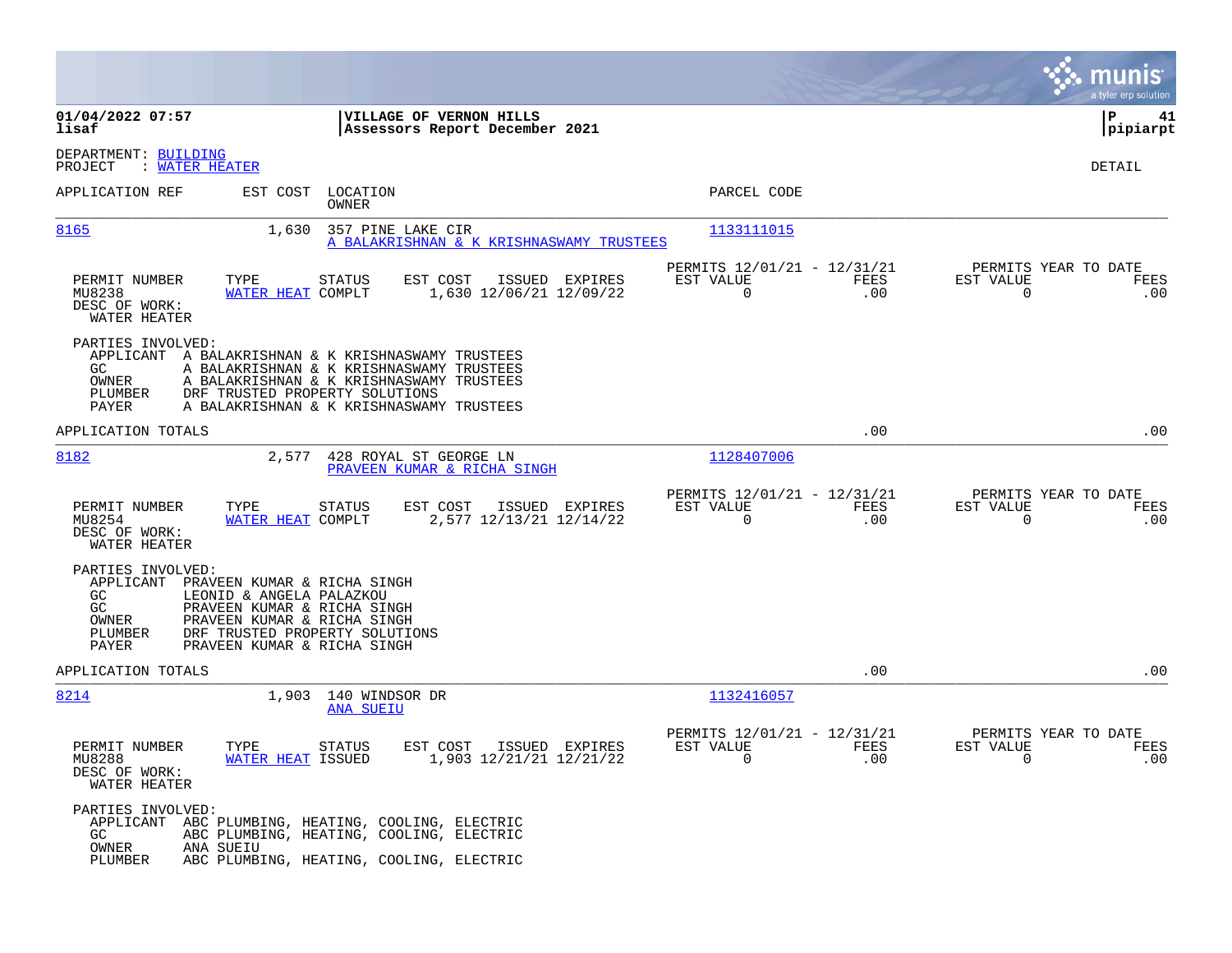|                                                                                                                                                                                                                                             |                                                                        |                                                         |                    |                                                  | a tyler erp solution   |
|---------------------------------------------------------------------------------------------------------------------------------------------------------------------------------------------------------------------------------------------|------------------------------------------------------------------------|---------------------------------------------------------|--------------------|--------------------------------------------------|------------------------|
| 01/04/2022 07:57<br>lisaf                                                                                                                                                                                                                   | VILLAGE OF VERNON HILLS<br>Assessors Report December 2021              |                                                         |                    |                                                  | l P<br>42<br> pipiarpt |
| DEPARTMENT: BUILDING<br>: WATER HEATER<br>PROJECT                                                                                                                                                                                           |                                                                        |                                                         |                    |                                                  | DETAIL                 |
| APPLICATION REF<br>EST COST LOCATION                                                                                                                                                                                                        | OWNER                                                                  | PARCEL CODE                                             |                    |                                                  |                        |
| PAYER                                                                                                                                                                                                                                       | ABC PLUMBING, HEATING, COOLING, ELECTRIC                               |                                                         |                    |                                                  |                        |
| APPLICATION TOTALS                                                                                                                                                                                                                          |                                                                        |                                                         | .00                |                                                  | .00                    |
| 8217<br>1,885                                                                                                                                                                                                                               | 936 VERNON CT<br>FLORIN & CAMELIA MOISE                                | 1132413037                                              |                    |                                                  |                        |
| PERMIT NUMBER<br>TYPE<br>MU8295<br>WATER HEAT ISSUED<br>DESC OF WORK:<br>WATER HEATER                                                                                                                                                       | <b>STATUS</b><br>EST COST<br>ISSUED EXPIRES<br>1,885 12/28/21 12/28/22 | PERMITS 12/01/21 - 12/31/21<br>EST VALUE<br>$\mathbf 0$ | <b>FEES</b><br>.00 | PERMITS YEAR TO DATE<br>EST VALUE<br>$\mathbf 0$ | FEES<br>.00            |
| PARTIES INVOLVED:<br>APPLICANT<br>DRF TRUSTED PROPERTY SOLUTIONS<br>GC.<br>DRF TRUSTED PROPERTY SOLUTIONS<br><b>OWNER</b><br>FLORIN & CAMELIA MOISE<br>DRF TRUSTED PROPERTY SOLUTIONS<br>PLUMBER<br>PAYER<br>DRF TRUSTED PROPERTY SOLUTIONS |                                                                        |                                                         |                    |                                                  |                        |
| APPLICATION TOTALS                                                                                                                                                                                                                          |                                                                        |                                                         | .00                |                                                  | .00                    |
| 8218<br>1,937                                                                                                                                                                                                                               | 833 GLADSTONE DR<br>FEDERAL NATIONAL MORTGAGE ASSOCIATION              | 1132416103                                              |                    |                                                  |                        |
| PERMIT NUMBER<br>TYPE<br>MU8296<br>WATER HEAT ISSUED<br>DESC OF WORK:<br>WATER HEATER                                                                                                                                                       | <b>STATUS</b><br>EST COST<br>ISSUED EXPIRES<br>1,937 12/28/21 12/28/22 | PERMITS 12/01/21 - 12/31/21<br>EST VALUE<br>$\mathbf 0$ | FEES<br>.00        | PERMITS YEAR TO DATE<br>EST VALUE<br>$\mathbf 0$ | FEES<br>.00            |
| PARTIES INVOLVED:<br>APPLICANT<br>DRF TRUSTED PROPERTY SOLUTIONS<br>GC.<br>DRF TRUSTED PROPERTY SOLUTIONS<br>OWNER<br>PLUMBER<br>DRF TRUSTED PROPERTY SOLUTIONS<br>PAYER<br>DRF TRUSTED PROPERTY SOLUTIONS                                  | FEDERAL NATIONAL MORTGAGE ASSOCIATION                                  |                                                         |                    |                                                  |                        |
| APPLICATION TOTALS                                                                                                                                                                                                                          |                                                                        |                                                         | .00                |                                                  | .00                    |
| 8220<br>1,000                                                                                                                                                                                                                               | 118 LANCASTER PL<br>MICHAEL & SHARON KOONTZ                            | 1132408026                                              |                    |                                                  |                        |
| PERMIT NUMBER<br>TYPE<br>WATER HEAT ISSUED<br>MU8297<br>DESC OF WORK:<br>WATER HEATER                                                                                                                                                       | <b>STATUS</b><br>EST COST<br>ISSUED EXPIRES<br>1,000 12/28/21 12/28/22 | PERMITS 12/01/21 - 12/31/21<br>EST VALUE<br>$\Omega$    | FEES<br>.00        | PERMITS YEAR TO DATE<br>EST VALUE<br>$\Omega$    | FEES<br>.00            |
| PARTIES INVOLVED:<br>APPLICANT MICHAEL & SHARON KOONTZ<br>DRF TRUSTED PROPERTY SOLUTIONS<br>GC                                                                                                                                              |                                                                        |                                                         |                    |                                                  |                        |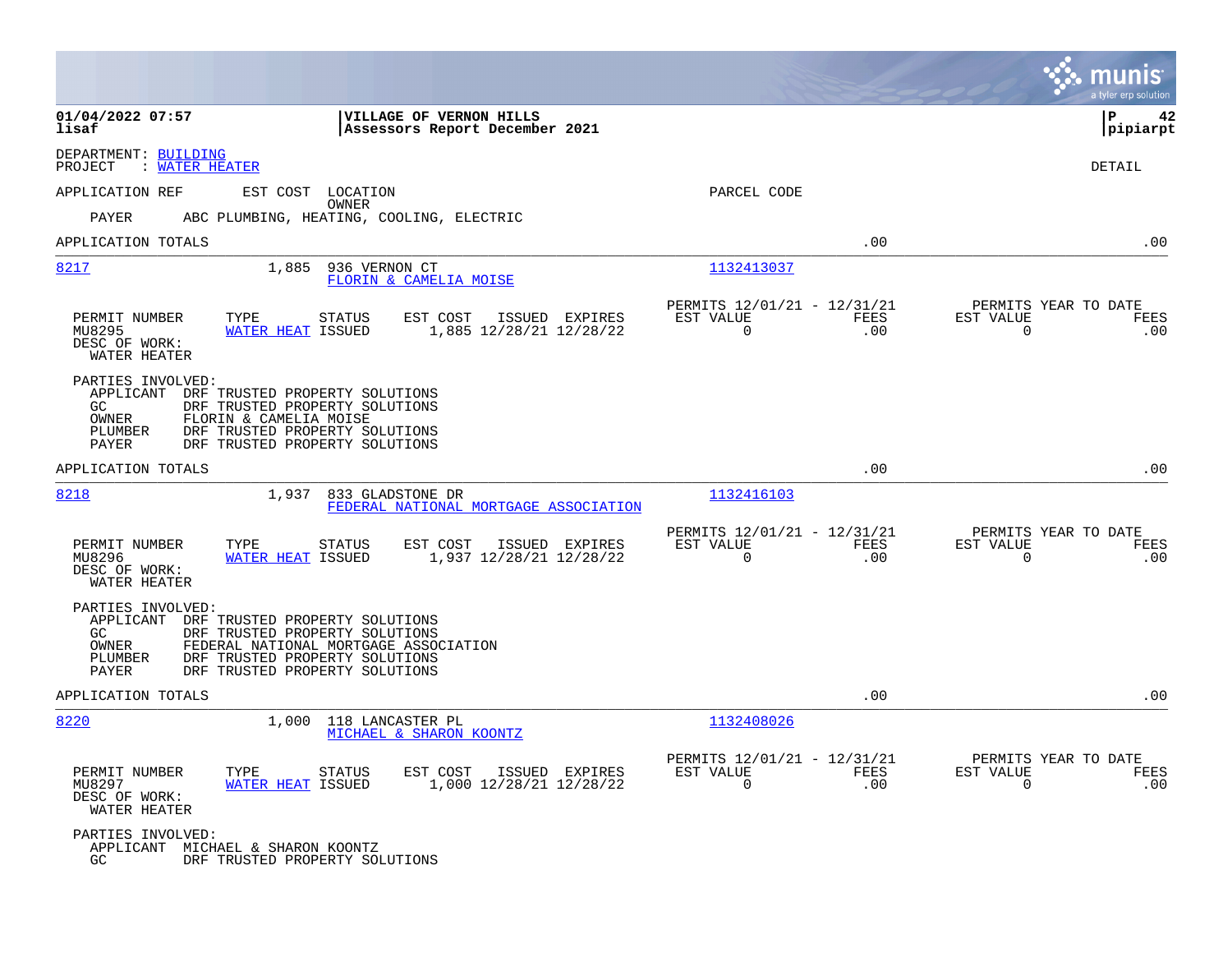|                                                                                                                                                                                          |                                                         |                                                        |                       | <b>munis</b><br>a tyler erp solution |
|------------------------------------------------------------------------------------------------------------------------------------------------------------------------------------------|---------------------------------------------------------|--------------------------------------------------------|-----------------------|--------------------------------------|
| 01/04/2022 07:57<br>VILLAGE OF VERNON HILLS<br>lisaf<br>Assessors Report December 2021                                                                                                   |                                                         |                                                        |                       | ΙP<br>43<br> pipiarpt                |
| DEPARTMENT: BUILDING<br>: WATER HEATER<br>PROJECT                                                                                                                                        |                                                         |                                                        |                       | DETAIL                               |
| LOCATION<br>APPLICATION REF<br>EST COST<br>OWNER<br>OWNER<br>MICHAEL & SHARON KOONTZ<br>PLUMBER<br>ARROW PLUMBING INC<br><b>PAYER</b><br>MICHAEL & SHARON KOONTZ                         |                                                         | PARCEL CODE                                            |                       |                                      |
| APPLICATION TOTALS                                                                                                                                                                       |                                                         | .00                                                    |                       | .00                                  |
| 8225<br>3,233<br>875 WRITER CT<br>DENIS Y TIAN                                                                                                                                           |                                                         | 1516209003                                             |                       |                                      |
| PERMIT NUMBER<br>TYPE<br>STATUS<br>EST COST<br>MU8305<br>WATER HEAT ISSUED<br>DESC OF WORK:<br>WATER HEATER                                                                              | ISSUED EXPIRES<br>EST VALUE<br>3, 233 12/30/21 12/30/22 | PERMITS 12/01/21 - 12/31/21<br>FEES<br>$\Omega$<br>.00 | EST VALUE<br>$\Omega$ | PERMITS YEAR TO DATE<br>FEES<br>.00  |
| PARTIES INVOLVED:<br>APPLICANT<br>DENIS TIAN<br>GC<br>DRF TRUSTED PROPERTY SOLUTIONS<br>OWNER<br>DENIS Y TIAN<br>PLUMBER<br>DRF TRUSTED PROPERTY SOLUTIONS<br>DENIS TIAN<br><b>PAYER</b> |                                                         |                                                        |                       |                                      |
| APPLICATION TOTALS<br>PROJECT TOTALS                                                                                                                                                     |                                                         | .00<br>0<br>.00                                        | $\Omega$              | .00<br>.00                           |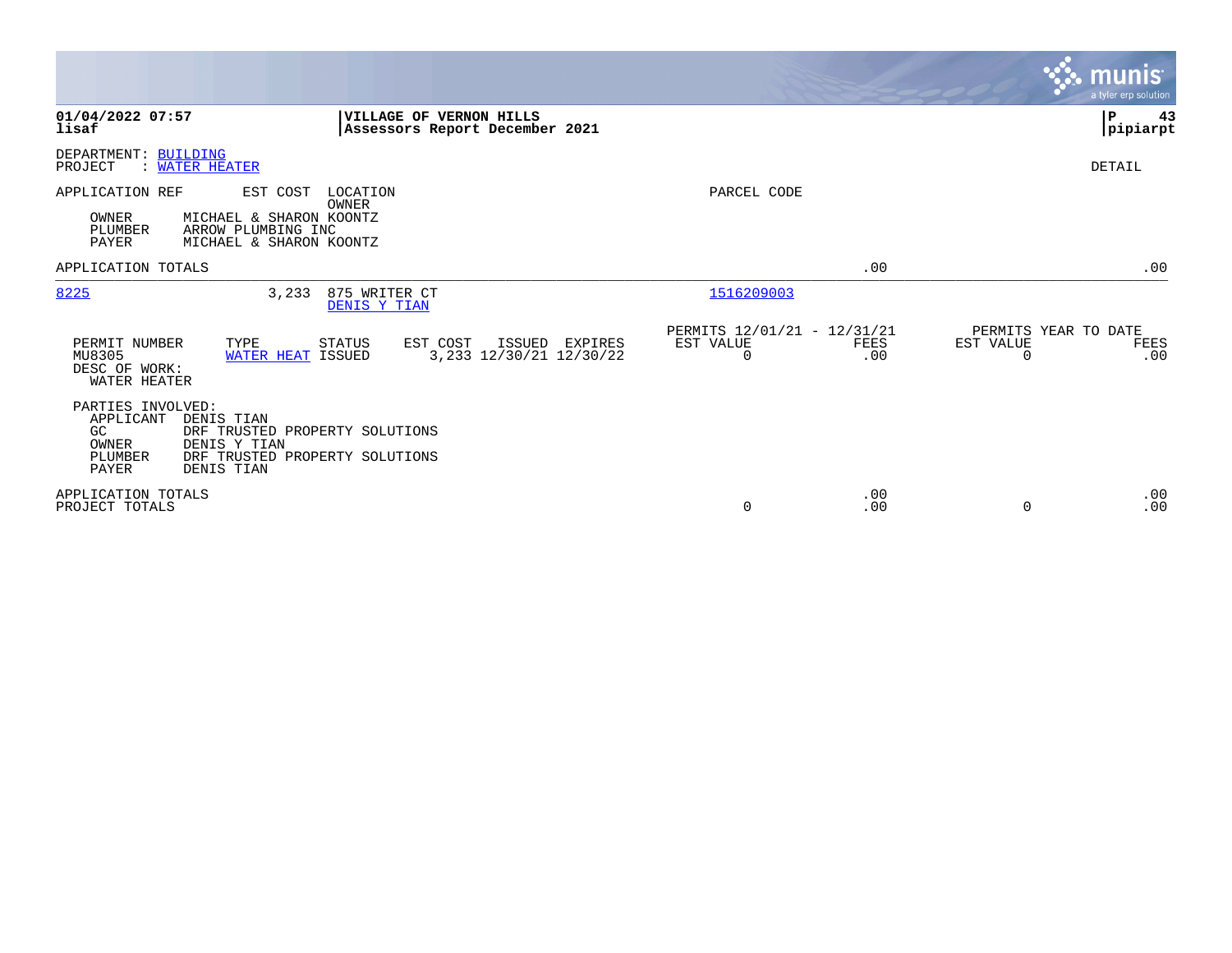|                                                                                                                                                                                                                                                      |                                                                                         |                                                                           | munis<br>a tyler erp solution                                      |
|------------------------------------------------------------------------------------------------------------------------------------------------------------------------------------------------------------------------------------------------------|-----------------------------------------------------------------------------------------|---------------------------------------------------------------------------|--------------------------------------------------------------------|
| 01/04/2022 07:57<br>lisaf                                                                                                                                                                                                                            | VILLAGE OF VERNON HILLS<br>Assessors Report December 2021                               |                                                                           | l P<br>44<br> pipiarpt                                             |
| DEPARTMENT: BUILDING<br>: SIGN<br>PROJECT                                                                                                                                                                                                            |                                                                                         |                                                                           | DETAIL                                                             |
| APPLICATION REF<br>EST COST                                                                                                                                                                                                                          | LOCATION<br>OWNER                                                                       | PARCEL CODE                                                               |                                                                    |
| 7037<br>5,400                                                                                                                                                                                                                                        | 175 EAST HAWTHORN PARKWAY<br>JEROME H MEYER & CO                                        | 1133303003                                                                |                                                                    |
| PERMIT NUMBER<br>TYPE<br>MU8239<br><b>SIGN</b><br>DESC OF WORK:<br>SIGN - REPUBLIC BANK                                                                                                                                                              | STATUS<br>EST COST<br>ISSUED EXPIRES<br>5,400 12/06/21 12/06/22<br>ISSUED               | PERMITS 12/01/21 - 12/31/21<br>EST VALUE<br>FEES<br>$\mathbf 0$<br>161.00 | PERMITS YEAR TO DATE<br>EST VALUE<br>FEES<br>$\mathbf 0$<br>161.00 |
| PARTIES INVOLVED:<br>APPLICANT NORTH SHORE SIGN<br>ELECTRICIA NORTH SHORE SIGN<br>NORTH SHORE SIGN<br>GC<br>REPUBLIC BANK<br><b>OCCUPANT</b><br>OWNER<br>JEROME H MEYER & CO<br>NORTH SHORE SIGN<br>PAYER<br>NORTH SHORE SIGN<br>SIGN                |                                                                                         |                                                                           |                                                                    |
| APPLICATION TOTALS                                                                                                                                                                                                                                   |                                                                                         | 161.00                                                                    | 161.00                                                             |
| 7922<br>3,120                                                                                                                                                                                                                                        | 271 WEST TOWNLINE RD 120<br>THE TAXMAN CORPORATION                                      | 1505207006                                                                |                                                                    |
| PERMIT NUMBER<br>TYPE<br>MU8294<br><b>SIGN</b><br>DESC OF WORK:<br>SIGN - FOR EYES                                                                                                                                                                   | ISSUED EXPIRES<br><b>STATUS</b><br>EST COST<br><b>ISSUED</b><br>3,120 12/28/21 12/28/22 | PERMITS 12/01/21 - 12/31/21<br>EST VALUE<br>FEES<br>$\mathbf 0$<br>100.00 | PERMITS YEAR TO DATE<br>EST VALUE<br>FEES<br>$\mathbf 0$<br>100.00 |
| PARTIES INVOLVED:<br>APPLICANT<br>VOLKAN SIGNS & LIGHTING INC<br>VOLKAN SIGNS & LIGHTING INC<br>GC.<br><b>OCCUPANT</b><br>FOR EYES<br>OWNER<br>THE TAXMAN CORPORATION<br>VOLKAN SIGNS & LIGHTING INC<br>PAYER<br>VOLKAN SIGNS & LIGHTING INC<br>SIGN |                                                                                         |                                                                           |                                                                    |
| APPLICATION TOTALS                                                                                                                                                                                                                                   |                                                                                         | 100.00                                                                    | 100.00                                                             |
| 8003<br>3,750                                                                                                                                                                                                                                        | 701 NORTH MILWAUKEE AVE 192<br>INLAND REAL ESTATE CORPORATION                           | 1503102018                                                                |                                                                    |
| PERMIT NUMBER<br>TYPE<br>MU8260<br><b>SIGN</b><br>DESC OF WORK:<br>SIGN - VISIONWORKS                                                                                                                                                                | STATUS<br>EST COST<br>ISSUED EXPIRES<br>3,750 12/13/21 12/13/22<br><b>ISSUED</b>        | PERMITS 12/01/21 - 12/31/21<br>EST VALUE<br>FEES<br>$\mathbf 0$<br>105.00 | PERMITS YEAR TO DATE<br>EST VALUE<br>FEES<br>$\mathbf 0$<br>105.00 |
| PARTIES INVOLVED:<br>APPLICANT SURELY SIGNS<br>ELECTRICIA RCI ELECTRIC                                                                                                                                                                               |                                                                                         |                                                                           |                                                                    |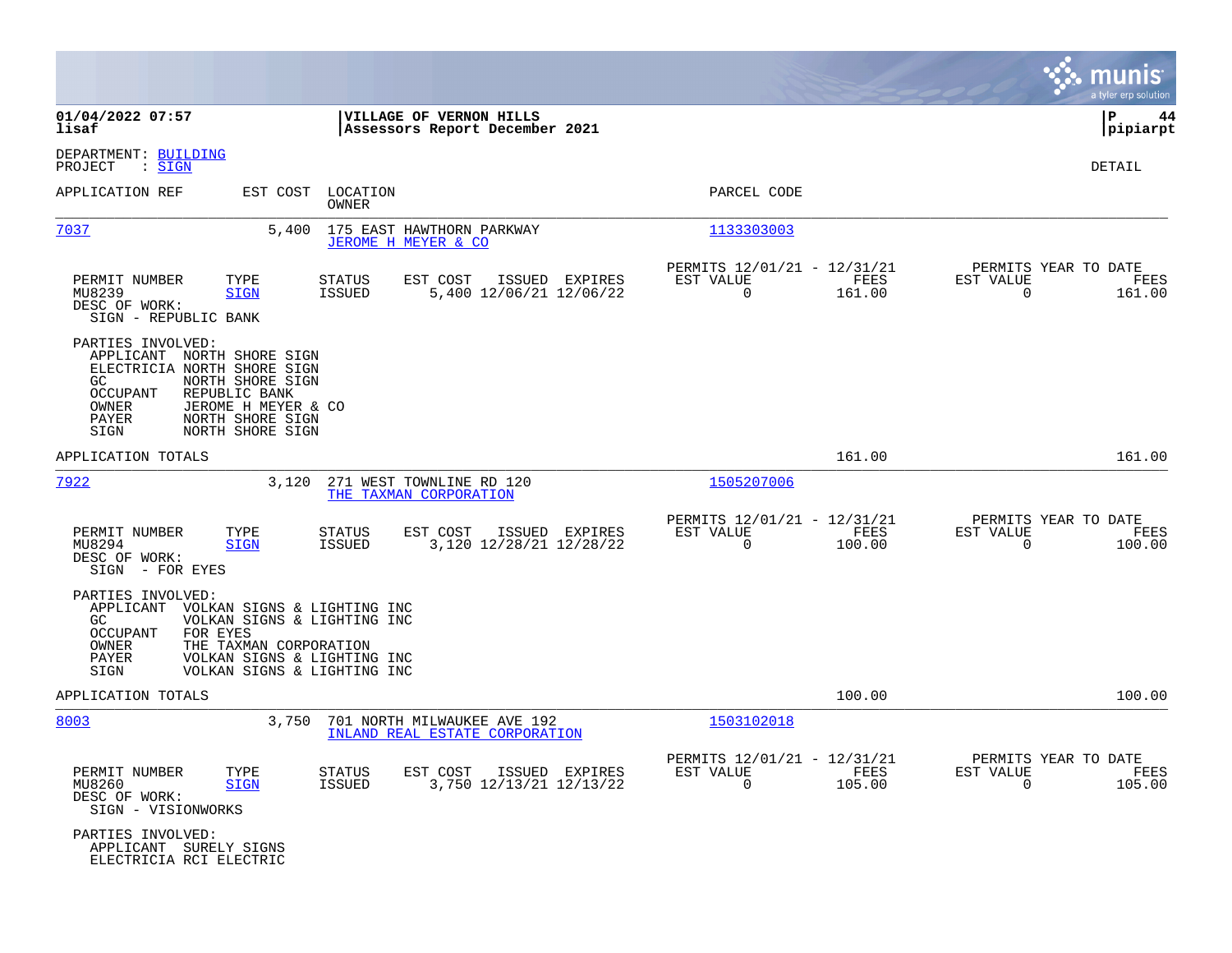|                                                                                                                                                                                                                                               |                                                         |                    |                          | munis<br>a tyler erp solution          |
|-----------------------------------------------------------------------------------------------------------------------------------------------------------------------------------------------------------------------------------------------|---------------------------------------------------------|--------------------|--------------------------|----------------------------------------|
| 01/04/2022 07:57<br><b>VILLAGE OF VERNON HILLS</b><br>Assessors Report December 2021<br>lisaf                                                                                                                                                 |                                                         |                    |                          | l P<br>45<br> pipiarpt                 |
| DEPARTMENT: BUILDING<br>: SIGN<br>PROJECT                                                                                                                                                                                                     |                                                         |                    |                          | <b>DETAIL</b>                          |
| APPLICATION REF<br>EST COST<br>LOCATION<br>OWNER<br>SURELY SIGNS<br>GC<br>OCCUPANT<br>VISIONWORKS<br>INLAND REAL ESTATE CORPORATION<br>OWNER<br>SURELY SIGNS<br>PAYER<br>SIGN<br>SURELY SIGNS                                                 | PARCEL CODE                                             |                    |                          |                                        |
| APPLICATION TOTALS                                                                                                                                                                                                                            |                                                         | 105.00             |                          | 105.00                                 |
| 8080<br>20,000<br>335 NORTH MILWAUKEE AVE<br>WALMART STORES INC                                                                                                                                                                               | 1503301034                                              |                    |                          |                                        |
| <b>STATUS</b><br>EST COST<br>ISSUED EXPIRES<br>PERMIT NUMBER<br>TYPE<br><b>ISSUED</b><br>20,000 12/21/21 12/21/22<br>MU8280<br><b>SIGN</b><br>DESC OF WORK:<br>SIGNS-SAM'S CLUB                                                               | PERMITS 12/01/21 - 12/31/21<br>EST VALUE<br>$\mathbf 0$ | FEES<br>476.00     | EST VALUE<br>$\mathbf 0$ | PERMITS YEAR TO DATE<br>FEES<br>476.00 |
| PARTIES INVOLVED:<br>APPLICANT SIGN CRAFTERS<br>ELECTRICIA DEERFIELD ELECTRIC<br>GC.<br>SIGN CRAFTERS<br>OCCUPANT<br>SAM'S CLUB<br>WALMART STORES INC<br>OWNER<br>SIGN CRAFTERS<br>PAYER<br>SIGN<br>SIGN CRAFTERS                             |                                                         |                    |                          |                                        |
| APPLICATION TOTALS                                                                                                                                                                                                                            |                                                         | 476.00             |                          | 476.00                                 |
| 8132<br>5,000<br>701 NORTH MILWAUKEE AVE 220<br>INLAND REAL ESTATE CORPORATION                                                                                                                                                                | 1503102018                                              |                    |                          |                                        |
| PERMIT NUMBER<br>TYPE<br><b>STATUS</b><br>EST COST<br>ISSUED EXPIRES<br>MU8270<br><b>ISSUED</b><br>5,000 12/16/21 12/16/22<br><b>SIGN</b><br>DESC OF WORK:<br>SIGN                                                                            | PERMITS 12/01/21 - 12/31/21<br>EST VALUE<br>0           | FEES<br>237.00     | EST VALUE<br>$\mathbf 0$ | PERMITS YEAR TO DATE<br>FEES<br>237.00 |
| PARTIES INVOLVED:<br>APPLICANT<br>OMEGA SIGN & LIGHTING<br>GC<br>OMEGA SIGN & LIGHTING<br><b>OCCUPANT</b><br>DISCOVERY CLOTHING<br>INLAND REAL ESTATE CORPORATION<br>OWNER<br>PAYER<br>OMEGA SIGN & LIGHTING<br>SIGN<br>OMEGA SIGN & LIGHTING |                                                         |                    |                          |                                        |
| APPLICATION TOTALS<br>PROJECT TOTALS                                                                                                                                                                                                          | $\Omega$                                                | 237.00<br>1,079.00 | $\Omega$                 | 237.00<br>1,079.00                     |
| DEPARTMENT TOTALS                                                                                                                                                                                                                             | 2,840,000                                               | 43,667.96          | 2,840,000                | 43,667.96                              |
| REPORT TOTALS                                                                                                                                                                                                                                 | 2,840,000                                               | 43,667.96          | 2,840,000                | 43,667.96                              |